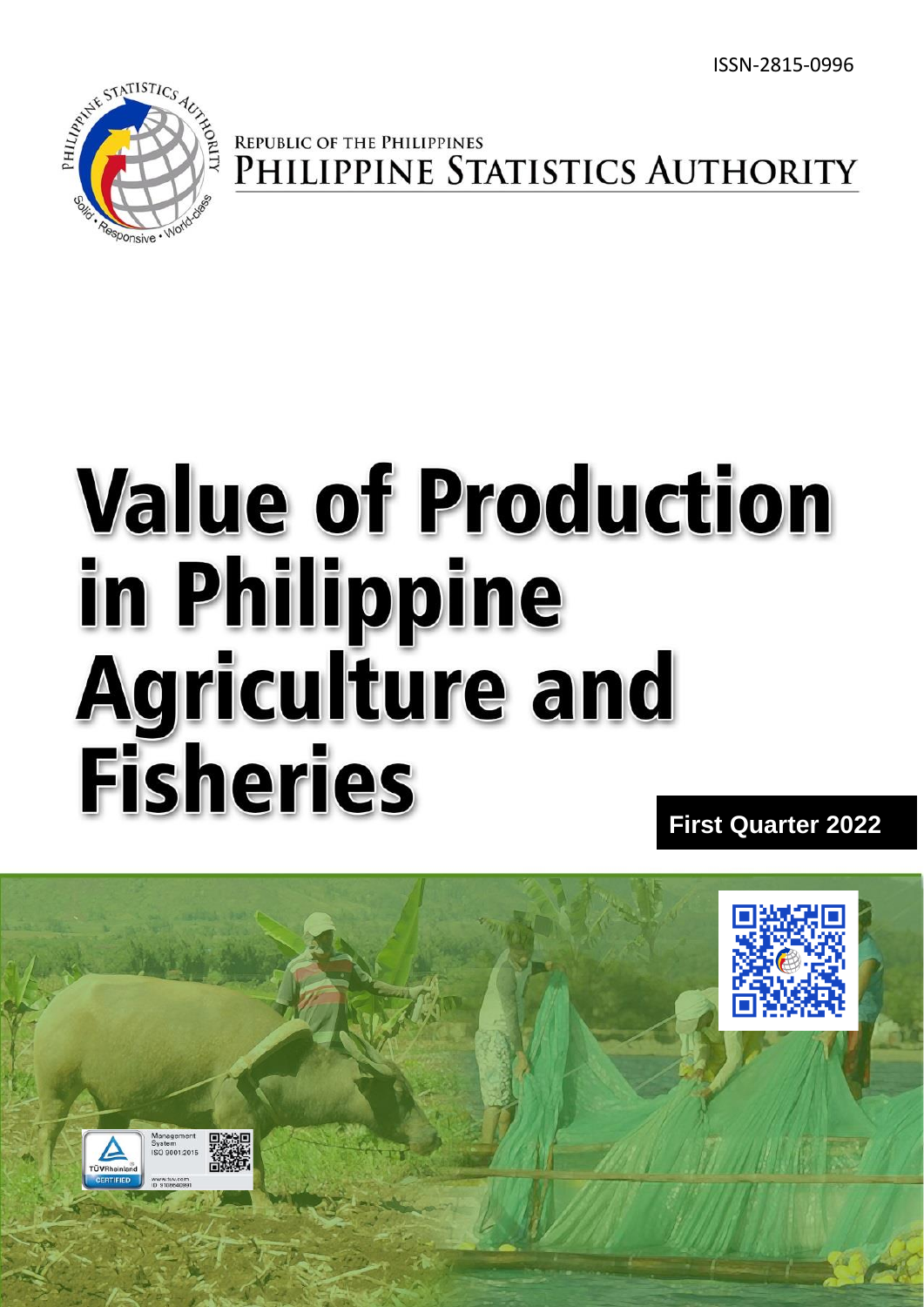# The **Value of Production in Philippine Agriculture and Fisheries** is a quarterly publication prepared by the Agricultural Accounts Division of the PHILIPPINE STATISTICS AUTHORITY (PSA)

.

For technical inquiries, please direct calls at: (+632) 8376-1954

### **TERMS OF USE OF PSA PUBLICATIONS**

The PSA reserves its exclusive right to reproduce all its publications in whatever form. ● Any part of this publication should not be reproduced, recopied, lent or repackaged for other parties for any commercial purposes without written permission from the PSA. • Any part of this publication may only be reproduced for internal use of the recipient/customer company. ● Should any portion of the data in this publication are to be included in a report/article, the source of the data, the title of the publication and the PSA as publisher should always be cited. ● Any information derived from the manipulation of data contained in the publication will no longer be the responsibility of PSA.

> Published by the Philippine Statistics Authority PSA Complex, East Avenue Diliman, Quezon City Philippines 1101

> > May 2022

The **Value of Production in Philippine Agriculture and Fisheries** is available in electronic format (Excel/Word/PDF).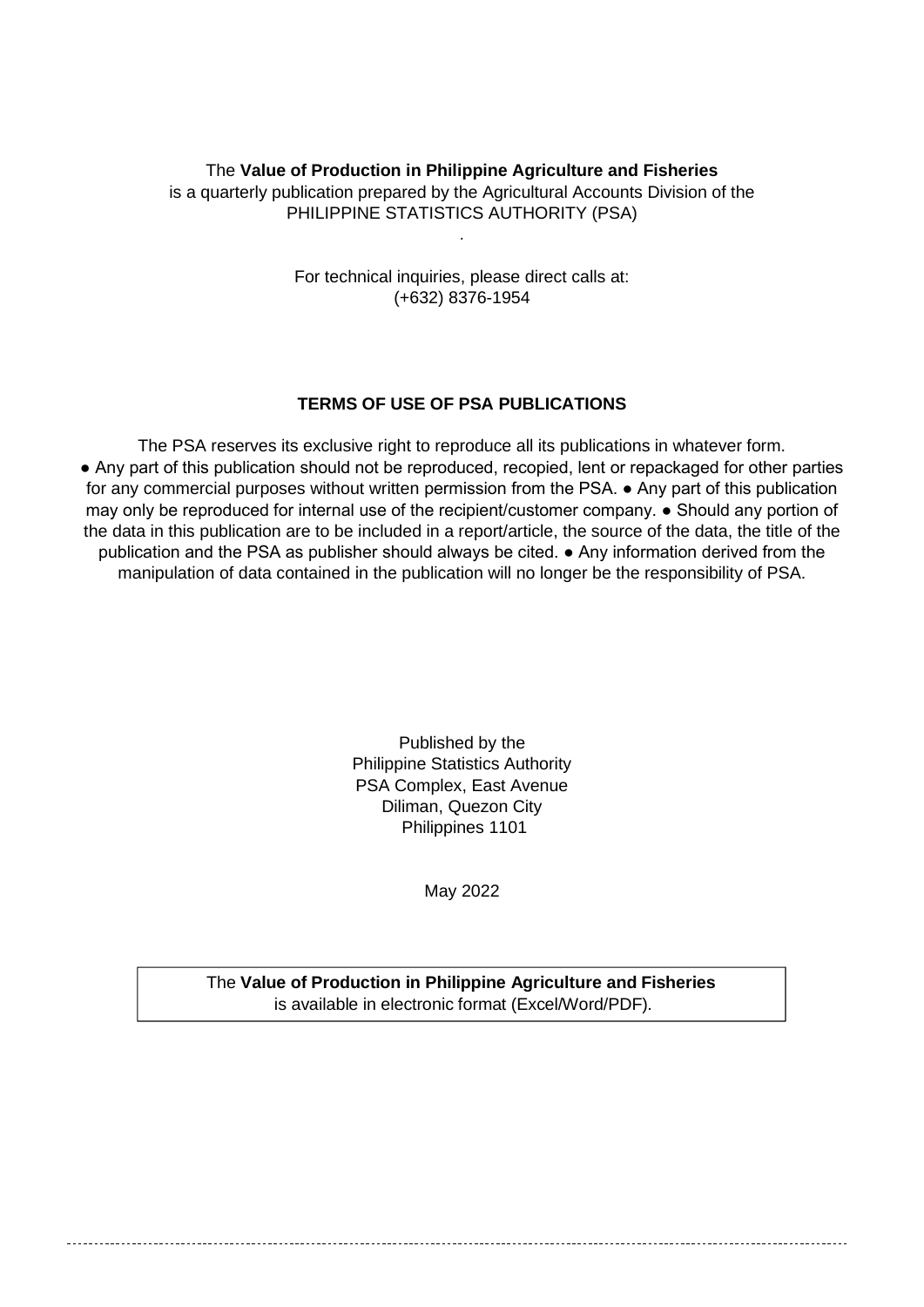# **FOREWORD**

The Philippine Statistics Authority (PSA) releases the First Quarter 2022 Value of Production in Philippine Agriculture and Fisheries.

The report covers all agricultural commodities, highlighting 22 commodities for crops, nine commodities for livestock and poultry, and 20 commodities for fisheries. It presents the value of agricultural production at constant 2018 prices and at current prices.

PSA welcomes comments and suggestions from its data users, clients, and stakeholders for the improvement of this report.

Digitally signed by Mapa Claire Dennis Sioson Date: 2022.05.10 13:29:03 +08'00'

 **DENNIS S. MAPA, Ph.D. Undersecretary** National Statistician and Civil Registrar General

Quezon City, Philippines May 2022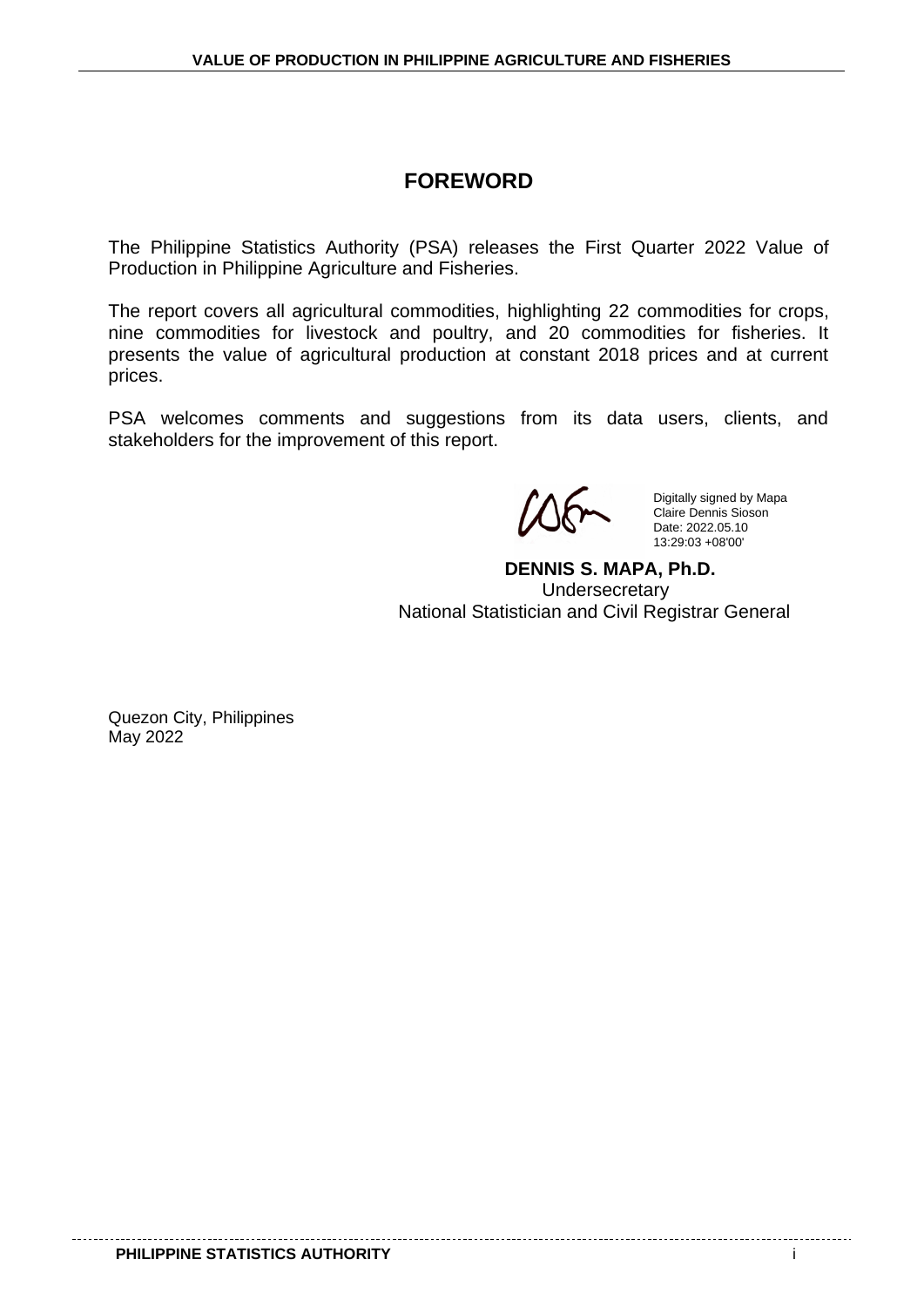# **TABLE OF CONTENTS**

| Foreword<br><b>Table of Contents</b><br><b>Technical Notes</b><br><b>Highlights</b> |                                                                                                                                                            | İ.<br>ii.<br>V<br>$\mathbf 1$ |
|-------------------------------------------------------------------------------------|------------------------------------------------------------------------------------------------------------------------------------------------------------|-------------------------------|
| <b>List of Tables</b>                                                               |                                                                                                                                                            |                               |
| Table 1a.                                                                           | Value of Production in Philippine Agriculture and Fisheries<br>at Constant 2018 Prices<br>First Quarter 2020 to First Quarter 2022                         | 3                             |
| Table 1b.                                                                           | Value of Crop Production at Constant 2018 Prices<br>First Quarter 2020 to First Quarter 2022                                                               | 3                             |
| Table 1c.                                                                           | Value of Livestock and Poultry Production at Constant 2018 Prices<br>First Quarter 2020 to First Quarter 2022                                              | $\overline{4}$                |
| Table 1d.                                                                           | Value of Fisheries Production at Constant 2018 Prices<br>First Quarter 2020 to First Quarter 2022                                                          | 4                             |
| Table 2a.                                                                           | Growth Rates of Value of Production in Philippine<br><b>Agriculture and Fisheries at Constant 2018 Prices</b><br>First Quarter 2021 to First Quarter 2022  | 5                             |
| Table 2b.                                                                           | Growth Rates of Value of Crop Production at Constant 2018 Prices<br>First Quarter 2021 to First Quarter 2022                                               | 5                             |
| Table 2c.                                                                           | Growth Rates of Value of Livestock and Poultry<br><b>Production at Constant 2018 Prices</b><br>First Quarter 2021 to First Quarter 2022                    | 6                             |
| Table 2d.                                                                           | Growth Rates of Value of Fisheries Production<br>at Constant 2018 Prices<br>First Quarter 2021 to First Quarter 2022                                       | 6                             |
| Table 3a.                                                                           | Percent Distribution of Value of Production in Philippine<br>Agriculture and Fisheries at Constant 2018 Prices<br>First Quarter 2020 to First Quarter 2022 | $\overline{7}$                |
| Table 3b.                                                                           | Percent Distribution of Value of Crop Production<br>at Constant 2018 Prices<br>First Quarter 2020 to First Quarter 2022                                    | $\overline{7}$                |
| Table 3c.                                                                           | Percent Distribution of Value of Livestock and Poultry Production<br>at Constant 2018 Prices<br>First Quarter 2020 to First Quarter 2022                   | 8                             |
| Table 3d.                                                                           | <b>Percent Distribution of Value of Fisheries Production</b><br>at Constant 2018 Prices<br>First Quarter 2020 to First Quarter 2022                        | 8                             |

. . . . . . . . . . . . .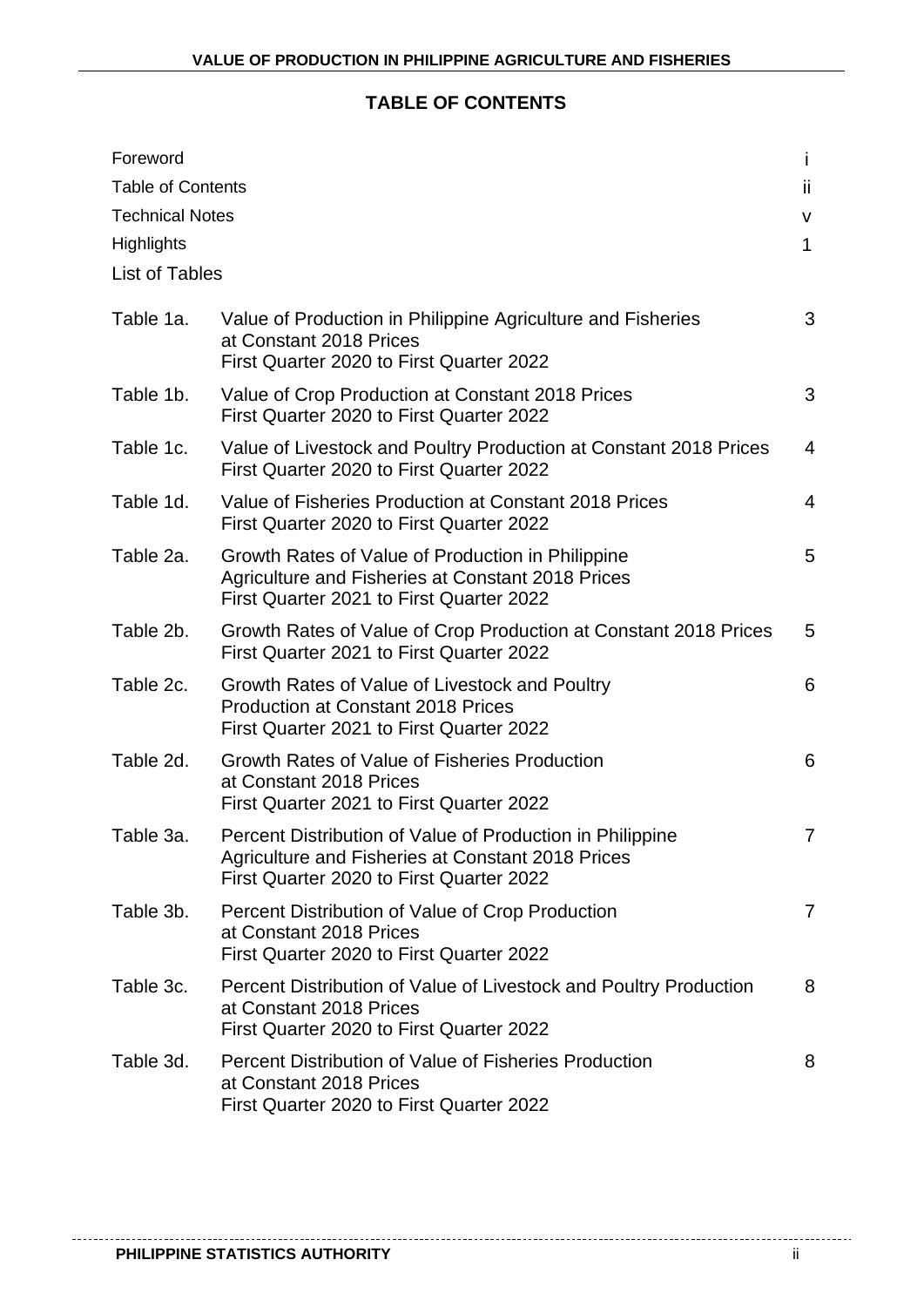| Table 4a. | Value of Production in Philippine Agriculture and Fisheries<br>at Current Prices<br>First Quarter 2020 to First Quarter 2022                                | 9               |
|-----------|-------------------------------------------------------------------------------------------------------------------------------------------------------------|-----------------|
| Table 4b. | Value of Crop Production at Current Prices<br>First Quarter 2020 to First Quarter 2022                                                                      | 9               |
| Table 4c. | Value of Livestock and Poultry Production at Current Prices<br>First Quarter 2020 to First Quarter 2022                                                     | 10              |
| Table 4d. | Value of Fisheries Production at Current Prices<br>First Quarter 2020 to First Quarter 2022                                                                 | 10              |
| Table 5a. | Growth Rates of Value of Production in Philippine<br><b>Agriculture and Fisheries at Current Prices</b><br>First Quarter 2021 to First Quarter 2022         | 11              |
| Table 5b. | Growth Rates of Value of Crop Production at Current Prices<br>First Quarter 2021 to First Quarter 2022                                                      | 11              |
| Table 5c. | Growth Rates of Value of Livestock and Poultry<br><b>Production at Current Prices</b><br>First Quarter 2021 to First Quarter 2022                           | 12 <sup>2</sup> |
| Table 5d. | Growth Rates of Value of Fisheries<br><b>Production at Current Prices</b><br>First Quarter 2021 to First Quarter 2022                                       | 12 <sup>2</sup> |
| Table 6a. | Percent Distribution of Value of Production in Philippine<br><b>Agriculture and Fisheries at Current Prices</b><br>First Quarter 2020 to First Quarter 2022 | 13              |
| Table 6b. | Percent Distribution of Value of Crop Production at Current Prices<br>First Quarter 2020 to First Quarter 2022                                              | 13              |
| Table 6c. | Percent Distribution of Value of Livestock and Poultry<br><b>Production at Current Prices</b><br>First Quarter 2020 to First Quarter 2022                   | 14              |
| Table 6d. | Percent Distribution of Value of Fisheries Production<br>at Current Prices<br>First Quarter 2020 to First Quarter 2022                                      | 14              |
| Table 7a. | Volume of Crop Production<br>First Quarter 2020 to First Quarter 2022                                                                                       | 15              |
| Table 7b. | Volume of Livestock and Poultry Production<br>First Quarter 2020 to First Quarter 2022                                                                      | 15              |
| Table 7c. | <b>Volume of Fisheries Production</b><br>First Quarter 2020 to First Quarter 2022                                                                           | 16              |
| Table 8a. | Growth Rates of Volume of Crop Production<br>First Quarter 2021 to First Quarter 2022                                                                       | 16              |
| Table 8b. | Growth Rates of Volume of Livestock and Poultry Production<br>First Quarter 2021 to First Quarter 2022                                                      | 17              |

. . . . . . . . . . . . .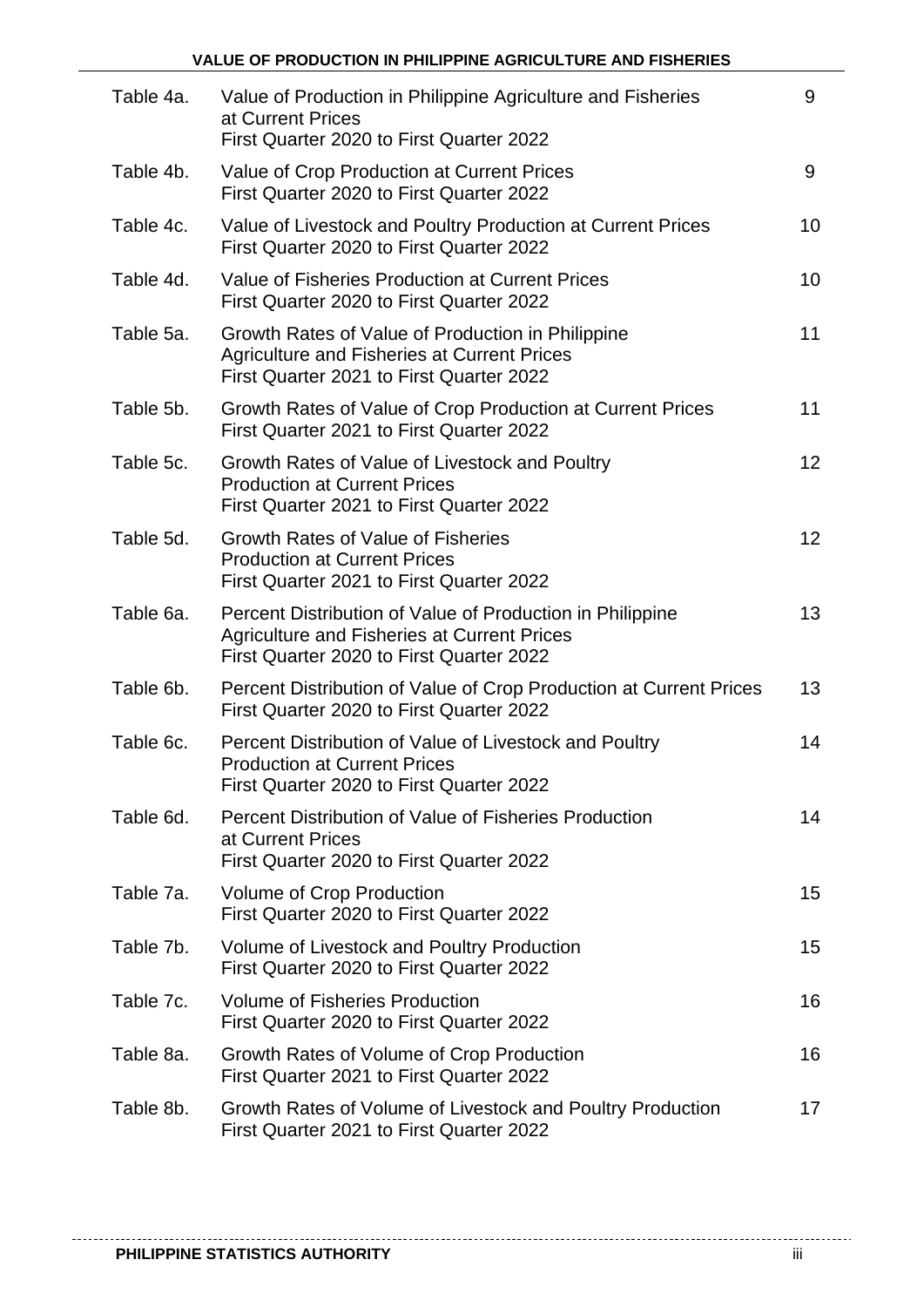|            | <b>VALUE OF PRODUCTION IN PHILIPPINE AGRICULTURE AND FISHERIES</b>                                           |    |
|------------|--------------------------------------------------------------------------------------------------------------|----|
| Table 8c.  | Growth Rates of Volume of Fisheries Production<br>First Quarter 2021 to First Quarter 2022                   | 17 |
| Table 9a.  | Average Farmgate Prices of Crops<br>First Quarter 2020 to First Quarter 2022                                 | 18 |
| Table 9b.  | Average Farmgate Prices of Livestock and Poultry<br>First Quarter 2020 to First Quarter 2022                 | 18 |
| Table 9c.  | <b>Average Farmgate Prices of Fisheries</b><br>First Quarter 2020 to First Quarter 2022                      | 19 |
| Table 10a. | Growth Rates of Average Farmgate Prices of Crops<br>First Quarter 2021 to First Quarter 2022                 | 19 |
| Table 10b. | Growth Rates of Average Farmgate Prices of Livestock and Poultry<br>First Quarter 2021 to First Quarter 2022 | 20 |
| Table 10c. | Growth Rates of Average Farmgate Prices of Fisheries<br>First Quarter 2021 to First Quarter 2022             | 20 |

-------------

. \_ \_ \_ \_ \_ \_ \_ \_ \_ \_ \_ \_ \_ \_ \_ \_

------------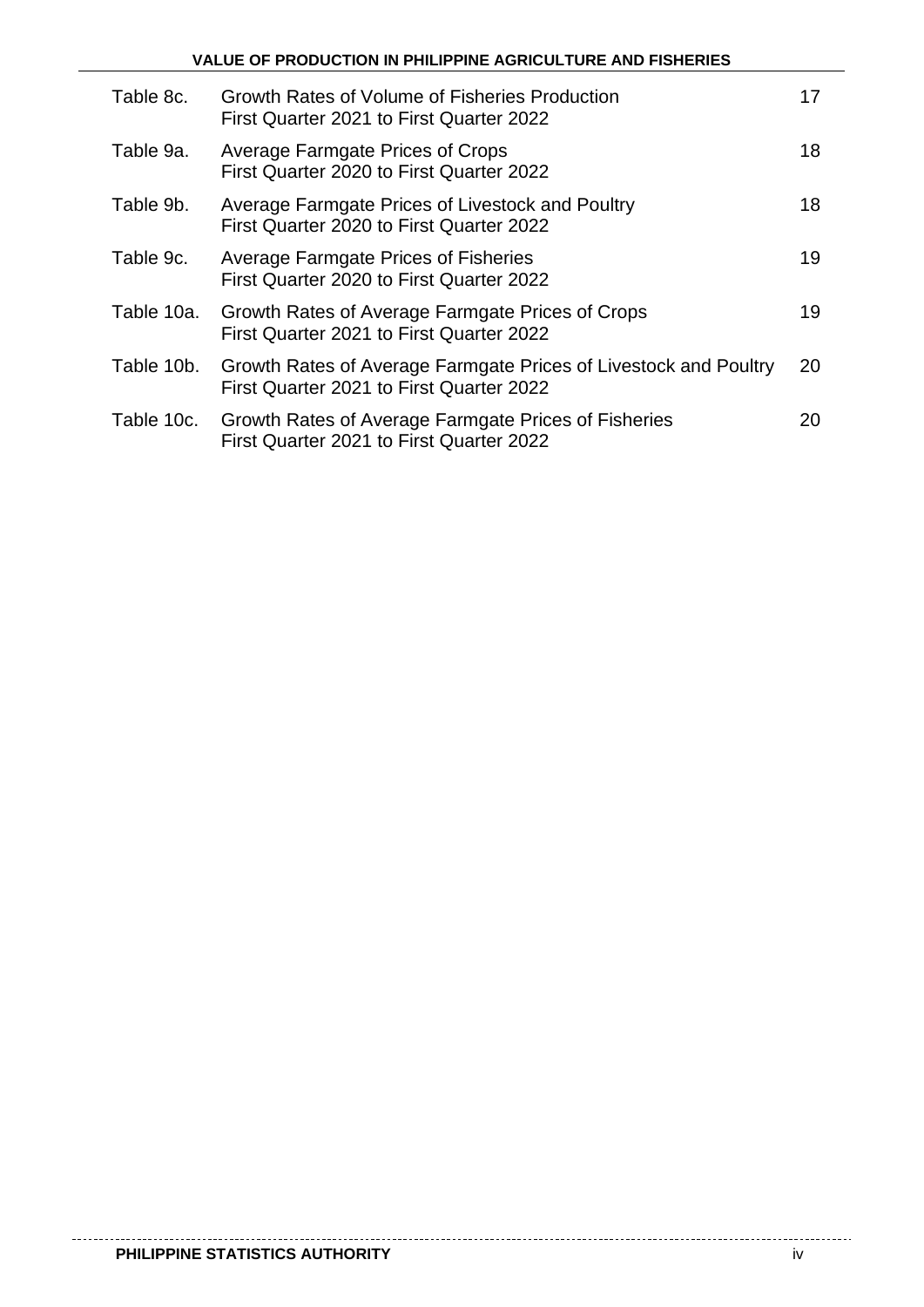# **TECHNICAL NOTES ON THE PREPARATION OF VALUE OF PRODUCTION IN PHILIPPINE AGRICULTURE AND FISHERIES REPORT**

The Value of Production in Philippine Agriculture and Fisheries report presents the accomplishments of agriculture and fisheries during a particular reference period. The value of production is at constant 2018 prices and at current prices. The valuation is also done by commodity group (crops, livestock and poultry, and fisheries). These serve as inputs in the estimation of Gross Value Added (GVA) in agriculture and fishery.

The value of production in agriculture and fisheries covers all agricultural commodities, highlighting 22 commodities for crops, nine commodities for livestock and poultry, and 20 commodities for fisheries.

# **A. Sources of Basic Data**

The generation of the value of production requires data on volume of production and farmgate prices. These data are sourced from the following PSA surveys and administrative-based records from other government agencies:

| Variable                                   | Source                                                     |  |  |  |  |
|--------------------------------------------|------------------------------------------------------------|--|--|--|--|
| 1. Volume of Production by commodity       |                                                            |  |  |  |  |
| a. Crops                                   | Palay Production Survey (PPS)                              |  |  |  |  |
|                                            | Corn Production Survey (CPS)                               |  |  |  |  |
|                                            | <b>Crops Production Survey (CrPS)</b>                      |  |  |  |  |
| b. Livestock and Poultry by commodity      | Backyard Livestock and Poultry Survey (BLPS)               |  |  |  |  |
|                                            | <b>Commercial Livestock and Poultry Survey (CLPS)</b>      |  |  |  |  |
| c. Fisheries                               | Quarterly Municipal Fisheries Survey (QMFS)                |  |  |  |  |
|                                            | Quarterly Inland Fisheries Survey (QIFS)                   |  |  |  |  |
|                                            | <b>Quarterly Commercial Fisheries Survey (QCFS)</b>        |  |  |  |  |
|                                            | Quarterly Aquaculture Survey (QAqS)                        |  |  |  |  |
| 2. Farmgate Prices                         |                                                            |  |  |  |  |
| a. Crops                                   | Farm Prices Survey (FPS)                                   |  |  |  |  |
| b. Livestock and Poultry                   | <b>FPS</b>                                                 |  |  |  |  |
| c. Fisheries                               | <b>QMFS</b>                                                |  |  |  |  |
|                                            | <b>QIFS</b>                                                |  |  |  |  |
|                                            | <b>QCFS</b>                                                |  |  |  |  |
|                                            | QAqS                                                       |  |  |  |  |
| 3. Administrative Data                     |                                                            |  |  |  |  |
| Production<br><b>of</b><br>a. Volume<br>of | <b>Sugar Regulatory Administration (SRA)</b>               |  |  |  |  |
| Centrifugal Sugar and Raw Sugar            |                                                            |  |  |  |  |
|                                            |                                                            |  |  |  |  |
| b. Dairy Production and Price for          | <b>National Dairy Authority (NDA)</b>                      |  |  |  |  |
| <b>Goat and Cattle</b>                     |                                                            |  |  |  |  |
| c. Dairy Production and Price for          | Philippine Carabao Center (PCC)                            |  |  |  |  |
| Carabao                                    |                                                            |  |  |  |  |
| d. Volume and Value of Commercial          | Philippine Fisheries<br>Development<br>Authority           |  |  |  |  |
| <b>Fish Unloadings</b>                     | (PFDA), Local Government Units (LGUs), and                 |  |  |  |  |
|                                            |                                                            |  |  |  |  |
|                                            | <b>Privately Managed Landing Centers</b>                   |  |  |  |  |
| e. Volume and Value of Municipal           | <b>Fisheries</b><br>Philippine<br>Development<br>Authority |  |  |  |  |
| <b>Fish Unloadings</b>                     | (PFDA) and Local Government Units (LGUs)                   |  |  |  |  |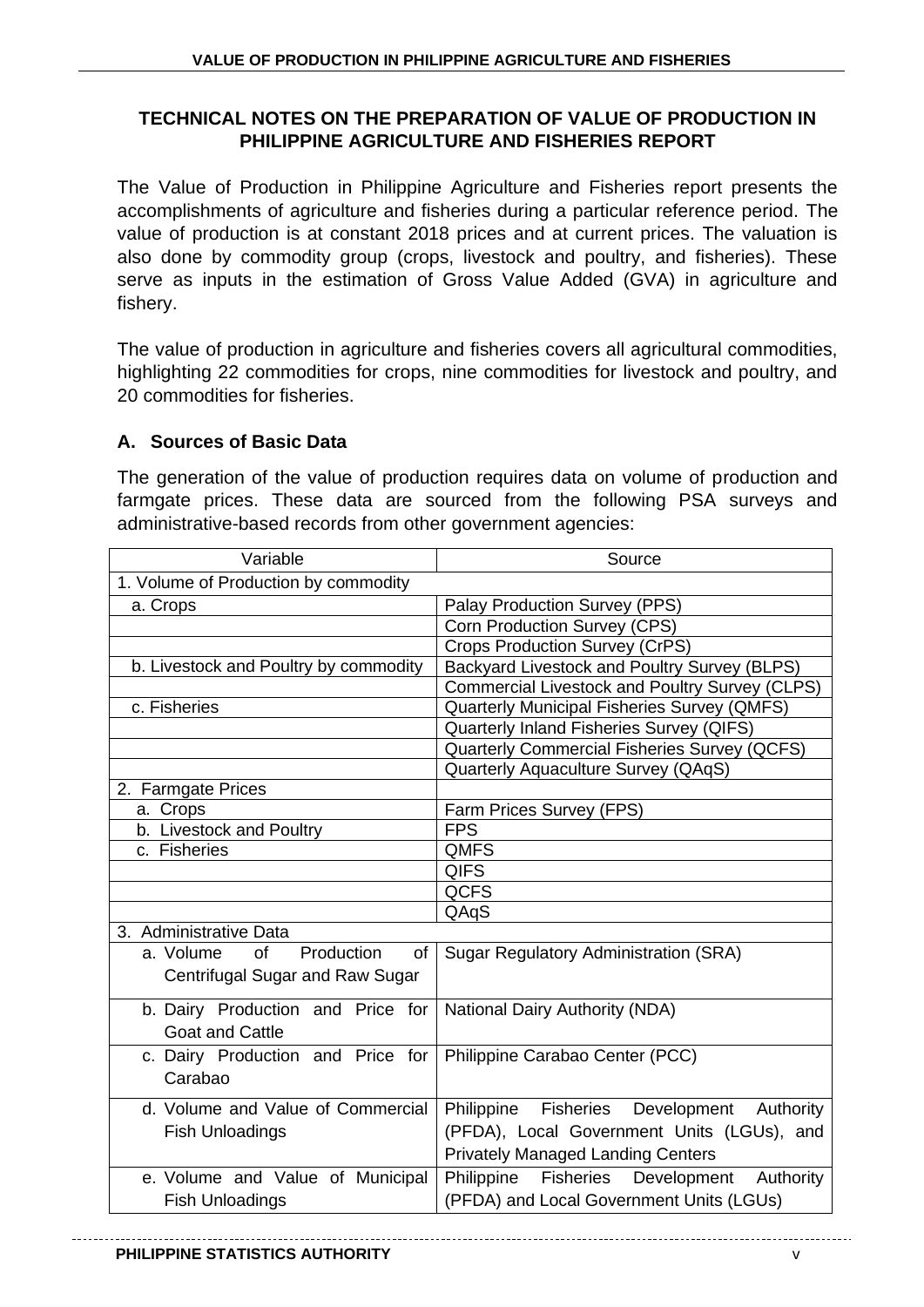# **B. Estimation Procedure**

The valuation of agriculture and fisheries production is prepared quarterly. It is done as follows:

# **At Constant 2018 Prices**

Valuation at constant prices is done by multiplying the quarterly volume of production of each commodity by the 2018 average farmgate price.

Formula:

 $VP_o = Q_t$  X FGP<sub>o</sub>

Where:

 $VP<sub>o</sub> = Value of production at constant 2018 prices;$ 

 $Q_t$  = Volume of production for the current period; and

 $FGP<sub>o</sub> = Farmgate price at constant 2018 prices$ 

# **At Current Prices**

Valuation at current prices is done by multiplying the quarterly volume of production of each commodity by the average farmgate price during the reference year.

Formula:

 $VP_t = Q_t$ ,  $X$   $FGP_t$ 

Where:

 $VP_t = Value of production at current prices;$  $Q_t$  = Volume of production for the current period; and  $FGP_t = Farmgate$  price at current prices

The average prices of corn, coconut, banana, mango, tobacco, coffee, and onion are weighted using varietal classification, while, cassava price is weighted by its use (i.e., food and industrial).

For sugarcane, there is no available data on sugarcane price. The PSA's Farm Prices Survey (FPS) generates prices of centrifugal sugar per kilogram while the Sugar Regulatory Administration (SRA) releases data on volume of centrifugal sugar and raw sugar. Thus, the farmgate price of sugarcane was derived by multiplying the volume of raw sugar by the price of centrifugal sugar. The resulting value is multiplied by 0.65 to indicate that 65 percent of the total value of raw sugar produced is the value of the product of agriculture. This is based on the prevailing 65-35 planter-miller sharing system. The total value credited to agriculture was divided to the total volume of sugarcane to derive the average price of sugarcane.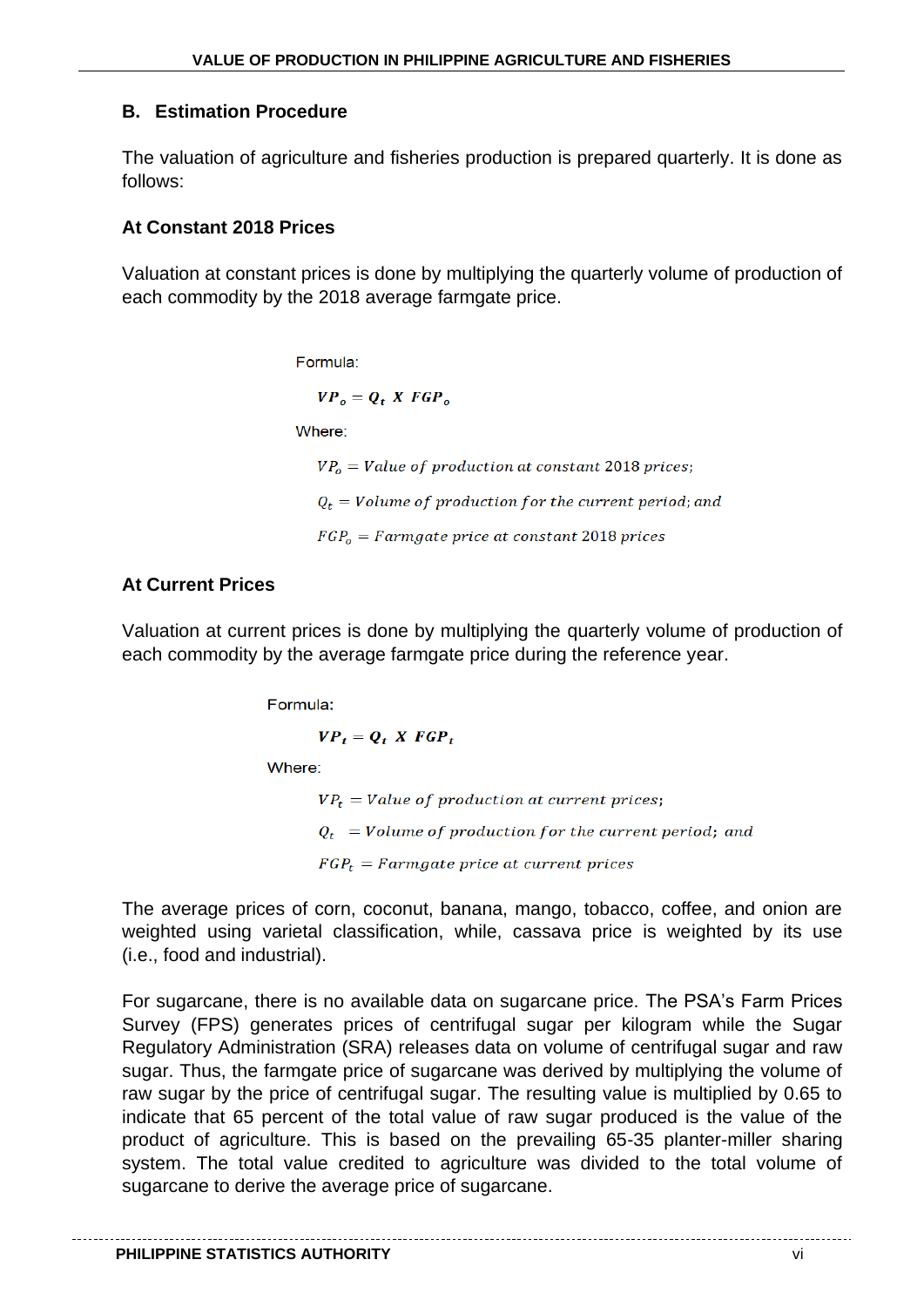To harmonize the product form of coffee for the volume of production and price, conversion is made for the price. The farmgate price of dried coffee beans is multiplied by 60 percent (Food and Agriculture Organization's conversion factor from dried coffee beans to dried coffee berries<sup>1</sup>) to derive the farmgate price of dried coffee berries.

In the case of "other crops", a set of indicator commodities was established. These indicator commodities are used to get the weighted price for "other crops". It is derived by dividing total value of production by the total volume of production of the indicator commodities. This weighted price is used in computing the value of "other crops" production.

The prices of livestock and poultry are weighted using the type of farm (i.e., commercial and backyard).

For fisheries commodities, the prices are derived from the value of production at current prices divided by the volume of production of the reference year.

# **C. Definitions**

**Value of Production at Constant (2018) Prices** – refers to valuation of transactions, wherein the influence of price changes from the base year (2018) to the current year has been removed.

**Value of Production at Current Prices** – is the value based on prices during the reference year.

*<sup>1</sup>Joackim Mutua, Young Professional. (December 2000). Postharvest Handling and Processing of Coffee in African Countries. Rome: Food and Agriculture Organization of the United Nations.*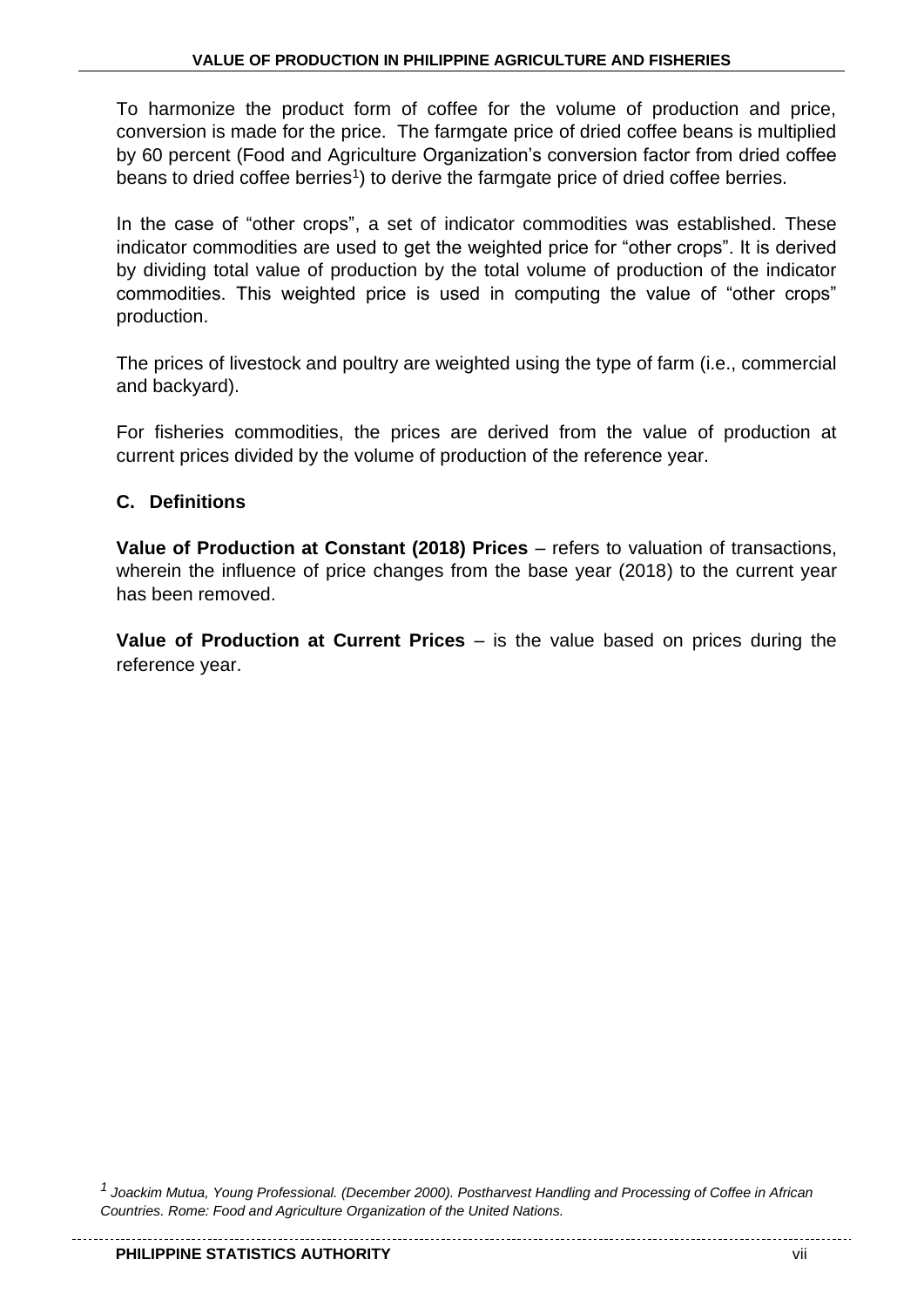**VALUE OF PRODUCTION IN PHILIPPINE AGRICULTURE AND FISHERIES**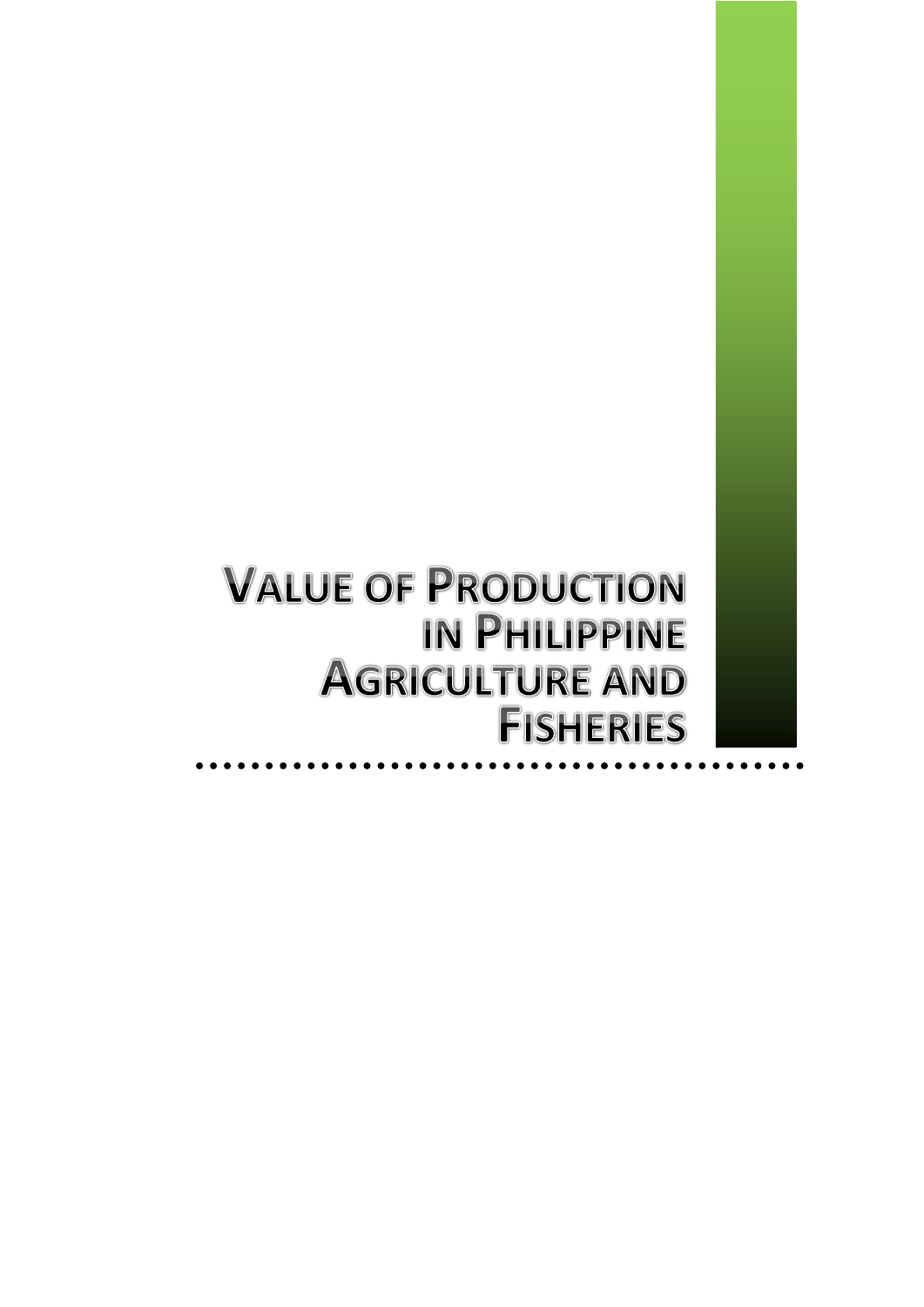

**HIGHLIGHTS**

Figure 1. Value of Production in Agriculture and Fisheries at Constant 2018 Prices Growth Rates Q1 2021 and Q1 2022

Source: Philippine Statistics Authority

The **value of production in agriculture and fisheries at constant 2018 prices<sup>1</sup>** contracted by -0.3 percent in the first quarter of 2022. Reductions in the value of crops, livestock, and fisheries production were recorded. On the other hand, value of poultry production increased during the period. At current prices, the value of production in agriculture and fisheries amounted to PhP 498.61 billion which was 2.1 percent higher from the previous year's level. (Table 2a, Table 4a and Table 5a, and Figure 1)

**Crops** posted a -1.6 percent decrease in the value of production in the first quarter of 2022. It accounted for 58.0 percent of the total value of production in agriculture and fisheries. Palay and corn production registered declines by -1.9 percent and -0.2 percent, respectively. However, two-digit expansions were registered by abaca at 14.1 percent, and potato at 11.7 percent. Increases in the value of production were likewise noted for cacao by 6.0 percent, onion by 4.2 percent, eggplant by 4.0 percent, coconut by 2.0 percent, pineapple by 1.0 percent, ampalaya by 0.8 percent, and mongo by 0.04 percent.

Meanwhile, the value of production for tobacco went down by -24.1 percent, sugarcane by -10.1 percent, cabbage by -7.3 percent, tomato by -6.1 percent, mango by -4.0 percent, coffee by -3.9 percent, banana by -3.3 percent, cassava by -2.6 percent, calamansi by -1.5 percent, sweet potato by -0.9 percent, and rubber

<sup>1</sup>All value of production growth rates are at constant 2018 prices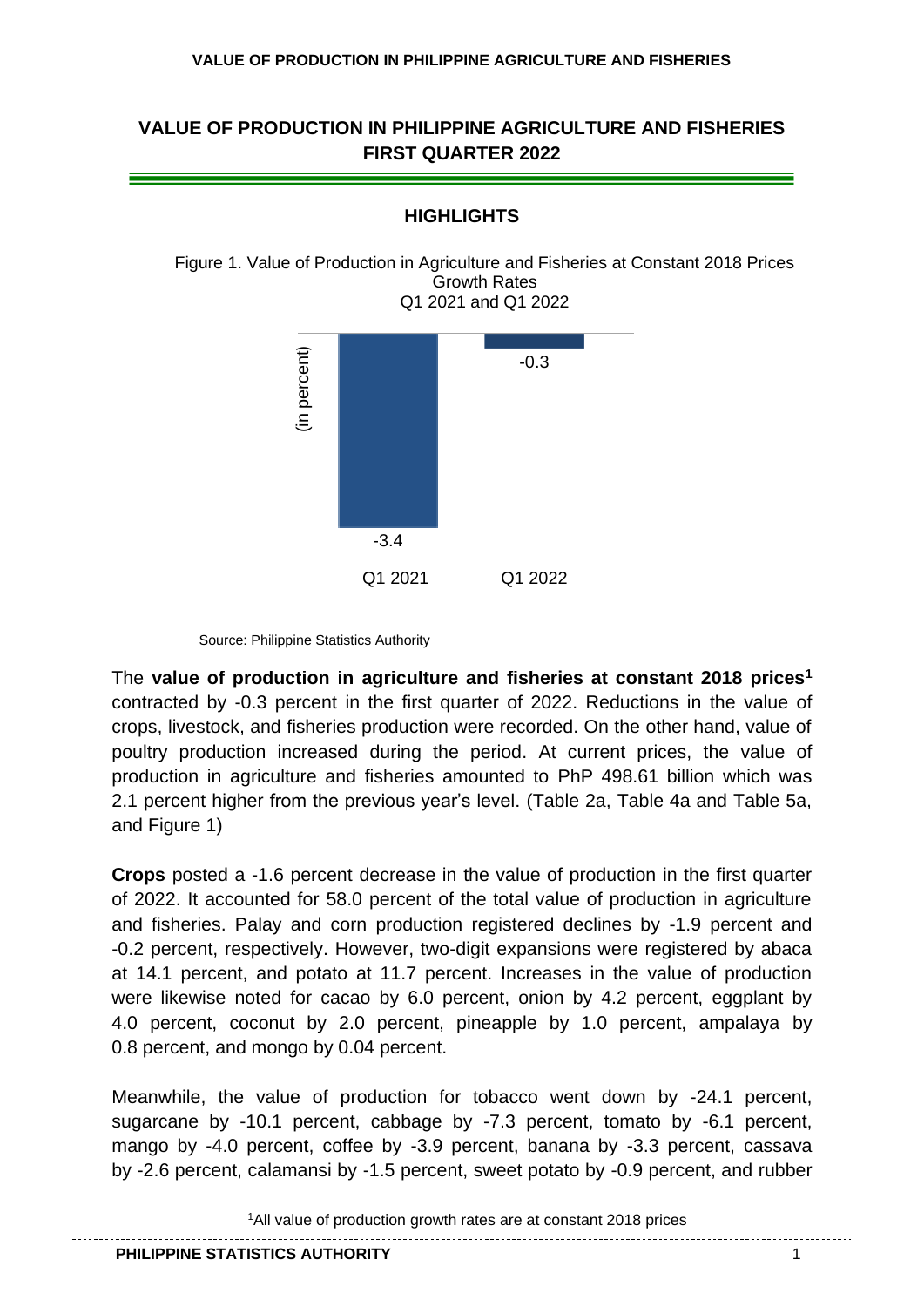by -0.3 percent. The value of production of "other crops" grew by 1.0 percent. At current prices, the value of crop production at PhP 268.13 billion indicated a -0.9 percent drop from the previous year's record. (Tables 2b, 3b, 4b, and 5b)

The value of **livestock** production declined by -1.0 percent in the first quarter of 2022. It contributed 14.1 percent to the total value of production in agriculture and fisheries. The respective values of dairy and carabao production posted 22.2 percent and 6.5 percent increments during the period. Conversely, decreases were recorded for goat by -7.5 percent, cattle by -1.6 percent, and hog by -1.2 percent. At current prices, the value of livestock production which amounted to PhP 89.89 billion was 9.7 percent higher than the previous year's record. (Tables 2c, 3c, 4c, and 5c)

Poultry, which accounted for 15.0 percent of the total value of agriculture and fisheries production increased by 12.3 percent during the first quarter of 2022. Improvements in the value of production were noted for chicken by 13.0 percent, chicken eggs by 12.4 percent, and duck eggs by 11.8 percent. Meanwhile, duck recorded a -21.5 percent drop in the value of production. At current prices, poultry production was valued at PhP 75.17 billion, an increase of 8.8 percent this quarter. (Tables 2c, 3c, 4c, and 5c)

For **Fisheries,** value of production contracted by -5.8 percent. It contributed 12.9 percent to the total value of production in agriculture and fisheries. Increments in the value of production were exhibited for threadfin bream (bisugo) by 34.1 percent, squid (pusit) by 12.7 percent, bigeye tuna (tambakol/bariles) by 10.9 percent, seaweed by 9.1 percent, yellowfin tuna (tambakol/bariles) by 7.6 percent, and grouper (lapu-lapu) by 6.0 percent.

On the other hand, double-digit declines were noted for mudcrab (alimango) by -24.8 percent, skipjack (gulyasan) by -20.2 percent, fimbriated sardines (tunsoy) by -13.5 percent, milkfish (bangus) by -12.7 percent, tiger prawn (sugpo) by -11.3 percent, and slipmouth (sapsap) by -10.0 percent. Reductions in production were also recorded for blue crab (alimasag) by -8.2 percent, big-eyed scad (matangbaka) by -7.1 percent, tilapia by -6.4 percent, cavalla (talakitok) by -6.0 percent, frigate tuna (tulingan) by -5.7 percent, Indian mackerel (alumahan) by -5.6 percent, roundscad (galunggong) by -4.9 percent, and *Bali sardinella* (tamban) by -0.3 percent. Collectively, the value of "other fisheries" increased by 1.1 percent during the quarter. At current prices, the value of fisheries production amounted to PhP 65.42 billion, or -2.2 percent lower compared to the previous year's level. (Tables 2d, 3d, 4d, and 5d)

1All value of production growth rates are at constant 2018 prices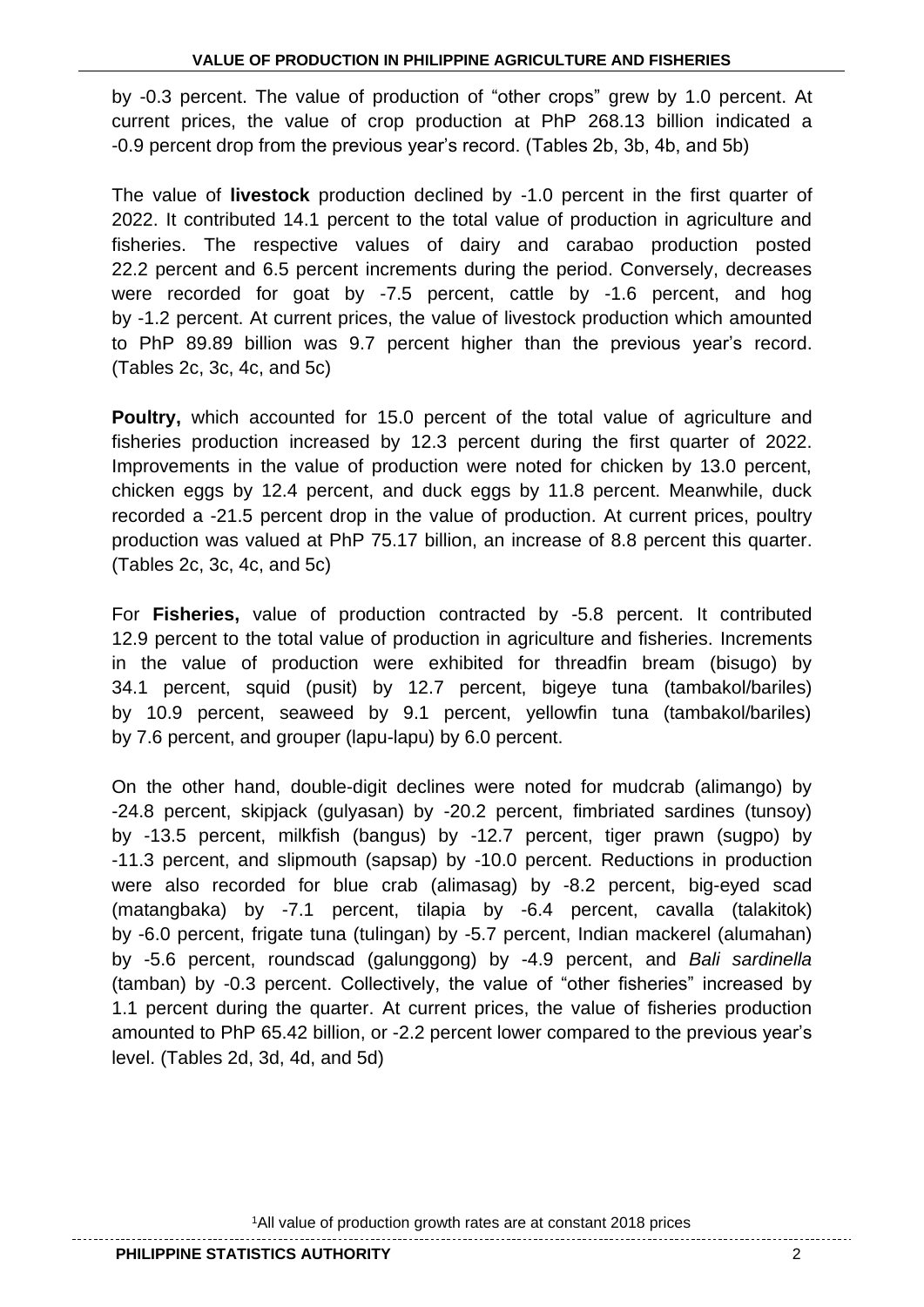#### Table 1a. Value of Production in Philippine Agriculture and Fisheries at Constant 2018 Prices First Quarter 2020 to First Quarter 2022 (in Million PhP)

| Subsector                 |         |         | 2020    |         |         | 2022    |         |         |         |
|---------------------------|---------|---------|---------|---------|---------|---------|---------|---------|---------|
|                           | Q1      | Q2      | Q3      | Q4      | Q1      | Q2      | Q3      | Q4      | Q1      |
| Crops                     | 239,871 | 237,367 | 220,011 | 285,303 | 247,736 | 244,674 | 219,632 | 292,616 | 243,651 |
| Livestock                 | 78,082  | 76,486  | 73,229  | 75,880  | 59,786  | 61,743  | 62,047  | 68,531  | 59,162  |
| Poultry                   | 60,574  | 57,535  | 58,523  | 60,078  | 56,053  | 58,987  | 59,260  | 61,689  | 62,962  |
| Fisheries                 | 57,329  | 70,982  | 65,964  | 71.549  | 57,463  | 70,224  | 65,973  | 72,331  | 54,148  |
| AGRICULTURE AND FISHERIES | 435,856 | 442,369 | 417,727 | 492,810 | 421,038 | 435,628 | 406.911 | 495,168 | 419,922 |

Note: Details may not add up to totals due to rounding

Source: Philippine Statistics Authority

| Subsector/          |         | 2020           |                |         |         | 2021    |         |         | 2022    |
|---------------------|---------|----------------|----------------|---------|---------|---------|---------|---------|---------|
| Commodity           | Q1      | Q <sub>2</sub> | Q <sub>3</sub> | Q4      | Q1      | Q2      | Q3      | Q4      | Q1      |
|                     |         |                |                |         |         |         |         |         |         |
| Crops               | 239,871 | 237,367        | 220,011        | 285,303 | 247,736 | 244,674 | 219,632 | 292,616 | 243,651 |
| Palay               | 84,230  | 83,497         | 77,068         | 145,418 | 91,453  | 84,463  | 82,249  | 145,728 | 89,760  |
| Corn                | 31,800  | 19,384         | 40.165         | 22,895  | 33.866  | 20.596  | 32,677  | 29,452  | 33,813  |
| Banana              | 34,807  | 37,740         | 39,398         | 41,245  | 35,162  | 38,218  | 39,327  | 41,076  | 33,989  |
| Coconut             | 23,609  | 21,592         | 23,658         | 21,247  | 23,419  | 21,780  | 24,120  | 22,008  | 23,886  |
| Mango               | 5,525   | 19,054         | 2,356          | 960     | 5,749   | 19,012  | 2,370   | 943     | 5,520   |
| Sugarcane           | 17,318  | 8,860          | 870            | 12,462  | 16,538  | 11,944  | 1,834   | 12,632  | 14,862  |
| Pineapple           | 6,555   | 9,687          | 7,694          | 6,241   | 6,931   | 10,130  | 8,702   | 6,275   | 7,000   |
| Cassava             | 2,564   | 3,657          | 5,090          | 5,965   | 2,376   | 3,504   | 5,077   | 6,130   | 2,314   |
| Rubber              | 1,175   | 2,825          | 2,485          | 3,308   | 1,220   | 2,991   | 2,549   | 3,243   | 1,216   |
| <b>Sweet Potato</b> | 1,922   | 2,587          | 2,465          | 2,348   | 1,904   | 2,591   | 2,430   | 2,375   | 1,887   |
| Onion               | 6,585   | 1,990          |                | 376     | 5,680   | 2,427   |         | 326     | 5,921   |
| Eggplant            | 2,399   | 2,889          | 1,352          | 702     | 2,422   | 2,951   | 1,284   | 716     | 2,519   |
| Coffee              | 979     | 350            | 297            | 1,660   | 1,101   | 349     | 284     | 1,561   | 1,058   |
| Tobacco             | 996     | 2,682          | 221            | 270     | 934     | 2,626   | 228     | 279     | 709     |
| Abaca               | 1,004   | 1,228          | 1,410          | 1,303   | 857     | 1,223   | 1,113   | 1,152   | 978     |
| Tomato              | 1,351   | 1,421          | 663            | 442     | 1,375   | 1,463   | 673     | 428     | 1,291   |
| Potato              | 747     | 284            | 500            | 2,573   | 549     | 354     | 435     | 2,348   | 614     |
| Ampalaya            | 736     | 1,025          | 870            | 683     | 751     | 1,053   | 837     | 686     | 758     |
| Cabbage             | 612     | 484            | 588            | 1,452   | 553     | 547     | 482     | 1,395   | 512     |
| Calamansi           | 423     | 382            | 914            | 584     | 417     | 353     | 991     | 588     | 410     |
| Mongo               | 498     | 1,321          | 75             | 174     | 529     | 1,209   | 69      | 177     | 530     |
| Cacao               | 162     | 167            | 209            | 227     | 181     | 183     | 201     | 253     | 192     |
| Other Crops         | 13,874  | 14,260         | 11,661         | 12,767  | 13,768  | 14,709  | 11,699  | 12,845  | 13,912  |
|                     |         |                |                |         |         |         |         |         |         |

#### (in Million PhP) First Quarter 2020 to First Quarter 2022 Table 1b. Value of Crop Production at Constant 2018 Prices

Note: Details may not add up to totals due to rounding

Source: Philippine Statistics Authority

-----------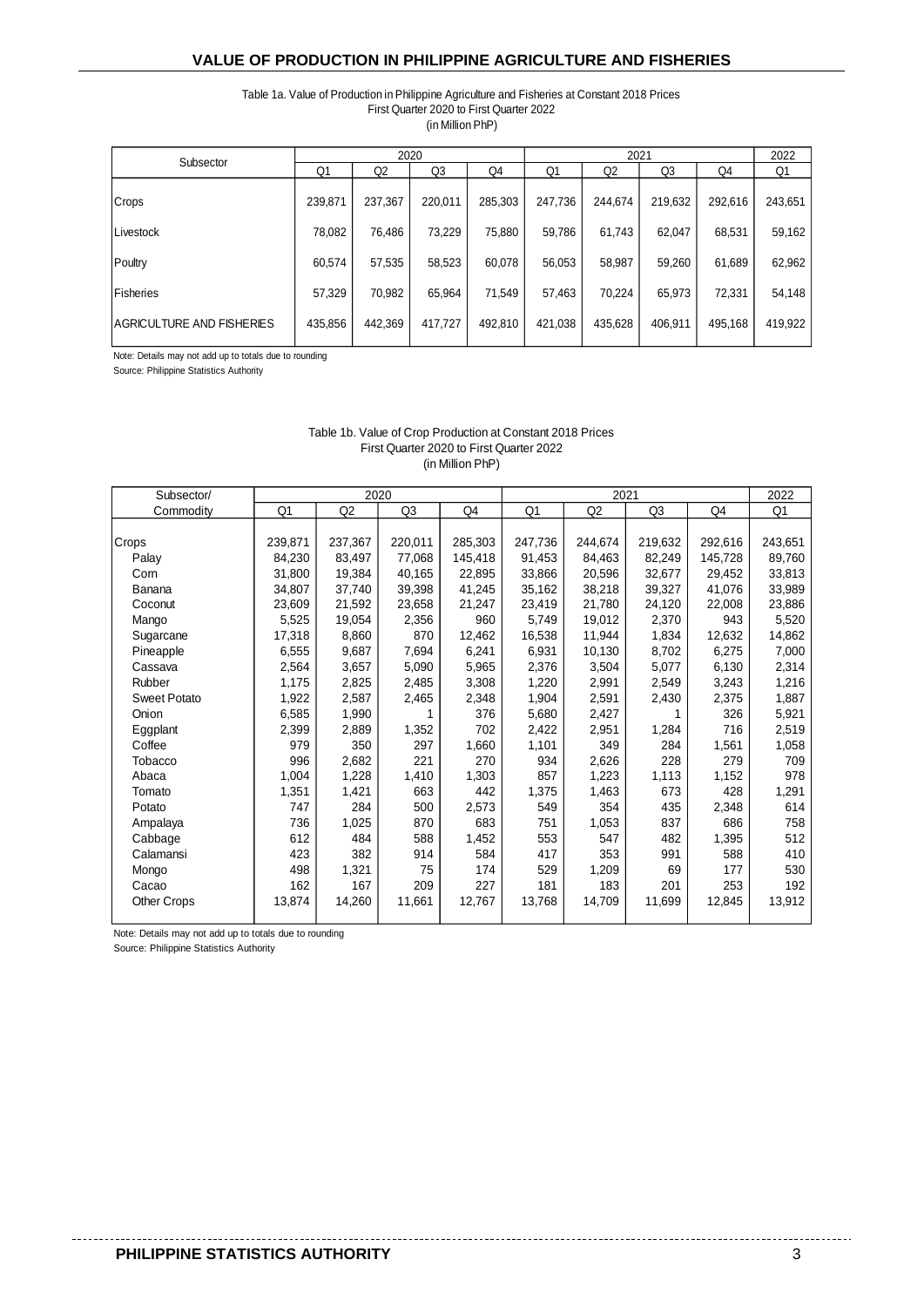#### (in Million PhP) First Quarter 2020 to First Quarter 2022 Table 1c. Value of Livestock and Poultry Production at Constant 2018 Prices

| Subsector/   |        | 2020   |                |        |        | 2021           |                |        | 2022   |
|--------------|--------|--------|----------------|--------|--------|----------------|----------------|--------|--------|
| Commodity    | Q1     | Q2     | Q <sub>3</sub> | Q4     | Q1     | Q <sub>2</sub> | Q <sub>3</sub> | Q4     | Q1     |
|              |        |        |                |        |        |                |                |        |        |
| Livestock    | 78,082 | 76,486 | 73,229         | 75,880 | 59,786 | 61,743         | 62,047         | 68,531 | 59,162 |
| Hog          | 66,271 | 66,756 | 61,675         | 61,563 | 49,154 | 49,284         | 50,667         | 53,814 | 48,563 |
| Cattle       | 6,429  | 4,950  | 5,874          | 7,679  | 5,647  | 6,563          | 5,721          | 7,763  | 5,556  |
| Carabao      | 2,774  | 2,575  | 2,675          | 3,458  | 2,541  | 3,251          | 2,881          | 3,659  | 2,706  |
| Goat         | 2,362  | 1,950  | 2,723          | 2,905  | 2,192  | 2,407          | 2,507          | 3,016  | 2,028  |
| Dairy        | 245    | 255    | 282            | 276    | 252    | 238            | 272            | 280    | 308    |
|              |        |        |                |        |        |                |                |        |        |
| Poultry      | 60,574 | 57,535 | 58,523         | 60.078 | 56,053 | 58.987         | 59.260         | 61,689 | 62,962 |
| Chicken      | 43,099 | 41.374 | 41.372         | 42,507 | 38,259 | 40.726         | 40,809         | 42,390 | 43,224 |
| <b>Duck</b>  | 874    | 505    | 794            | 826    | 773    | 699            | 777            | 709    | 607    |
| Chicken Eggs | 15,503 | 14.353 | 15.278         | 15,405 | 15,909 | 16,237         | 16,518         | 17.367 | 17,888 |
| Duck Eggs    | 1,098  | 1,303  | 1,079          | 1,339  | 1,112  | 1,326          | 1,155          | 1,224  | 1,243  |
|              |        |        |                |        |        |                |                |        |        |

Note: Details may not add up to totals due to rounding

Source: Philippine Statistics Authority

#### Table 1d. Value of Fisheries Production at Constant 2018 Prices First Quarter 2020 to First Quarter 2022 (in Million PhP)

| Subsector/                        |        | 2020   |                |        |        | 2021   |                |        | 2022   |
|-----------------------------------|--------|--------|----------------|--------|--------|--------|----------------|--------|--------|
| Commodity                         | Q1     | Q2     | Q <sub>3</sub> | Q4     | Q1     | Q2     | Q <sub>3</sub> | Q4     | Q1     |
|                                   |        |        |                |        |        |        |                |        |        |
| Fisheries                         | 57,329 | 70,982 | 65,964         | 71,549 | 57,463 | 70,224 | 65,973         | 72,331 | 54,148 |
| Milkfish (Bangus)                 | 6,872  | 10,712 | 11,272         | 14,527 | 6,956  | 12,056 | 12,384         | 14,608 | 6,075  |
| Tilapia                           | 6,657  | 5,956  | 4,338          | 6,022  | 7,189  | 6,807  | 4,584          | 7,097  | 6,728  |
| Tiger Prawn (Sugpo)               | 4,111  | 6,300  | 3,480          | 6,780  | 4,129  | 6,220  | 3,536          | 6,682  | 3,664  |
| Skipjack (Gulyasan)               | 3,764  | 4,444  | 4,529          | 4,612  | 4,647  | 3,913  | 4,002          | 3,657  | 3,708  |
| Roundscad (Galunggong)            | 3,205  | 4,699  | 3,385          | 2,268  | 2,706  | 3,843  | 3,110          | 2,627  | 2,573  |
| Seaweed                           | 2,231  | 2,084  | 2,173          | 4,355  | 2,166  | 2,074  | 2,093          | 3,472  | 2,363  |
| Yellowfin Tuna (Tambakol/Bariles) | 2,078  | 3,322  | 2,400          | 2,385  | 1,712  | 2,161  | 1,924          | 2,137  | 1,841  |
| Mudcrab (Alimango)                | 3,212  | 1,741  | 1,839          | 2,735  | 3,860  | 1,976  | 2,375          | 3,149  | 2,902  |
| Frigate Tuna (Tulingan)           | 1,864  | 2,525  | 2,366          | 1,900  | 1,671  | 2,098  | 1,885          | 1,682  | 1,576  |
| Big-eyed Scad (Matangbaka)        | 1,894  | 2,030  | 2,148          | 2,145  | 1,980  | 2,087  | 2,374          | 2,034  | 1,839  |
| Bali Sardinella (Tamban)          | 1,563  | 3,355  | 2,665          | 1,773  | 1,733  | 3,021  | 2,517          | 1,606  | 1,727  |
| Squid (Pusit)                     | 1,205  | 1,461  | 1,280          | 1,342  | 1,165  | 1,525  | 1,372          | 1,478  | 1,313  |
| Blue Crab (Alimasag)              | 1,011  | 1,252  | 1,880          | 944    | 999    | 1,555  | 1,464          | 1,252  | 918    |
| Bigeye Tuna (Tambakol/ Bariles)   | 647    | 731    | 1,311          | 815    | 649    | 744    | 813            | 841    | 719    |
| Grouper (Lapu-lapu)               | 665    | 762    | 3,152          | 764    | 578    | 830    | 3,268          | 876    | 613    |
| Indian Mackerel (Alumahan)        | 995    | 1,094  | 1,119          | 1,225  | 978    | 1,070  | 1,043          | 1,086  | 924    |
| Threadfin Bream (Bisugo)          | 1,226  | 1,078  | 1,339          | 1,141  | 1,001  | 899    | 1,110          | 1,289  | 1,343  |
| Slipmouth (Sapsap)                | 517    | 574    | 699            | 684    | 597    | 601    | 613            | 673    | 537    |
| Cavalla (Talakitok)               | 722    | 830    | 842            | 808    | 789    | 852    | 914            | 927    | 742    |
| Fimbriated Sardines (Tunsoy)      | 522    | 350    | 514            | 277    | 322    | 302    | 550            | 277    | 278    |
| <b>Other Fisheries</b>            | 12,369 | 15,683 | 13,233         | 14,048 | 11,635 | 15,591 | 14,042         | 14,882 | 11,764 |
|                                   |        |        |                |        |        |        |                |        |        |

Note: Details may not add up to totals due to rounding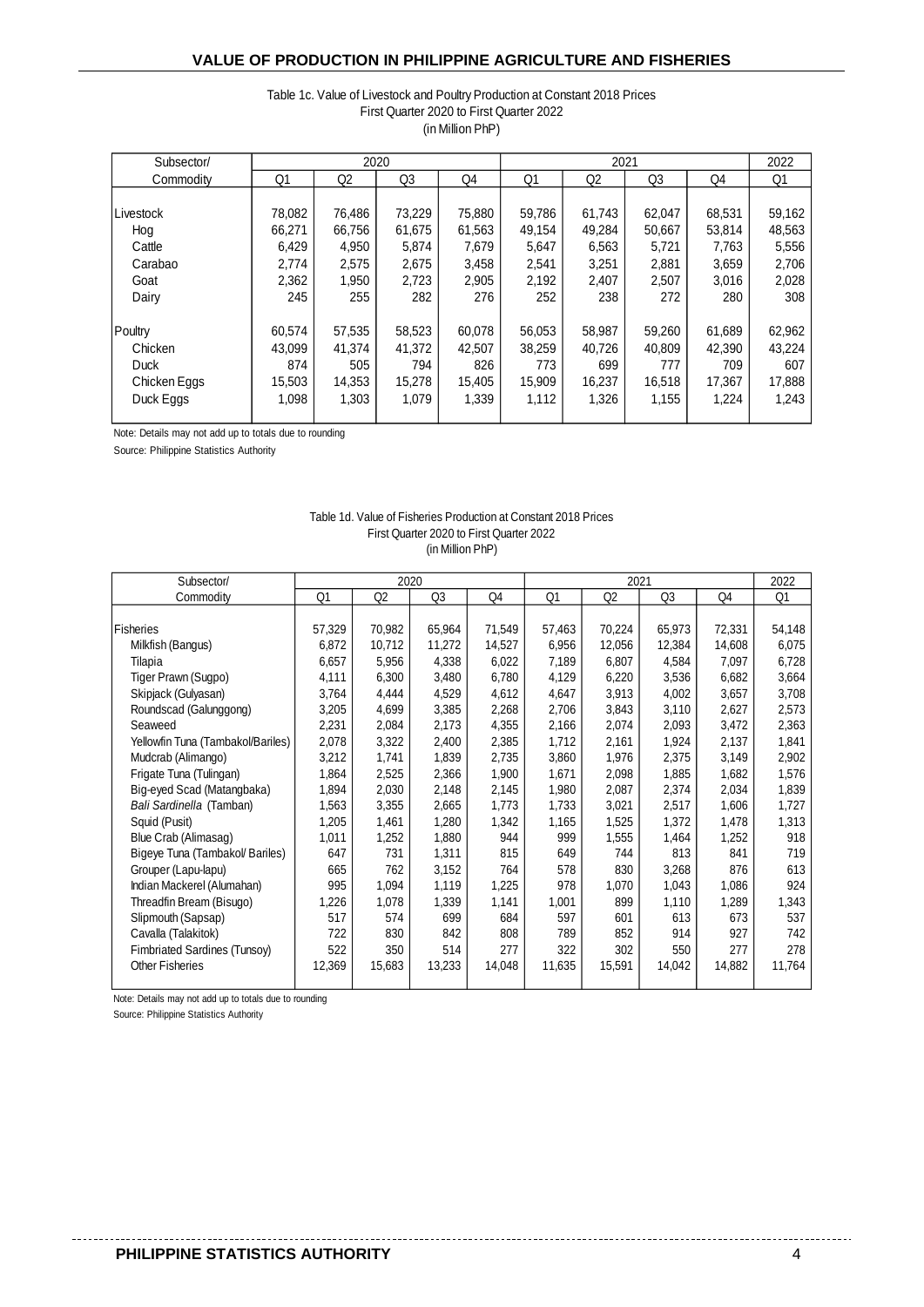#### Table 2a. Growth Rates of Value of Production in Philippine Agriculture and Fisheries at Constant 2018 Prices First Quarter 2021 to First Quarter 2022 (in percent)

| Subsector                                  |                | 2020-2021      |         |        |        |  |  |  |
|--------------------------------------------|----------------|----------------|---------|--------|--------|--|--|--|
|                                            | Q <sub>1</sub> | Q <sub>2</sub> | Q3      | Q4     | Q1     |  |  |  |
| Crops                                      | 3.3            | 3.1            | $-0.2$  | 2.6    | $-1.6$ |  |  |  |
| Livestock                                  | $-23.4$        | $-19.3$        | $-15.3$ | $-9.7$ | $-1.0$ |  |  |  |
| Poultry                                    | $-7.5$         | 2.5            | 1.3     | 2.7    | 12.3   |  |  |  |
| <b>Fisheries</b>                           | 0.2            | $-1.1$         | 0.01    | 1.1    | $-5.8$ |  |  |  |
| <b>AGRICULTURE AND</b><br><b>FISHERIES</b> | $-3.4$         | $-1.5$         | $-2.6$  | 0.5    | $-0.3$ |  |  |  |

Source: Philippine Statistics Authority

#### Table 2b. Growth Rates of Value of Crop Production at Constant 2018 Prices First Quarter 2021 to First Quarter 2022 (in percent)

| Subsector/          |         | 2020-2021      |                |         | 2021-2022      |
|---------------------|---------|----------------|----------------|---------|----------------|
| Commodity           | Q1      | Q <sub>2</sub> | Q <sub>3</sub> | Q4      | Q <sub>1</sub> |
|                     |         |                |                |         |                |
| Crops               | 3.3     | 3.1            | $-0.2$         | 2.6     | $-1.6$         |
| Palay               | 8.6     | 1.2            | 6.7            | 0.2     | $-1.9$         |
| Corn                | 6.5     | 6.3            | $-18.6$        | 28.6    | $-0.2$         |
| Banana              | 1.0     | 1.3            | $-0.2$         | $-0.4$  | $-3.3$         |
| Coconut             | $-0.8$  | 0.9            | 2.0            | 3.6     | 2.0            |
| Mango               | 4.1     | $-0.2$         | 0.6            | $-1.7$  | $-4.0$         |
| Sugarcane           | $-4.5$  | 34.8           | 110.8          | 1.4     | $-10.1$        |
| Pineapple           | 5.7     | 4.6            | 13.1           | 0.5     | 1.0            |
| Cassava             | $-7.3$  | $-4.2$         | $-0.3$         | 2.8     | $-2.6$         |
| Rubber              | 3.8     | 5.9            | 2.6            | $-2.0$  | $-0.3$         |
| <b>Sweet Potato</b> | $-1.0$  | 0.1            | $-1.4$         | 1.1     | $-0.9$         |
| Onion               | $-13.7$ | 22.0           | $-8.1$         | $-13.1$ | 4.2            |
| Eggplant            | 1.0     | 2.1            | $-5.0$         | 2.0     | 4.0            |
| Coffee              | 12.4    | $-0.3$         | $-4.3$         | $-6.0$  | $-3.9$         |
| <b>Tobacco</b>      | $-6.2$  | $-2.1$         | 3.2            | 3.4     | $-24.1$        |
| Abaca               | $-14.7$ | $-0.4$         | $-21.1$        | $-11.6$ | 14.1           |
| Tomato              | 1.8     | 3.0            | 1.6            | $-3.1$  | $-6.1$         |
| Potato              | $-26.4$ | 24.8           | $-13.0$        | $-8.7$  | 11.7           |
| Ampalaya            | 2.0     | 2.7            | $-3.8$         | 0.4     | 0.8            |
| Cabbage             | $-9.6$  | 13.1           | $-18.1$        | $-3.9$  | $-7.3$         |
| Calamansi           | $-1.6$  | $-7.8$         | 8.3            | 0.6     | $-1.5$         |
| Mongo               | 6.2     | $-8.5$         | $-7.6$         | 1.9     | 0.04           |
| Cacao               | 11.8    | 9.9            | $-3.6$         | 11.3    | 6.0            |
| <b>Other Crops</b>  | $-0.8$  | 3.1            | 0.3            | 0.6     | 1.0            |
|                     |         |                |                |         |                |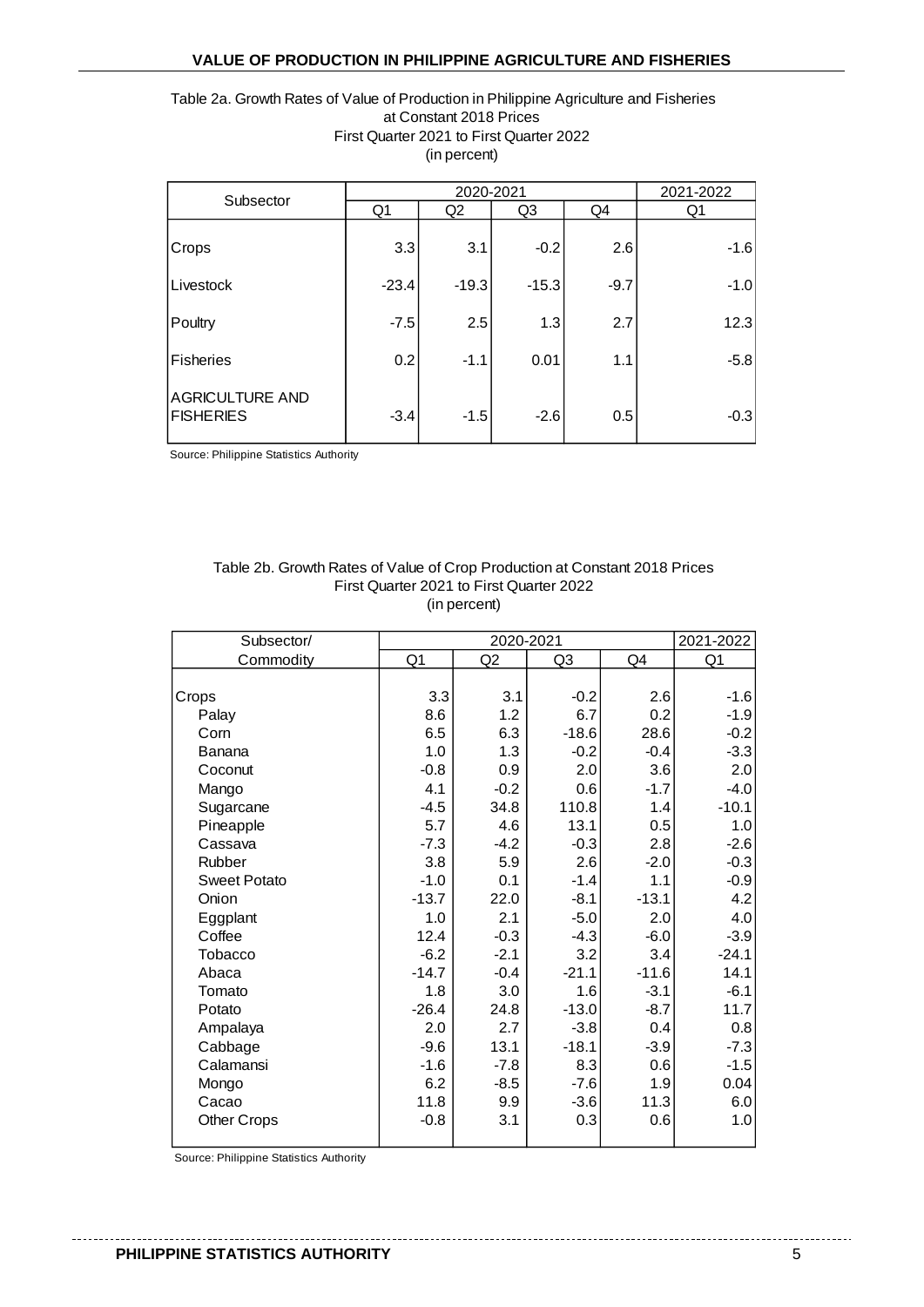#### Table 2c. Growth Rates of Value of Livestock and Poultry Production First Quarter 2021 to First Quarter 2022 (in percent) at Constant 2018 Prices

| Subsector/   |         | 2021-2022      |                |         |         |
|--------------|---------|----------------|----------------|---------|---------|
| Commodity    | Q1      | Q <sub>2</sub> | Q <sub>3</sub> | Q4      | Q1      |
|              |         |                |                |         |         |
| Livestock    | $-23.4$ | $-19.3$        | $-15.3$        | $-9.7$  | $-1.0$  |
| Hog          | $-25.8$ | $-26.2$        | $-17.8$        | $-12.6$ | $-1.2$  |
| Cattle       | $-12.2$ | 32.6           | $-2.6$         | 1.1     | $-1.6$  |
| Carabao      | $-8.4$  | 26.2           | 7.7            | 5.8     | 6.5     |
| Goat         | $-7.2$  | 23.4           | $-7.9$         | 3.8     | $-7.5$  |
| Dairy        | 2.8     | $-6.6$         | $-3.6$         | 1.4     | 22.2    |
| Poultry      | $-7.5$  | 2.5            | 1.3            | 2.7     | 12.3    |
| Chicken      | $-11.2$ | $-1.6$         | $-1.4$         | $-0.3$  | 13.0    |
| <b>Duck</b>  | $-11.6$ | 38.4           | $-2.1$         | $-14.2$ | $-21.5$ |
| Chicken Eggs | 2.6     | 13.1           | 8.1            | 12.7    | 12.4    |
| Duck Eggs    | 1.3     | 1.8            | 7.1            | $-8.6$  | 11.8    |

Source: Philippine Statistics Authority

#### Table 2d. Growth Rates of Value of Fisheries Production at Constant 2018 Prices First Quarter 2021 to First Quarter 2022 (in percent)

| Subsector/                          |                | 2020-2021      |         |         | 2021-2022      |
|-------------------------------------|----------------|----------------|---------|---------|----------------|
| Commodity                           | Q <sub>1</sub> | Q <sub>2</sub> | Q3      | Q4      | Q <sub>1</sub> |
|                                     |                |                |         |         |                |
| <b>Fisheries</b>                    | 0.2            | $-1.1$         | 0.01    | 1.1     | $-5.8$         |
| Milkfish (Bangus)                   | 1.2            | 12.5           | 9.9     | 0.6     | $-12.7$        |
| Tilapia                             | 8.0            | 14.3           | 5.7     | 17.8    | $-6.4$         |
| Tiger Prawn (Sugpo)                 | 0.4            | $-1.3$         | 1.6     | $-1.4$  | $-11.3$        |
| Skipjack (Gulyasan)                 | 23.5           | $-12.0$        | $-11.6$ | $-20.7$ | $-20.2$        |
| Roundscad (Galunggong)              | $-15.6$        | $-18.2$        | $-8.1$  | 15.8    | $-4.9$         |
| Seaweed                             | $-2.9$         | $-0.5$         | $-3.7$  | $-20.3$ | 9.1            |
| Yellowfin Tuna (Tambakol/Bariles)   | $-17.6$        | $-35.0$        | $-19.8$ | $-10.4$ | 7.6            |
| Mudcrab (Alimango)                  | 20.2           | 13.5           | 29.2    | 15.1    | $-24.8$        |
| Frigate Tuna (Tulingan)             | $-10.3$        | $-16.9$        | $-20.3$ | $-11.5$ | $-5.7$         |
| Big-eyed Scad (Matangbaka)          | 4.6            | 2.8            | 10.5    | $-5.2$  | $-7.1$         |
| Bali Sardinella (Tamban)            | 10.9           | $-10.0$        | $-5.5$  | $-9.4$  | $-0.3$         |
| Squid (Pusit)                       | $-3.4$         | 4.4            | 7.19    | 10.2    | 12.7           |
| Blue Crab (Alimasag)                | $-1.2$         | 24.2           | $-22.1$ | 32.6    | $-8.2$         |
| Bigeye Tuna (Tambakol/ Bariles)     | 0.3            | 1.9            | $-38.0$ | 3.2     | 10.9           |
| Grouper (Lapu-lapu)                 | $-12.9$        | 9.0            | 3.7     | 14.6    | 6.0            |
| Indian Mackerel (Alumahan)          | $-1.6$         | $-2.2$         | $-6.8$  | $-11.3$ | $-5.6$         |
| Threadfin Bream (Bisugo)            | $-18.3$        | $-16.6$        | $-17.1$ | 12.9    | 34.1           |
| Slipmouth (Sapsap)                  | 15.5           | 4.7            | $-12.3$ | $-1.6$  | $-10.0$        |
| Cavalla (Talakitok)                 | 9.2            | 2.6            | 8.5     | 14.8    | $-6.0$         |
| <b>Fimbriated Sardines (Tunsoy)</b> | $-38.3$        | $-13.7$        | 6.9     | $-0.01$ | $-13.5$        |
| <b>Other Fisheries</b>              | $-5.9$         | $-0.6$         | 6.1     | 5.9     | 1.1            |
|                                     |                |                |         |         |                |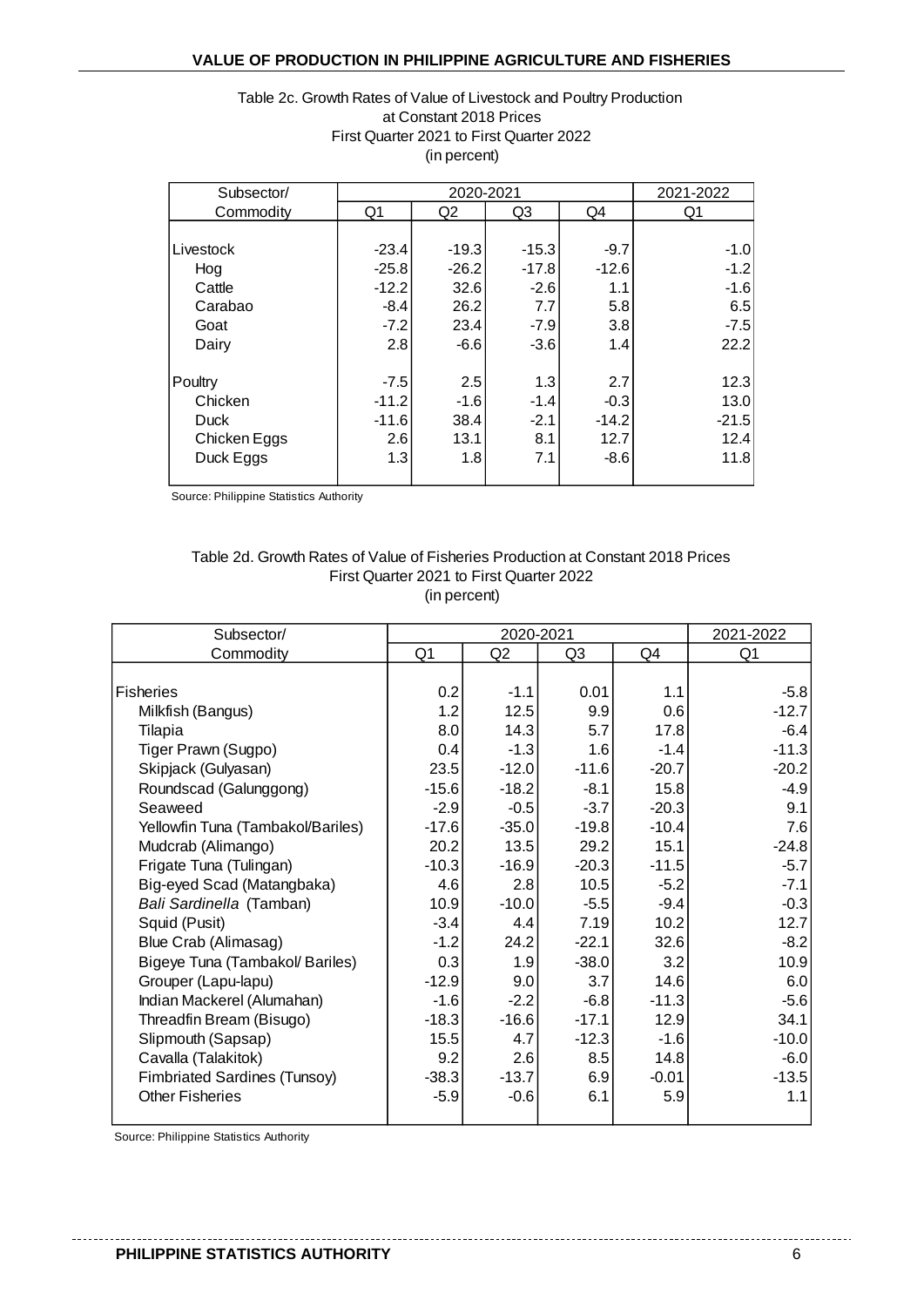Table 3a. Percent Distribution of Value of Production in Philippine Agriculture and Fisheries at Constant 2018 Prices First Quarter 2020 to First Quarter 2022

(in percent)

| Subsector                     |       | 2020           |       |       |       | 2021           |       |       | 2022  |
|-------------------------------|-------|----------------|-------|-------|-------|----------------|-------|-------|-------|
|                               | Q1    | Q <sub>2</sub> | Q3    | Q4    | Q1    | Q <sub>2</sub> | Q3    | Q4    | Q1    |
| Crops                         | 55.0  | 53.7           | 52.7  | 57.9  | 58.8  | 56.2           | 54.0  | 59.1  | 58.0  |
| Livestock                     | 17.9  | 17.3           | 17.5  | 15.4  | 14.2  | 14.2           | 15.2  | 13.8  | 14.1  |
| Poultry                       | 13.9  | 13.0           | 14.0  | 12.2  | 13.3  | 13.5           | 14.6  | 12.5  | 15.0  |
| Fisheries                     | 13.2  | 16.0           | 15.8  | 14.5  | 13.6  | 16.1           | 16.2  | 14.6  | 12.9  |
| AGRICULTURE AND<br>IFISHERIES | 100.0 | 100.0          | 100.0 | 100.0 | 100.0 | 100.0          | 100.0 | 100.0 | 100.0 |

Note: Details may not add up to totals due to rounding

Source: Philippine Statistics Authority

#### First Quarter 2020 to First Quarter 2022 Table 3b. Percent Distribution of Value of Crop Production at Constant 2018 Prices

(in percent)

| Subsector/          |      | 2020 |        |      |      | 2021 |                |      | 2022    |
|---------------------|------|------|--------|------|------|------|----------------|------|---------|
| Commodity           | Q1   | Q2   | Q3     | Q4   | Q1   | Q2   | Q <sub>3</sub> | Q4   | Q1      |
|                     |      |      |        |      |      |      |                |      |         |
| Crops               | 55.0 | 53.7 | 52.7   | 57.9 | 58.8 | 56.2 | 54.0           | 59.1 | 58.0    |
| Palay               | 19.3 | 18.9 | 18.4   | 29.5 | 21.7 | 19.4 | 20.2           | 29.4 | 21.4    |
| Corn                | 7.3  | 4.4  | 9.6    | 4.6  | 8.0  | 4.7  | 8.0            | 5.9  | 8.1     |
| Banana              | 8.0  | 8.5  | 9.4    | 8.4  | 8.4  | 8.8  | 9.7            | 8.3  | 8.1     |
| Coconut             | 5.4  | 4.9  | 5.7    | 4.3  | 5.6  | 5.0  | 5.9            | 4.4  | 5.7     |
| Mango               | 1.3  | 4.3  | 0.6    | 0.2  | 1.4  | 4.4  | 0.6            | 0.2  | 1.3     |
| Sugarcane           | 4.0  | 2.0  | 0.2    | 2.5  | 3.9  | 2.7  | 0.5            | 2.6  | 3.5     |
| Pineapple           | 1.5  | 2.2  | 1.8    | 1.3  | 1.6  | 2.3  | 2.1            | 1.3  | 1.7     |
| Cassava             | 0.6  | 0.8  | 1.2    | 1.2  | 0.6  | 0.8  | 1.2            | 1.2  | 0.6     |
| Rubber              | 0.3  | 0.6  | 0.6    | 0.7  | 0.3  | 0.7  | 0.6            | 0.7  | 0.3     |
| <b>Sweet Potato</b> | 0.4  | 0.6  | 0.6    | 0.5  | 0.5  | 0.6  | 0.6            | 0.5  | 0.4     |
| Onion               | 1.5  | 0.4  | 0.0003 | 0.1  | 1.3  | 0.6  | 0.0003         | 0.1  | 1.4     |
| Eggplant            | 0.6  | 0.7  | 0.3    | 0.1  | 0.6  | 0.7  | 0.3            | 0.1  | 0.6     |
| Coffee              | 0.2  | 0.1  | 0.1    | 0.3  | 0.3  | 0.1  | 0.1            | 0.3  | 0.3     |
| Tobacco             | 0.2  | 0.6  | 0.1    | 0.1  | 0.2  | 0.6  | 0.1            | 0.1  | $0.2\,$ |
| Abaca               | 0.2  | 0.3  | 0.3    | 0.3  | 0.2  | 0.3  | 0.3            | 0.2  | 0.2     |
| Tomato              | 0.3  | 0.3  | 0.2    | 0.1  | 0.3  | 0.3  | 0.2            | 0.1  | 0.3     |
| Potato              | 0.2  | 0.1  | 0.1    | 0.5  | 0.1  | 0.1  | 0.1            | 0.5  | 0.1     |
| Ampalaya            | 0.2  | 0.2  | 0.2    | 0.1  | 0.2  | 0.2  | 0.2            | 0.1  | 0.2     |
| Cabbage             | 0.1  | 0.1  | 0.1    | 0.3  | 0.1  | 0.1  | 0.1            | 0.3  | 0.1     |
| Calamansi           | 0.1  | 0.1  | 0.2    | 0.1  | 0.1  | 0.1  | 0.2            | 0.1  | 0.1     |
| Mongo               | 0.1  | 0.3  | 0.02   | 0.04 | 0.1  | 0.3  | 0.02           | 0.04 | 0.1     |
| Cacao               | 0.04 | 0.04 | 0.1    | 0.05 | 0.04 | 0.04 | 0.05           | 0.1  | 0.05    |
| <b>Other Crops</b>  | 3.2  | 3.2  | 2.8    | 2.6  | 3.3  | 3.4  | 2.9            | 2.6  | 3.3     |

Note: Details may not add up to totals due to rounding

Source: Philippine Statistics Authority

. . . . . . . . . . . .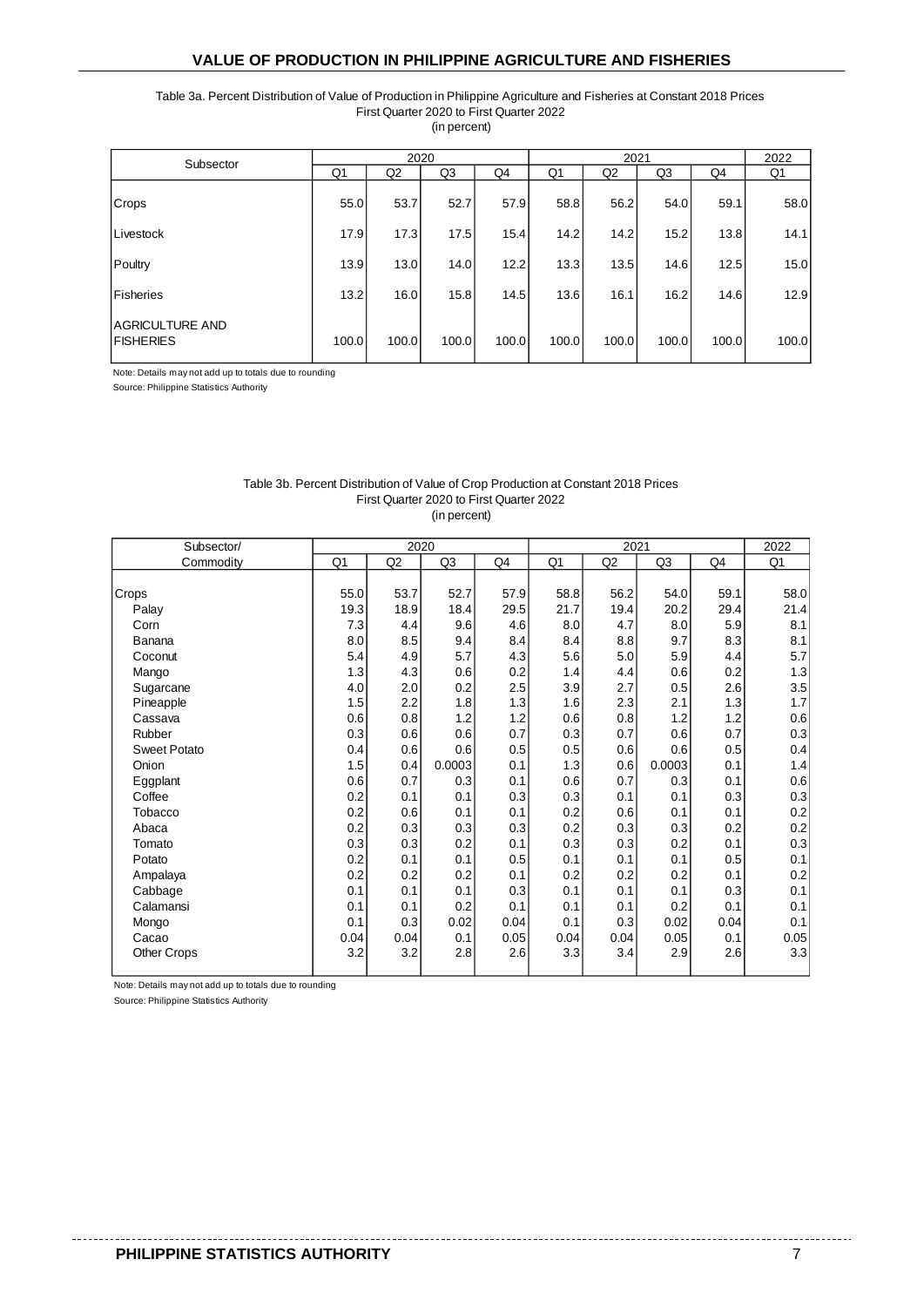#### Table 3c. Percent Distribution of Value of Livestock and Poultry Production at Constant 2018 Prices First Quarter 2020 to First Quarter 2022 (in percent)

| Subsector/   |      | 2020           |      |      |      | 2021 |      |      | 2022 |
|--------------|------|----------------|------|------|------|------|------|------|------|
| Commodity    | Q1   | Q <sub>2</sub> | Q3   | Q4   | Q1   | Q2   | Q3   | Q4   | Q1   |
|              |      |                |      |      |      |      |      |      |      |
| Livestock    | 17.9 | 17.3           | 17.5 | 15.4 | 14.2 | 14.2 | 15.2 | 13.8 | 14.1 |
| Hog          | 15.2 | 15.1           | 14.8 | 12.5 | 11.7 | 11.3 | 12.5 | 10.9 | 11.6 |
| Cattle       | 1.5  | 1.1            | 1.4  | 1.6  | 1.3  | 1.5  | 1.4  | 1.6  | 1.3  |
| Carabao      | 0.6  | 0.6            | 0.6  | 0.7  | 0.6  | 0.7  | 0.7  | 0.7  | 0.6  |
| Goat         | 0.5  | 0.4            | 0.7  | 0.6  | 0.5  | 0.6  | 0.6  | 0.6  | 0.5  |
| Dairy        | 0.1  | 0.1            | 0.1  | 0.1  | 0.1  | 0.1  | 0.1  | 0.1  | 0.1  |
|              |      |                |      |      |      |      |      |      |      |
| Poultry      | 13.9 | 13.0           | 14.0 | 12.2 | 13.3 | 13.5 | 14.6 | 12.5 | 15.0 |
| Chicken      | 9.9  | 9.4            | 9.9  | 8.6  | 9.1  | 9.3  | 10.0 | 8.6  | 10.3 |
| <b>Duck</b>  | 0.2  | 0.1            | 0.2  | 0.2  | 0.2  | 0.2  | 0.2  | 0.1  | 0.1  |
| Chicken Eggs | 3.6  | 3.2            | 3.7  | 3.1  | 3.8  | 3.7  | 4.1  | 3.5  | 4.3  |
| Duck Eggs    | 0.3  | 0.3            | 0.3  | 0.3  | 0.3  | 0.3  | 0.3  | 0.2  | 0.3  |
|              |      |                |      |      |      |      |      |      |      |

Note: Details may not add up to totals due to rounding

Source: Philippine Statistics Authority

#### Table 3d. Percent Distribution of Value of Fisheries Production at Constant 2018 Prices First Quarter 2020 to First Quarter 2022

(in percent)

| Subsector/                        |      | 2020           |                |      |      | 2021 |      |      | 2022 |
|-----------------------------------|------|----------------|----------------|------|------|------|------|------|------|
| Commodity                         | Q1   | Q <sub>2</sub> | Q <sub>3</sub> | Q4   | Q1   | Q2   | Q3   | Q4   | Q1   |
|                                   |      |                |                |      |      |      |      |      |      |
| Fisheries                         | 13.2 | 16.0           | 15.8           | 14.5 | 13.6 | 16.1 | 16.2 | 14.6 | 12.9 |
| Milkfish (Bangus)                 | 1.6  | 2.4            | 2.7            | 2.9  | 1.7  | 2.8  | 3.0  | 3.0  | 1.4  |
| Tilapia                           | 1.5  | 1.3            | 1.0            | 1.2  | 1.7  | 1.6  | 1.1  | 1.4  | 1.6  |
| Tiger Prawn (Sugpo)               | 0.9  | 1.4            | 0.8            | 1.4  | 1.0  | 1.4  | 0.9  | 1.3  | 0.9  |
| Skipjack (Gulyasan)               | 0.9  | 1.0            | 1.1            | 0.9  | 1.1  | 0.9  | 1.0  | 0.7  | 0.9  |
| Roundscad (Galunggong)            | 0.7  | 1.1            | 0.8            | 0.5  | 0.6  | 0.9  | 0.8  | 0.5  | 0.6  |
| Seaweed                           | 0.5  | 0.5            | 0.5            | 0.9  | 0.5  | 0.5  | 0.5  | 0.7  | 0.6  |
| Yellowfin Tuna (Tambakol/Bariles) | 0.5  | 0.8            | 0.6            | 0.5  | 0.4  | 0.5  | 0.5  | 0.4  | 0.4  |
| Mudcrab (Alimango)                | 0.7  | 0.4            | 0.4            | 0.6  | 0.9  | 0.5  | 0.6  | 0.6  | 0.7  |
| Frigate Tuna (Tulingan)           | 0.4  | 0.6            | 0.6            | 0.4  | 0.4  | 0.5  | 0.5  | 0.3  | 0.4  |
| Big-eyed Scad (Matangbaka)        | 0.4  | 0.5            | 0.5            | 0.4  | 0.5  | 0.5  | 0.6  | 0.4  | 0.4  |
| Bali Sardinella (Tamban)          | 0.4  | 0.8            | 0.6            | 0.4  | 0.4  | 0.7  | 0.6  | 0.3  | 0.4  |
| Squid (Pusit)                     | 0.3  | 0.3            | 0.3            | 0.3  | 0.3  | 0.4  | 0.3  | 0.3  | 0.3  |
| Blue Crab (Alimasag)              | 0.2  | 0.3            | 0.5            | 0.2  | 0.2  | 0.4  | 0.4  | 0.3  | 0.2  |
| Bigeye Tuna (Tambakol/ Bariles)   | 0.1  | 0.2            | 0.3            | 0.2  | 0.2  | 0.2  | 0.2  | 0.2  | 0.2  |
| Grouper (Lapu-lapu)               | 0.2  | 0.2            | 0.8            | 0.2  | 0.1  | 0.2  | 0.8  | 0.2  | 0.1  |
| Indian Mackerel (Alumahan)        | 0.2  | 0.2            | 0.3            | 0.2  | 0.2  | 0.2  | 0.3  | 0.2  | 0.2  |
| Threadfin Bream (Bisugo)          | 0.3  | 0.2            | 0.3            | 0.2  | 0.2  | 0.2  | 0.3  | 0.3  | 0.3  |
| Slipmouth (Sapsap)                | 0.1  | 0.1            | 0.2            | 0.1  | 0.1  | 0.1  | 0.2  | 0.1  | 0.1  |
| Cavalla (Talakitok)               | 0.2  | 0.2            | 0.2            | 0.2  | 0.2  | 0.2  | 0.2  | 0.2  | 0.2  |
| Fimbriated Sardines (Tunsoy)      | 0.1  | 0.1            | 0.1            | 0.1  | 0.1  | 0.1  | 0.1  | 0.1  | 0.1  |
| <b>Other Fisheries</b>            | 2.8  | 3.5            | 3.2            | 2.9  | 2.8  | 3.6  | 3.5  | 3.0  | 2.8  |
|                                   |      |                |                |      |      |      |      |      |      |

Note: Details may not add up to totals due to rounding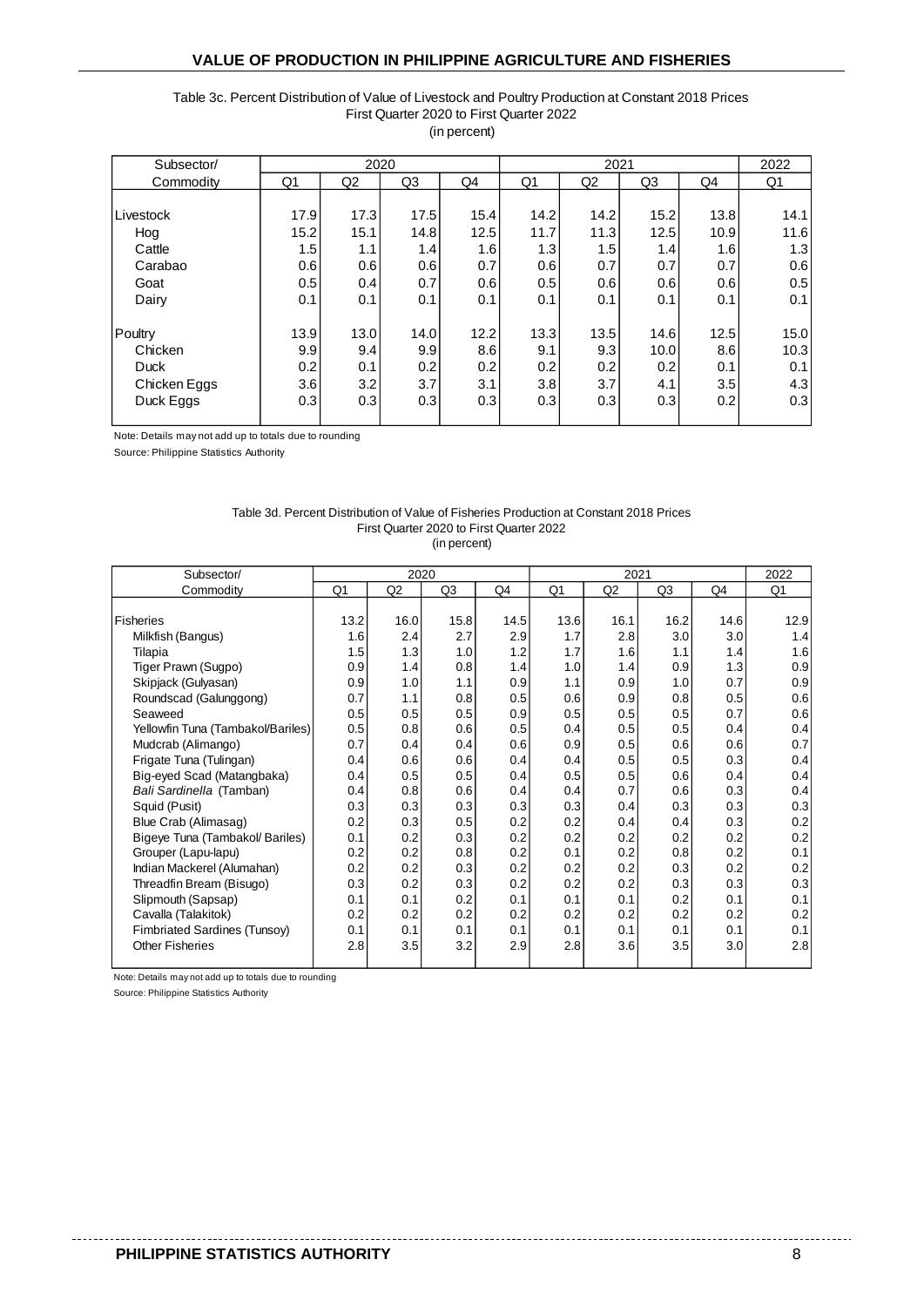#### Table 4a. Value of Production in Philippine Agriculture and Fisheries at Current Prices First Quarter 2020 to First Quarter 2022 (in Million PhP)

|                                      |         |                | 2020    |         |         | 2021           |         |         | 2022    |
|--------------------------------------|---------|----------------|---------|---------|---------|----------------|---------|---------|---------|
| Subsector                            | Q1      | Q <sub>2</sub> | Q3      | Q4      | Q1      | Q <sub>2</sub> | Q3      | Q4      | Q1      |
| <b>Crops</b>                         | 248,973 | 262,213        | 227,223 | 324,505 | 270,457 | 266,181        | 231.342 | 308.951 | 268,134 |
| Livestock                            | 74,084  | 72,355         | 70.324  | 83,101  | 81,917  | 85,278         | 79,611  | 89,327  | 89,889  |
| Poultry                              | 62.418  | 61,569         | 63,566  | 74.862  | 69.064  | 70.113         | 65.126  | 76.168  | 75,169  |
| <b>Fisheries</b>                     | 62,607  | 73,208         | 63,369  | 74,305  | 66,882  | 80,205         | 70,685  | 84,672  | 65,417  |
| IAGRICULTURE AND<br><b>FISHERIES</b> | 448,082 | 469,345        | 424,481 | 556,772 | 488,319 | 501,777        | 446.765 | 559,118 | 498,608 |

Note: Details may not add up to totals due to rounding

Source: Philippine Statistics Authority

#### First Quarter 2020 to First Quarter 2022 (in Million PhP) Table 4b. Value of Crop Production at Current Prices

| Subsector/          |                |                | 2020    |         |                |         | 2021    |         | 2022    |
|---------------------|----------------|----------------|---------|---------|----------------|---------|---------|---------|---------|
| Commodity           | Q <sub>1</sub> | Q <sub>2</sub> | Q3      | Q4      | Q <sub>1</sub> | Q2      | Q3      | Q4      | Q1      |
|                     |                |                |         |         |                |         |         |         |         |
| Crops               | 248,973        | 262,213        | 227,223 | 324,505 | 270,457        | 266,181 | 231,342 | 308,951 | 268,134 |
| Palay               | 69,106         | 76,551         | 59.930  | 113,169 | 77,593         | 71,232  | 63,496  | 120,447 | 79,154  |
| Corn                | 28.607         | 17,100         | 35.402  | 19,514  | 31,154         | 19,392  | 34,968  | 32,610  | 39,608  |
| Banana              | 49,187         | 59,069         | 62,656  | 64,101  | 53,940         | 55,470  | 54,783  | 53,625  | 41,262  |
| Coconut             | 23,033         | 24,086         | 28,696  | 34,017  | 27,034         | 27,897  | 33,073  | 35,668  | 29,420  |
| Mango               | 4,330          | 20,722         | 2,673   | 1,519   | 5,344          | 22,818  | 2,536   | 1,322   | 4,206   |
| Sugarcane           | 21,555         | 9,299          | 637     | 11,394  | 19,277         | 12,030  | 1,693   | 12,748  | 19,544  |
| Pineapple           | 9,436          | 9,465          | 8,184   | 31,409  | 10,162         | 10,573  | 9,617   | 9,751   | 10,265  |
| Cassava             | 4,087          | 6,108          | 5,260   | 9,251   | 3,950          | 5,446   | 5,011   | 7,467   | 3,594   |
| Rubber              | 1,046          | 2,155          | 2,196   | 4,020   | 1,218          | 3,362   | 2,865   | 4,226   | 1,388   |
| <b>Sweet Potato</b> | 2,337          | 3,511          | 3,093   | 2,904   | 2,385          | 3,001   | 2,954   | 3,137   | 2,630   |
| Onion               | 10.154         | 2,749          | 1       | 708     | 7,633          | 3,401   |         | 466     | 7,879   |
| Eggplant            | 2,543          | 2,748          | 875     | 967     | 3,277          | 3,019   | 1,162   | 886     | 2,756   |
| Coffee              | 898            | 298            | 267     | 1,459   | 927            | 296     | 279     | 1,456   | 1,015   |
| Tobacco             | 1,062          | 3,992          | 385     | 753     | 993            | 3,889   | 366     | 460     | 733     |
| Abaca               | 940            | 1,151          | 1,269   | 1,112   | 815            | 1,133   | 1,015   | 993     | 976     |
| Tomato              | 2,126          | 1,651          | 727     | 1,211   | 2,943          | 1,568   | 937     | 706     | 2,917   |
| Potato              | 963            | 556            | 584     | 2,473   | 774            | 421     | 447     | 2,480   | 714     |
| Ampalaya            | 775            | 1,243          | 701     | 939     | 914            | 1,215   | 853     | 834     | 933     |
| Cabbage             | 628            | 669            | 264     | 2,080   | 1,023          | 458     | 468     | 1,796   | 618     |
| Calamansi           | 372            | 438            | 1,301   | 642     | 453            | 454     | 1,739   | 728     | 505     |
| Mongo               | 528            | 1,431          | 92      | 197     | 601            | 1,364   | 91      | 218     | 629     |
| Cacao               | 200            | 202            | 239     | 272     | 211            | 204     | 228     | 280     | 228     |
| Other Crops         | 15,060         | 17,021         | 11,792  | 20,396  | 17,834         | 17,537  | 12,760  | 16,647  | 17,159  |
|                     |                |                |         |         |                |         |         |         |         |

Note: Details may not add up to totals due to rounding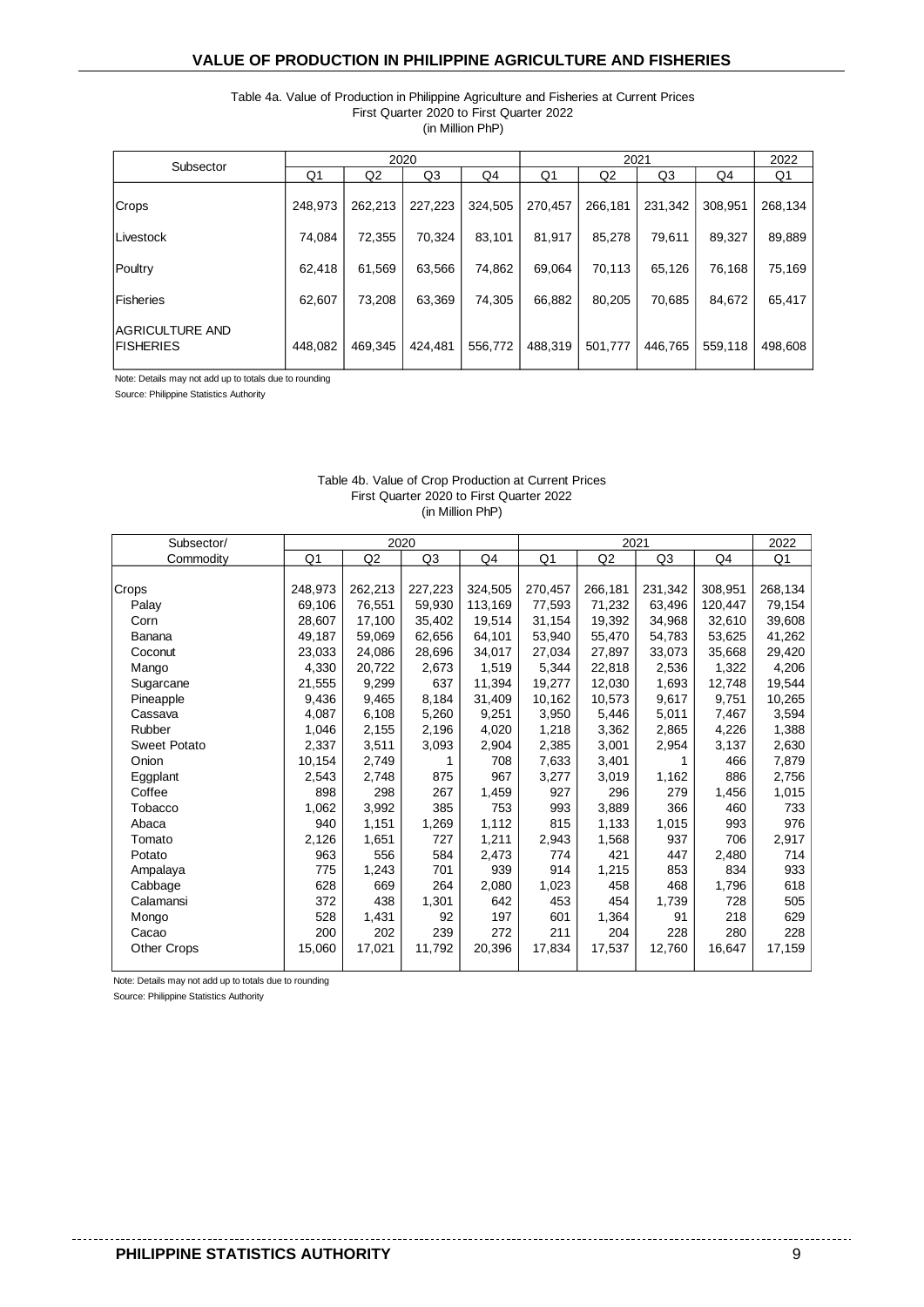#### Table 4c. Value of Livestock and Poultry Production at Current Prices (in Million PhP) First Quarter 2020 to First Quarter 2022

| Subsector/   |                |                | 2020           |        |        | 2021   |                |        | 2022   |
|--------------|----------------|----------------|----------------|--------|--------|--------|----------------|--------|--------|
| Commodity    | Q <sub>1</sub> | Q <sub>2</sub> | Q <sub>3</sub> | Q4     | Q1     | Q2     | Q <sub>3</sub> | Q4     | Q1     |
|              |                |                |                |        |        |        |                |        |        |
| Livestock    | 74,084         | 72,355         | 70,324         | 83,101 | 81,917 | 85,278 | 79,611         | 89,327 | 89,889 |
| Hog          | 60,250         | 61,077         | 57,266         | 66,480 | 67,942 | 68,541 | 64,624         | 70,097 | 75,229 |
| Cattle       | 7,676          | 5,868          | 6,830          | 9,162  | 7,651  | 9,046  | 7,871          | 10,405 | 7,250  |
| Carabao      | 3,245          | 2,994          | 3,029          | 3,963  | 3,278  | 4,386  | 3,755          | 4,736  | 4,123  |
| Goat         | 2,629          | 2,125          | 2,882          | 3,182  | 2,692  | 2,980  | 3,005          | 3,717  | 2,790  |
| Dairy        | 285            | 291            | 317            | 314    | 353    | 324    | 357            | 373    | 496    |
|              |                |                |                |        |        |        |                |        |        |
| Poultry      | 62,418         | 61,569         | 63,566         | 74,862 | 69,064 | 70,113 | 65,126         | 76,168 | 75,169 |
| Chicken      | 42,611         | 41,523         | 42,291         | 53,199 | 47,836 | 47.724 | 43,826         | 53,587 | 53,475 |
| <b>Duck</b>  | 1.061          | 639            | 1.042          | 1,197  | 1.254  | 1,140  | 1,149          | 1.182  | 1,162  |
| Chicken Eggs | 17,540         | 17,974         | 19,029         | 18,978 | 18,707 | 19,774 | 18,859         | 19,994 | 19,103 |
| Duck Eggs    | 1,205          | 1,433          | 1,204          | 1,488  | 1,266  | 1,475  | 1,292          | 1,406  | 1,428  |
|              |                |                |                |        |        |        |                |        |        |

Note: Details may not add up to totals due to rounding

Source: Philippine Statistics Authority

#### First Quarter 2020 to First Quarter 2022 (in Million PhP) Table 4d. Value of Fisheries Production at Current Prices

| Subsector/                          |                | 2020   |                |        |        | 2021           |                |        | 2022   |
|-------------------------------------|----------------|--------|----------------|--------|--------|----------------|----------------|--------|--------|
| Commodity                           | Q <sub>1</sub> | Q2     | Q <sub>3</sub> | Q4     | Q1     | Q <sub>2</sub> | Q <sub>3</sub> | Q4     | Q1     |
|                                     |                |        |                |        |        |                |                |        |        |
| <b>Fisheries</b>                    | 62,607         | 73,208 | 63,369         | 74,305 | 66,882 | 80,205         | 70,685         | 84,672 | 65,417 |
| Milkfish (Bangus)                   | 7,334          | 11,585 | 9,926          | 15,160 | 7,680  | 13,387         | 12,839         | 17,617 | 6,843  |
| Tilapia                             | 7,403          | 6,565  | 4,857          | 6,680  | 8,041  | 7,563          | 5,052          | 8,202  | 7,117  |
| Tiger Prawn (Sugpo)                 | 4,093          | 6,747  | 2,947          | 6,810  | 4,348  | 6,779          | 3,335          | 6,933  | 3,636  |
| Skipjack (Gulyasan)                 | 4,229          | 4,723  | 4,433          | 4,631  | 5,546  | 5,176          | 4,433          | 4,271  | 4,416  |
| Roundscad (Galunggong)              | 3,290          | 4,703  | 3,423          | 2,416  | 3,352  | 4,520          | 3,822          | 3,157  | 3,617  |
| Seaweed                             | 2,459          | 2,464  | 2,279          | 3,412  | 2,544  | 2,324          | 2,368          | 2,905  | 2,931  |
| Yellowfin Tuna (Tambakol/Bariles)   | 2,670          | 3,085  | 2,413          | 2,703  | 2,283  | 2,677          | 2,443          | 2,864  | 2,508  |
| Mudcrab (Alimango)                  | 3,241          | 1,908  | 1,657          | 2,574  | 4,952  | 2,111          | 2,471          | 2,995  | 2,371  |
| Frigate Tuna (Tulingan)             | 2,127          | 2,501  | 2,226          | 2,080  | 1,984  | 2,415          | 1,958          | 1,966  | 2,076  |
| Big-eyed Scad (Matangbaka)          | 2,125          | 2,068  | 2,112          | 2,501  | 2,344  | 2,416          | 2,698          | 2,582  | 2,385  |
| Bali Sardinella (Tamban)            | 1,375          | 2,763  | 2,721          | 1,671  | 1,558  | 3,244          | 2,752          | 1,678  | 1,731  |
| Squid (Pusit)                       | 1,400          | 1,534  | 1,273          | 1,400  | 1,366  | 1,697          | 1,497          | 1,603  | 1,625  |
| Blue Crab (Alimasag)                | 1,044          | 1,060  | 1,588          | 756    | 1,021  | 1,679          | 1,454          | 1,539  | 1,215  |
| Bigeye Tuna (Tambakol/ Bariles)     | 505            | 571    | 878            | 587    | 543    | 663            | 652            | 683    | 638    |
| Grouper (Lapu-lapu)                 | 786            | 853    | 2,024          | 762    | 704    | 1,043          | 1,110          | 969    | 758    |
| Indian Mackerel (Alumahan)          | 1,152          | 1,189  | 1,230          | 1,400  | 1,247  | 1,292          | 1,161          | 1,336  | 1,299  |
| Threadfin Bream (Bisugo)            | 1,403          | 1,234  | 1,418          | 1,238  | 1,098  | 1,083          | 1,300          | 1,481  | 1,837  |
| Slipmouth (Sapsap)                  | 542            | 641    | 725            | 721    | 682    | 715            | 598            | 779    | 704    |
| Cavalla (Talakitok)                 | 821            | 908    | 874            | 853    | 939    | 1,057          | 1,129          | 1,147  | 912    |
| <b>Fimbriated Sardines (Tunsoy)</b> | 523            | 470    | 483            | 378    | 398    | 481            | 524            | 425    | 435    |
| <b>Other Fisheries</b>              | 14,083         | 15,639 | 13,882         | 15,571 | 14,251 | 17,883         | 17,091         | 19,541 | 16,362 |
|                                     |                |        |                |        |        |                |                |        |        |

Note: Details may not add up to totals due to rounding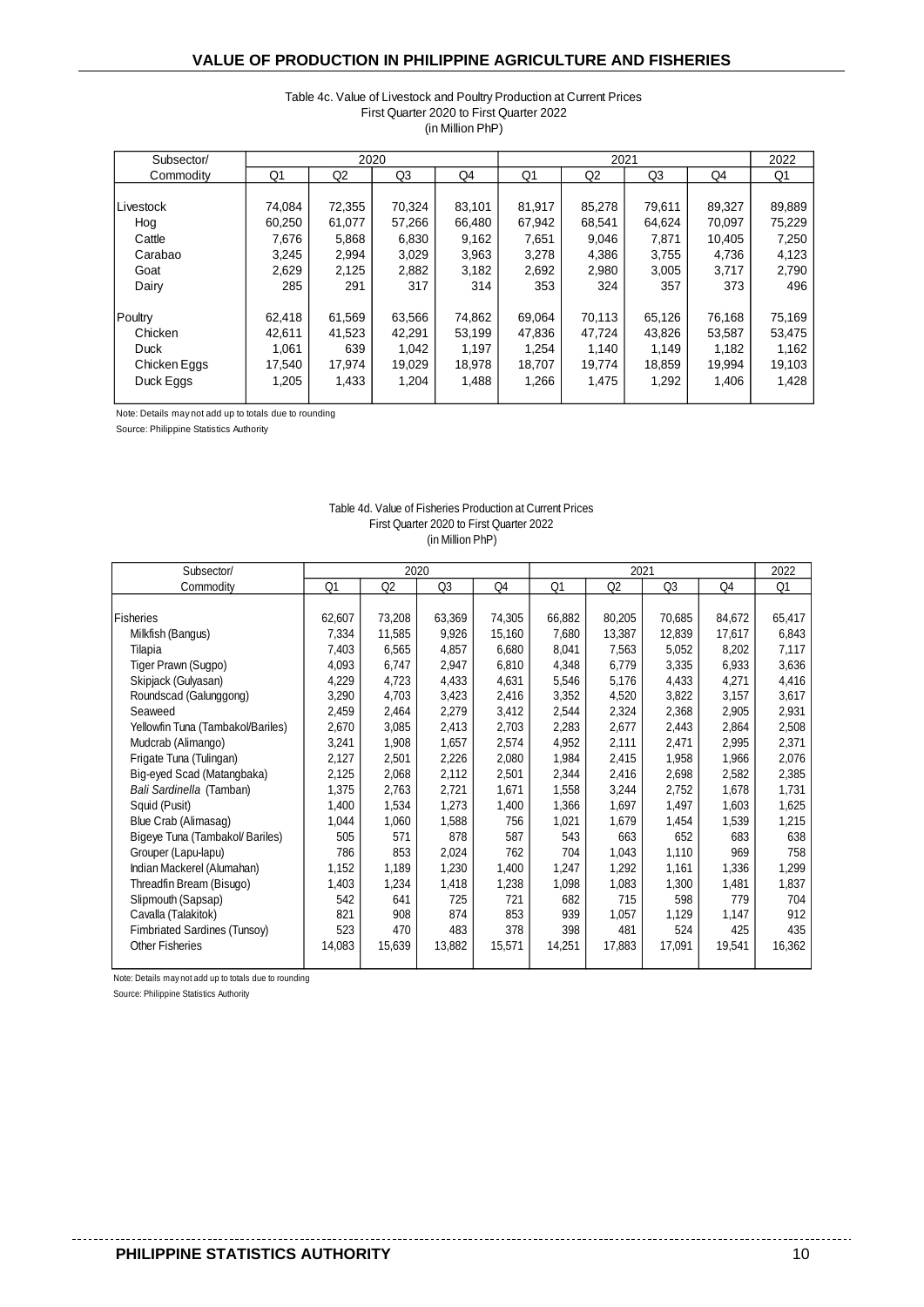# at Current Prices, First Quarter 2021 to First Quarter 2022 (in percent)

| Table 5a. Growth Rates of Value of Production in Philippine Agriculture and Fisheries<br>at Current Prices, First Quarter 2021 to First Quarter 2022 |      |              |      |        |        |  |  |  |  |
|------------------------------------------------------------------------------------------------------------------------------------------------------|------|--------------|------|--------|--------|--|--|--|--|
|                                                                                                                                                      |      | (in percent) |      |        |        |  |  |  |  |
|                                                                                                                                                      |      | 2020-2021    |      |        |        |  |  |  |  |
| Subsector                                                                                                                                            | Q1   | Q2           | Q3   | Q4     | Q1     |  |  |  |  |
| Crops                                                                                                                                                | 8.6  | 1.5          | 1.8  | $-4.8$ | $-0.9$ |  |  |  |  |
| Livestock                                                                                                                                            | 10.6 | 17.9         | 13.2 | 7.5    | 9.7    |  |  |  |  |
| Poultry                                                                                                                                              | 10.6 | 13.9         | 2.5  | 1.7    | 8.8    |  |  |  |  |
| <b>Fisheries</b>                                                                                                                                     | 6.8  | 9.6          | 11.5 | 14.0   | $-2.2$ |  |  |  |  |
| <b>AGRICULTURE AND</b><br>5.2<br>2.1<br><b>FISHERIES</b><br>6.9<br>9.0<br>0.4                                                                        |      |              |      |        |        |  |  |  |  |
| Source: Philippine Statistics Authority                                                                                                              |      |              |      |        |        |  |  |  |  |
| Table 5b. Growth Rates of Value of Crop Production at Current Prices                                                                                 |      |              |      |        |        |  |  |  |  |

# First Quarter 2021 to First Quarter 2022 (in percent)

| Subsector/          |                | 2020-2021 |         |         | 2022           |
|---------------------|----------------|-----------|---------|---------|----------------|
| Commodity           | Q <sub>1</sub> | Q2        | Q3      | Q4      | Q <sub>1</sub> |
|                     |                |           |         |         |                |
| Crops               | 8.6            | 1.5       | 1.8     | $-4.8$  | $-0.9$         |
| Palay               | 12.3           | $-6.9$    | 6.0     | 6.4     | 2.0            |
| Corn                | 8.9            | 13.4      | $-1.2$  | 67.1    | 27.1           |
| Banana              | 9.7            | $-6.1$    | $-12.6$ | $-16.3$ | $-23.5$        |
| Coconut             | 17.4           | 15.8      | 15.3    | 4.9     | 8.8            |
| Mango               | 23.4           | 10.1      | $-5.1$  | $-13.0$ | $-21.3$        |
| Sugarcane           | $-10.6$        | 29.4      | 165.7   | 11.9    | 1.4            |
| Pineapple           | 7.7            | 11.7      | 17.5    | $-69.0$ | 1.0            |
| Cassava             | $-3.3$         | $-10.8$   | $-4.7$  | $-19.3$ | $-9.0$         |
| Rubber              | 16.5           | 56.0      | 30.5    | 5.1     | 14.0           |
| <b>Sweet Potato</b> | 2.1            | $-14.5$   | $-4.5$  | 8.0     | 10.2           |
| Onion               | $-24.8$        | 23.7      | $-12.8$ | $-34.1$ | 3.2            |
| Eggplant            | 28.8           | 9.8       | 32.8    | $-8.4$  | $-15.9$        |
| Coffee              | 3.2            | $-0.5$    | 4.5     | $-0.2$  | 9.6            |
| Tobacco             | $-6.5$         | $-2.6$    | $-4.7$  | $-38.9$ | $-26.2$        |
| Abaca               | $-13.3$        | $-1.5$    | $-20.0$ | $-10.7$ | 19.8           |
| Tomato              | 38.4           | $-5.0$    | 29.0    | $-41.7$ | $-0.9$         |
| Potato              | $-19.6$        | $-24.3$   | $-23.5$ | 0.3     | $-7.7$         |
| Ampalaya            | 18.0           | $-2.3$    | 21.7    | $-11.2$ | 2.0            |
| Cabbage             | 63.0           | $-31.5$   | 76.8    | $-13.7$ | $-39.5$        |
| Calamansi           | 21.8           | 3.6       | 33.7    | 13.4    | 11.4           |
| Mongo               | 13.8           | $-4.7$    | $-1.1$  | 10.6    | 4.6            |
| Cacao               | 5.5            | 1.0       | $-4.4$  | 2.9     | 8.1            |
| <b>Other Crops</b>  | 18.4           | 3.0       | 8.2     | $-18.4$ | $-3.8$         |
|                     |                |           |         |         |                |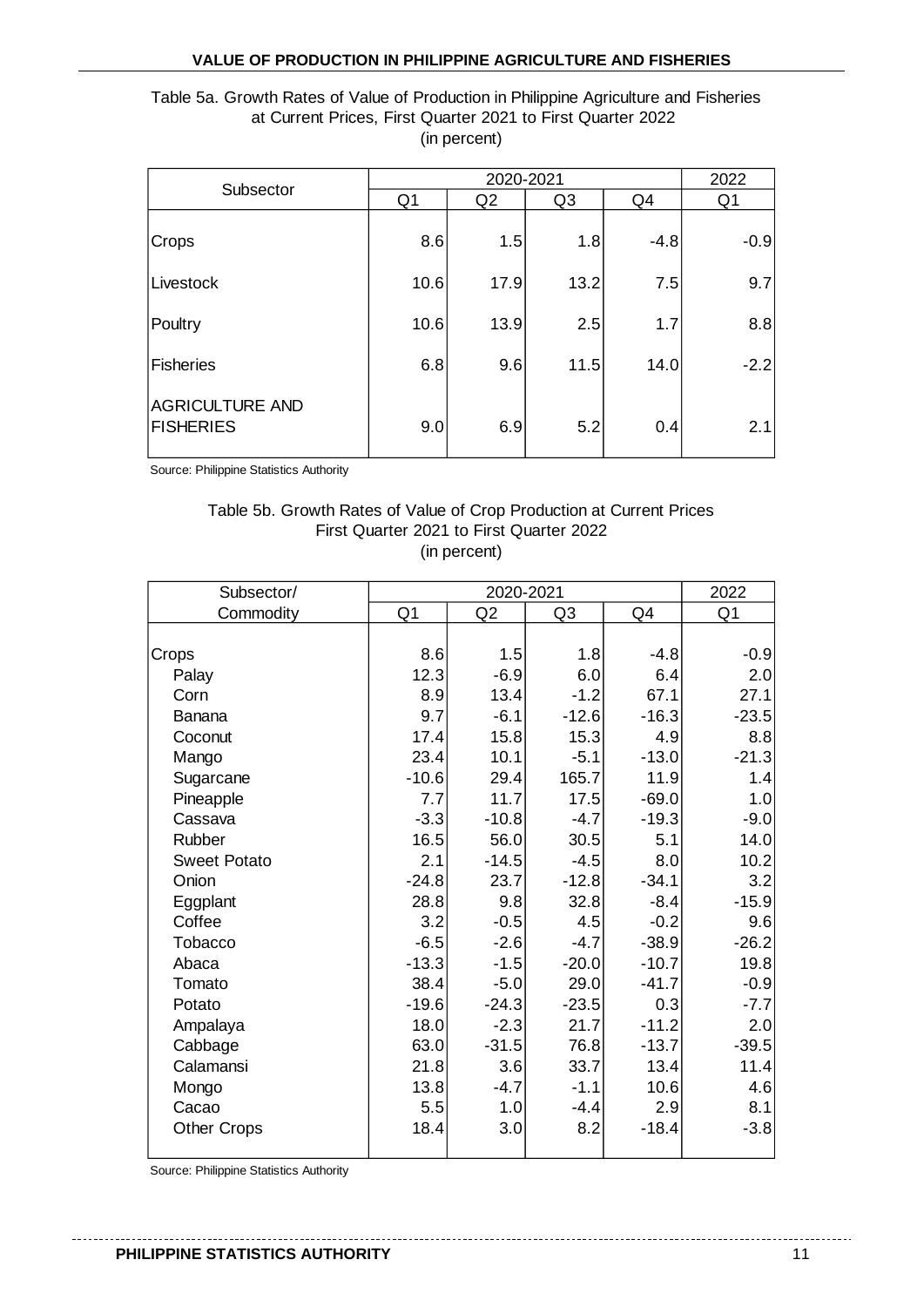| Subsector/   |                | 2020-2021 |                |        | 2022           |
|--------------|----------------|-----------|----------------|--------|----------------|
| Commodity    | Q <sub>1</sub> | Q2        | Q <sub>3</sub> | Q4     | Q <sub>1</sub> |
|              |                |           |                |        |                |
| Livestock    | 10.6           | 17.9      | 13.2           | 7.5    | 9.7            |
| Hog          | 12.8           | 12.2      | 12.8           | 5.4    | 10.7           |
| Cattle       | $-0.3$         | 54.2      | 15.2           | 13.6   | $-5.2$         |
| Carabao      | 1.0            | 46.5      | 24.0           | 19.5   | 25.8           |
| Goat         | 2.4            | 40.2      | 4.2            | 16.8   | 3.6            |
| Dairy        | 23.9           | 11.4      | 12.8           | 18.7   | 40.4           |
|              |                |           |                |        |                |
| Poultry      | 10.6           | 13.9      | 2.5            | 1.7    | 8.8            |
| Chicken      | 12.3           | 14.9      | 3.6            | 0.7    | 11.8           |
| <b>Duck</b>  | 18.2           | 78.3      | 10.2           | $-1.2$ | $-7.4$         |
| Chicken Eggs | 6.6            | 10.0      | $-0.9$         | 5.4    | 2.1            |
| Duck Eggs    | 5.0            | 2.9       | 7.3            | $-5.5$ | 12.8           |
|              |                |           |                |        |                |

#### (in percent) Table 5c. Growth Rates of Value of Livestock and Poultry Production at Current Prices First Quarter 2021 to First Quarter 2022

Source: Philippine Statistics Authority

#### First Quarter 2021 to First Quarter 2022 (in percent) Table 5d. Growth Rates of Value of Fisheries Production at Current Prices

| Subsector/                        |                | 2020-2021      |         |         | 2022    |
|-----------------------------------|----------------|----------------|---------|---------|---------|
| Commodity                         | Q <sub>1</sub> | Q <sub>2</sub> | Q3      | Q4      | Q1      |
|                                   |                |                |         |         |         |
| Fisheries                         | 6.8            | 9.6            | 11.5    | 14.0    | $-2.2$  |
| Milkfish (Bangus)                 | 4.7            | 15.6           | 29.3    | 16.2    | $-10.9$ |
| Tilapia                           | 8.6            | 15.2           | 4.0     | 22.8    | $-11.5$ |
| Tiger Prawn (Sugpo)               | 6.2            | 0.5            | 13.2    | 1.8     | $-16.4$ |
| Skipjack (Gulyasan)               | 31.2           | 9.6            | 0.01    | $-7.8$  | $-20.4$ |
| Roundscad (Galunggong)            | 1.9            | $-3.9$         | 11.6    | 30.6    | 7.9     |
| Seaweed                           | 3.5            | $-5.7$         | 3.9     | $-14.9$ | 15.2    |
| Yellowfin Tuna (Tambakol/Bariles) | $-14.5$        | $-13.2$        | 1.2     | 5.9     | 9.8     |
| Mudcrab (Alimango)                | 52.8           | 10.7           | 49.1    | 16.4    | $-52.1$ |
| Frigate Tuna (Tulingan)           | $-6.7$         | $-3.4$         | $-12.1$ | $-5.5$  | 4.6     |
| Big-eyed Scad (Matangbaka)        | 10.3           | 16.8           | 27.8    | 3.2     | 1.7     |
| Bali Sardinella (Tamban)          | 13.4           | 17.4           | 1.1     | 0.4     | 11.1    |
| Squid (Pusit)                     | $-2.4$         | 10.6           | 17.6    | 14.4    | 19.0    |
| Blue Crab (Alimasag)              | $-2.2$         | 58.4           | $-8.4$  | 103.6   | 19.0    |
| Bigeye Tuna (Tambakol/ Bariles)   | 7.5            | 16.1           | $-25.8$ | 16.4    | 17.3    |
| Grouper (Lapu-lapu)               | $-10.5$        | 22.2           | $-45.1$ | 27.1    | 7.7     |
| Indian Mackerel (Alumahan)        | 8.3            | 8.7            | $-5.6$  | $-4.6$  | 4.2     |
| Threadfin Bream (Bisugo)          | $-21.7$        | $-12.3$        | $-8.3$  | 19.7    | 67.3    |
| Slipmouth (Sapsap)                | 25.7           | 11.6           | $-17.5$ | 8.0     | 3.2     |
| Cavalla (Talakitok)               | 14.3           | 16.5           | 29.2    | 34.4    | $-2.9$  |
| Fimbriated Sardines (Tunsoy)      | $-24.0$        | 2.5            | 8.5     | 12.5    | 9.4     |
| <b>Other Fisheries</b>            | 1.2            | 14.4           | 23.1    | 25.5    | 14.8    |
|                                   |                |                |         |         |         |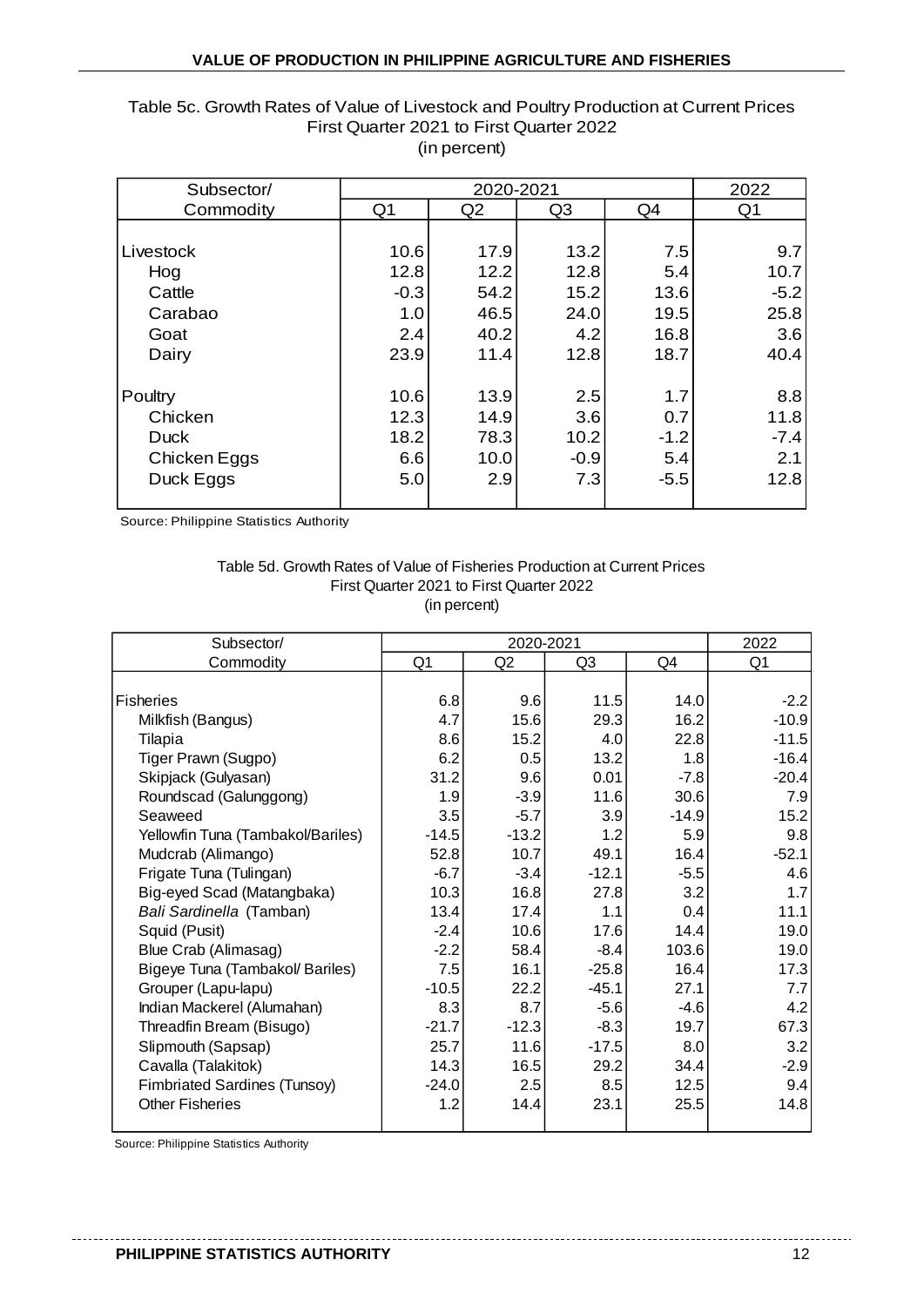# Table 6a. Percent Distribution of Value of Production in Philippine Agriculture and Fisheries at Current Prices First Quarter 2020 to First Quarter 2022

| (in percent) |  |
|--------------|--|
|              |  |

| Subsector                           |                | 2020  |       |       |                | 2021           |                |                | 2022  |
|-------------------------------------|----------------|-------|-------|-------|----------------|----------------|----------------|----------------|-------|
|                                     | Q <sub>1</sub> | Q2    | Q3    | Q4    | Q <sub>1</sub> | Q <sub>2</sub> | Q <sub>3</sub> | Q <sub>4</sub> | Q1    |
| Crops                               | 55.6           | 55.9  | 53.5  | 58.3  | 55.4           | 53.0           | 51.8           | 55.3           | 53.8  |
| Livestock                           | 16.5           | 15.4  | 16.6  | 14.9  | 16.8           | 17.0           | 17.8           | 16.0           | 18.0  |
| Poultry                             | 13.9           | 13.1  | 15.0  | 13.4  | 14.1           | 14.0           | 14.6           | 13.6           | 15.1  |
| Fisheries                           | 14.0           | 15.6  | 14.9  | 13.3  | 13.7           | 16.0           | 15.8           | 15.1           | 13.1  |
| AGRICULTURE AND<br><b>FISHERIES</b> | 100.0          | 100.0 | 100.0 | 100.0 | 100.0          | 100.0          | 100.0          | 100.0          | 100.0 |

Note: Details may not add up to totals due to rounding

Source: Philippine Statistics Authority

| Table 6b. Percent Distribution of Value of Crop Production at Current Prices |
|------------------------------------------------------------------------------|
| First Quarter 2020 to First Quarter 2022                                     |
| (in percent)                                                                 |

| Subsector/          |      | 2020           |                |      |      | 2021           |        |      | 2022 |
|---------------------|------|----------------|----------------|------|------|----------------|--------|------|------|
| Commodity           | Q1   | Q <sub>2</sub> | Q <sub>3</sub> | Q4   | Q1   | Q <sub>2</sub> | Q3     | Q4   | Q1   |
|                     |      |                |                |      |      |                |        |      |      |
| Crops               | 55.6 | 55.9           | 53.5           | 58.3 | 55.4 | 53.0           | 51.8   | 55.3 | 53.8 |
| Palay               | 15.4 | 16.3           | 14.1           | 20.3 | 15.9 | 14.2           | 14.2   | 21.5 | 15.9 |
| Corn                | 6.4  | 3.6            | 8.3            | 3.5  | 6.4  | 3.9            | 7.8    | 5.8  | 7.9  |
| Banana              | 11.0 | 12.6           | 14.8           | 11.5 | 11.0 | 11.1           | 12.3   | 9.6  | 8.3  |
| Coconut             | 5.1  | 5.1            | 6.8            | 6.1  | 5.5  | 5.6            | 7.4    | 6.4  | 5.9  |
| Mango               | 1.0  | 4.4            | 0.6            | 0.3  | 1.1  | 4.5            | 0.6    | 0.2  | 0.8  |
| Sugarcane           | 4.8  | 2.0            | 0.2            | 2.0  | 3.9  | 2.4            | 0.4    | 2.3  | 3.9  |
| Pineapple           | 2.1  | 2.0            | 1.9            | 5.6  | 2.1  | 2.1            | 2.2    | 1.7  | 2.1  |
| Cassava             | 0.9  | 1.3            | 1.2            | 1.7  | 0.8  | 1.1            | 1.1    | 1.3  | 0.7  |
| Rubber              | 0.2  | 0.5            | 0.5            | 0.7  | 0.2  | 0.7            | 0.6    | 0.8  | 0.3  |
| <b>Sweet Potato</b> | 0.5  | 0.7            | 0.7            | 0.5  | 0.5  | 0.6            | 0.7    | 0.6  | 0.5  |
| Onion               | 2.3  | 0.6            | 0.0003         | 0.1  | 1.6  | 0.7            | 0.0003 | 0.1  | 1.6  |
| Eggplant            | 0.6  | 0.6            | 0.2            | 0.2  | 0.7  | 0.6            | 0.3    | 0.2  | 0.6  |
| Coffee              | 0.2  | 0.1            | 0.1            | 0.3  | 0.2  | 0.1            | 0.1    | 0.3  | 0.2  |
| Tobacco             | 0.2  | 0.9            | 0.1            | 0.1  | 0.2  | 0.8            | 0.1    | 0.1  | 0.1  |
| Abaca               | 0.2  | 0.2            | 0.3            | 0.2  | 0.2  | 0.2            | 0.2    | 0.2  | 0.2  |
| Tomato              | 0.5  | 0.4            | 0.2            | 0.2  | 0.6  | 0.3            | 0.2    | 0.1  | 0.6  |
| Potato              | 0.2  | 0.1            | 0.1            | 0.4  | 0.2  | 0.1            | 0.1    | 0.4  | 0.1  |
| Ampalaya            | 0.2  | 0.3            | 0.2            | 0.2  | 0.2  | 0.2            | 0.2    | 0.1  | 0.2  |
| Cabbage             | 0.1  | 0.1            | 0.1            | 0.4  | 0.2  | 0.1            | 0.1    | 0.3  | 0.1  |
| Calamansi           | 0.1  | 0.1            | 0.3            | 0.1  | 0.1  | 0.1            | 0.4    | 0.1  | 0.1  |
| Mongo               | 0.1  | 0.3            | 0.02           | 0.04 | 0.1  | 0.3            | 0.02   | 0.04 | 0.1  |
| Cacao               | 0.04 | 0.04           | 0.1            | 0.05 | 0.04 | 0.04           | 0.1    | 0.05 | 0.05 |
| Other Crops         | 3.4  | 3.6            | 2.8            | 3.7  | 3.7  | 3.5            | 2.9    | 3.0  | 3.4  |
|                     |      |                |                |      |      |                |        |      |      |

Note: Details may not add up to totals due to rounding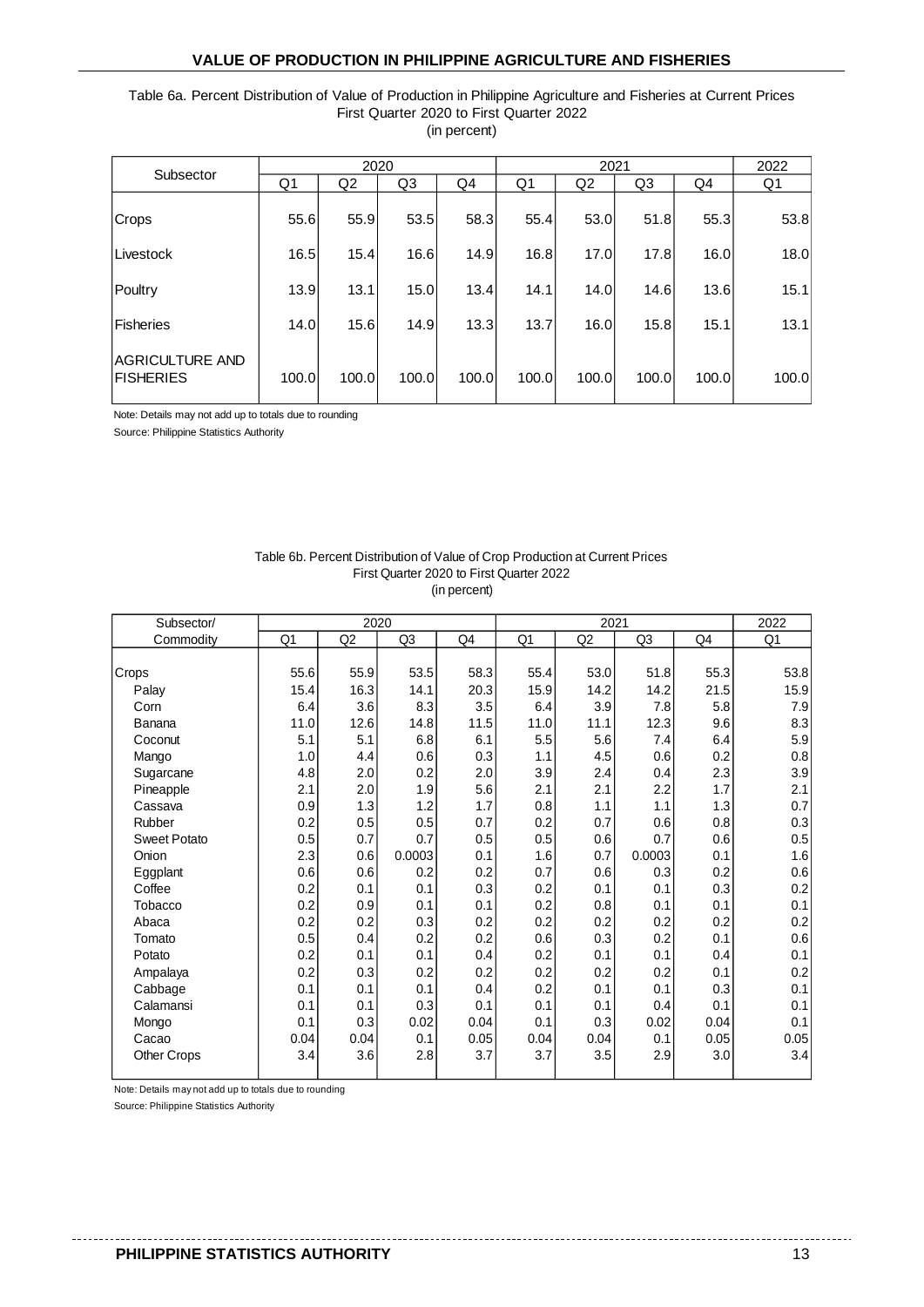| Subsector/   |      | 2020 |      |      |      | 2021 |      |      | 2022 |
|--------------|------|------|------|------|------|------|------|------|------|
| Commodity    | Q1   | Q2   | Q3   | Q4   | Q1   | Q2   | Q3   | Q4   | Q1   |
|              |      |      |      |      |      |      |      |      |      |
| Livestock    | 16.5 | 15.4 | 16.6 | 14.9 | 16.8 | 17.0 | 17.8 | 16.0 | 18.0 |
| Hog          | 13.4 | 13.0 | 13.5 | 11.9 | 13.9 | 13.7 | 14.5 | 12.5 | 15.1 |
| Cattle       | 1.7  | 1.3  | 1.6  | 1.6  | 1.6  | 1.8  | 1.8  | 1.9  | 1.5  |
| Carabao      | 0.7  | 0.6  | 0.7  | 0.7  | 0.7  | 0.9  | 0.8  | 0.8  | 0.8  |
| Goat         | 0.6  | 0.5  | 0.7  | 0.6  | 0.6  | 0.6  | 0.7  | 0.7  | 0.6  |
| Dairy        | 0.1  | 0.1  | 0.1  | 0.1  | 0.1  | 0.1  | 0.1  | 0.1  | 0.1  |
| Poultry      | 13.9 | 13.1 | 15.0 | 13.4 | 14.1 | 14.0 | 14.6 | 13.6 | 15.1 |
| Chicken      | 9.5  | 8.8  | 10.0 | 9.6  | 9.8  | 9.5  | 9.8  | 9.6  | 10.7 |
| Duck         | 0.2  | 0.1  | 0.2  | 0.2  | 0.3  | 0.2  | 0.3  | 0.2  | 0.2  |
| Chicken Eggs | 3.9  | 3.8  | 4.5  | 3.4  | 3.8  | 3.9  | 4.2  | 3.6  | 3.8  |
| Duck Eggs    | 0.3  | 0.3  | 0.3  | 0.3  | 0.3  | 0.3  | 0.3  | 0.3  | 0.3  |

#### Table 6c. Percent Distribution of Value of Livestock and Poultry Production at Current Prices First Quarter 2020 to First Quarter 2022 (in percent)

Note: Details may not add up to totals due to rounding

Source: Philippine Statistics Authority

#### (in percent) Table 6d. Percent Distribution of Value of Fisheries Production at Current Prices First Quarter 2020 to First Quarter 2022

| Subsector/                          | 2020<br>2021 |      |      |      |      |      | 2022 |      |      |
|-------------------------------------|--------------|------|------|------|------|------|------|------|------|
| Commodity                           | Q1           | Q2   | Q3   | Q4   | Q1   | Q2   | Q3   | Q4   | Q1   |
|                                     |              |      |      |      |      |      |      |      |      |
| Fisheries                           | 14.0         | 15.6 | 14.9 | 13.3 | 13.7 | 16.0 | 15.8 | 15.1 | 13.1 |
| Milkfish (Bangus)                   | 1.6          | 2.5  | 2.3  | 2.7  | 1.6  | 2.7  | 2.9  | 3.2  | 1.4  |
| Tilapia                             | 1.7          | 1.4  | 1.1  | 1.2  | 1.6  | 1.5  | 1.1  | 1.5  | 1.4  |
| Tiger Prawn (Sugpo)                 | 0.9          | 1.4  | 0.7  | 1.2  | 0.9  | 1.4  | 0.7  | 1.2  | 0.7  |
| Skipjack (Gulyasan)                 | 0.9          | 1.0  | 1.0  | 0.8  | 1.1  | 1.0  | 1.0  | 0.8  | 0.9  |
| Roundscad (Galunggong)              | 0.7          | 1.0  | 0.8  | 0.4  | 0.7  | 0.9  | 0.9  | 0.6  | 0.7  |
| Seaweed                             | 0.5          | 0.5  | 0.5  | 0.6  | 0.5  | 0.5  | 0.5  | 0.5  | 0.6  |
| Yellowfin Tuna (Tambakol/Bariles)   | 0.6          | 0.7  | 0.6  | 0.5  | 0.5  | 0.5  | 0.5  | 0.5  | 0.5  |
| Mudcrab (Alimango)                  | 0.7          | 0.4  | 0.4  | 0.5  | 1.0  | 0.4  | 0.6  | 0.5  | 0.5  |
| Frigate Tuna (Tulingan)             | 0.5          | 0.5  | 0.5  | 0.4  | 0.4  | 0.5  | 0.4  | 0.4  | 0.4  |
| Big-eyed Scad (Matangbaka)          | 0.5          | 0.4  | 0.5  | 0.4  | 0.5  | 0.5  | 0.6  | 0.5  | 0.5  |
| Bali Sardinella (Tamban)            | 0.3          | 0.6  | 0.6  | 0.3  | 0.3  | 0.6  | 0.6  | 0.3  | 0.3  |
| Squid (Pusit)                       | 0.3          | 0.3  | 0.3  | 0.3  | 0.3  | 0.3  | 0.3  | 0.3  | 0.3  |
| Blue Crab (Alimasag)                | 0.2          | 0.2  | 0.4  | 0.1  | 0.2  | 0.3  | 0.3  | 0.3  | 0.2  |
| Bigeye Tuna (Tambakol/ Bariles)     | 0.1          | 0.1  | 0.2  | 0.1  | 0.1  | 0.1  | 0.1  | 0.1  | 0.1  |
| Grouper (Lapu-lapu)                 | 0.2          | 0.2  | 0.5  | 0.1  | 0.1  | 0.2  | 0.2  | 0.2  | 0.2  |
| Indian Mackerel (Alumahan)          | 0.3          | 0.3  | 0.3  | 0.3  | 0.3  | 0.3  | 0.3  | 0.2  | 0.3  |
| Threadfin Bream (Bisugo)            | 0.3          | 0.3  | 0.3  | 0.2  | 0.2  | 0.2  | 0.3  | 0.3  | 0.4  |
| Slipmouth (Sapsap)                  | 0.1          | 0.1  | 0.2  | 0.1  | 0.1  | 0.1  | 0.1  | 0.1  | 0.1  |
| Cavalla (Talakitok)                 | 0.2          | 0.2  | 0.2  | 0.2  | 0.2  | 0.2  | 0.3  | 0.2  | 0.2  |
| <b>Fimbriated Sardines (Tunsoy)</b> | 0.1          | 0.1  | 0.1  | 0.1  | 0.1  | 0.1  | 0.1  | 0.1  | 0.1  |
| <b>Other Fisheries</b>              | 3.1          | 3.3  | 3.3  | 2.8  | 2.9  | 3.6  | 3.8  | 3.5  | 3.3  |
|                                     |              |      |      |      |      |      |      |      |      |

Note: Details may not add up to totals due to rounding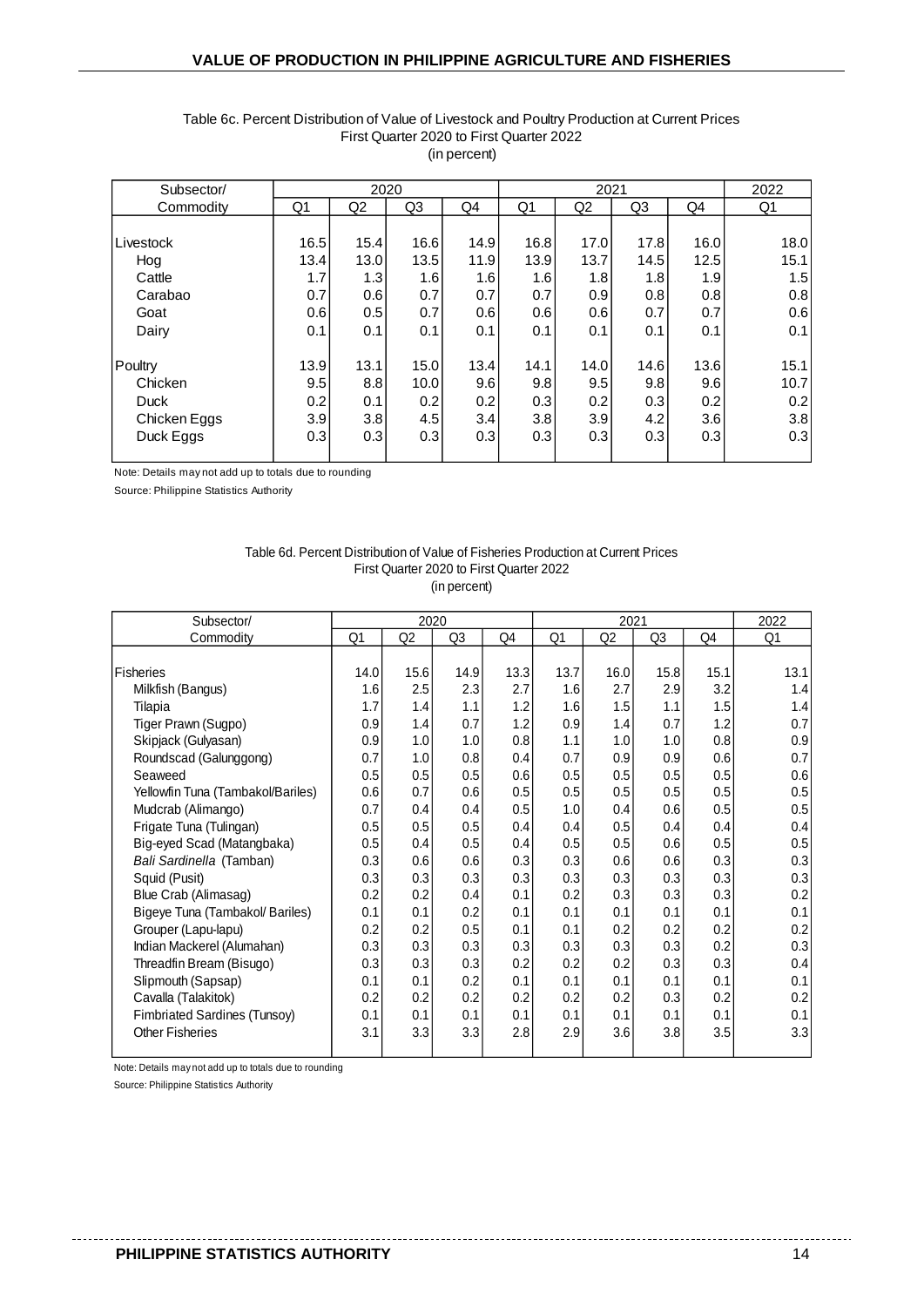| Subsector/          |           | 2020     |          |          |           |          | 2022     |          |           |
|---------------------|-----------|----------|----------|----------|-----------|----------|----------|----------|-----------|
| Commodity           | Q1        | Q2       | Q3       | Q4       | Q1        | Q2       | Q3       | Q4       | Q1        |
|                     |           |          |          |          |           |          |          |          |           |
| Crops               |           |          |          |          |           |          |          |          |           |
| Palay               | 4,261.44  | 4,125.23 | 3,516.35 | 7,391.83 | 4,626.92  | 4,172.94 | 3,752.73 | 7,407.58 | 4,541.26  |
| Corn                | 2.296.04  | 1,352.56 | 2,817.37 | 1,652.57 | 2,445.20  | 1,437.14 | 2,292.13 | 2,125.85 | 2,441.40  |
| Banana              | 2,063.11  | 2,230.66 | 2,362.50 | 2,399.87 | 2,084.16  | 2,258.90 | 2,358.23 | 2,390.03 | 2,014.61  |
| Coconut             | 3,167.38  | 3,263.68 | 4,002.31 | 4,057.55 | 3,141.86  | 3,292.04 | 4,080.57 | 4,202.82 | 3,204.62  |
| Mango               | 94.07     | 558.07   | 59.58    | 27.53    | 97.90     | 556.82   | 59.93    | 27.05    | 94.00     |
| Sugarcane           | 12,182.88 | 5,124.62 | 499.44   | 6,592.00 | 11,634.40 | 6,908.22 | 1,052.67 | 6,682.11 | 10,455.06 |
| Pineapple           | 626.52    | 712.26   | 651.13   | 712.64   | 662.50    | 744.82   | 736.40   | 716.48   | 669.13    |
| Cassava             | 515.46    | 722.79   | 590.93   | 778.58   | 477.68    | 692.60   | 589.43   | 800.11   | 465.25    |
| Rubber              | 45.75     | 116.94   | 104.43   | 155.28   | 47.49     | 123.82   | 107.13   | 152.20   | 47.34     |
| <b>Sweet Potato</b> | 116.52    | 157.47   | 137.70   | 135.20   | 115.41    | 157.68   | 135.74   | 136.73   | 114.39    |
| Onion               | 163.66    | 55.98    | 0.02     | 9.87     | 141.17    | 68.27    | 0.02     | 8.58     | 147.15    |
| Eggplant            | 75.40     | 104.44   | 39.76    | 23.13    | 76.12     | 106.66   | 37.77    | 23.60    | 79.15     |
| Coffee              | 17.22     | 5.88     | 5.75     | 31.79    | 19.35     | 5.87     | 5.50     | 29.89    | 18.60     |
| Tobacco             | 12.72     | 37.62    | 0.91     | 1.19     | 11.93     | 36.83    | 0.94     | 1.23     | 9.06      |
| Abaca               | 14.97     | 18.28    | 20.09    | 17.62    | 12.77     | 18.20    | 15.85    | 15.58    | 14.57     |
| Tomato              | 94.22     | 74.27    | 27.52    | 26.00    | 95.87     | 76.47    | 27.96    | 25.20    | 90.00     |
| Potato              | 23.13     | 12.52    | 16.58    | 61.33    | 17.02     | 15.63    | 14.43    | 55.98    | 19.01     |
| Ampalaya            | 18.26     | 30.67    | 20.38    | 18.50    | 18.63     | 31.49    | 19.60    | 18.58    | 18.79     |
| Cabbage             | 32.32     | 22.36    | 15.07    | 60.06    | 29.21     | 25.27    | 12.34    | 57.73    | 27.07     |
| Calamansi           | 13.31     | 14.51    | 55.47    | 25.39    | 13.10     | 13.38    | 60.10    | 25.54    | 12.90     |
| Mongo               | 8.63      | 23.80    | 1.47     | 3.13     | 9.17      | 21.77    | 1.36     | 3.19     | 9.17      |
| Cacao               | 2.01      | 2.02     | 2.54     | 2.76     | 2.25      | 2.22     | 2.45     | 3.08     | 2.38      |
| <b>Other Crops</b>  | 804.81    | 961.35   | 755.15   | 893.18   | 798.64    | 991.61   | 757.61   | 898.58   | 807.01    |
|                     |           |          |          |          |           |          |          |          |           |

#### Table 7a. Volume of Crop Production First Quarter 2020 to First Quarter 2022 (in Thousand Metric Tons)

Source: Philippine Statistics Authority

#### Table 7b. Volume of Livestock and Poultry Production First Quarter 2020 to First Quarter 2022 (in Thousand Metric Tons)

| Subsector/   |        | 2020           |                |        | 2021   |        |                |        | 2022   |
|--------------|--------|----------------|----------------|--------|--------|--------|----------------|--------|--------|
| Commodity    | Q1     | Q <sub>2</sub> | Q <sub>3</sub> | Q4     | Q1     | Q2     | Q <sub>3</sub> | Q4     | Q1     |
|              |        |                |                |        |        |        |                |        |        |
| Livestock    |        |                |                |        |        |        |                |        |        |
| Hog          | 568.67 | 550.02         | 508.91         | 515.05 | 421.79 | 406.07 | 418.07         | 450.22 | 416.72 |
| Cattle       | 60.62  | 46.00          | 53.36          | 69.15  | 53.24  | 60.99  | 51.97          | 69.91  | 52.39  |
| Carabao      | 29.80  | 27.67          | 27.74          | 35.19  | 27.30  | 34.93  | 29.87          | 37.24  | 29.07  |
| Goat         | 17.70  | 14.20          | 19.27          | 20.55  | 16.43  | 17.53  | 17.74          | 21.34  | 15.20  |
| Dairy        | 6.44   | 6.58           | 6.97           | 6.72   | 6.62   | 6.14   | 6.72           | 6.82   | 8.09   |
|              |        |                |                |        |        |        |                |        |        |
| Poultry      |        |                |                |        |        |        |                |        |        |
| Chicken      | 453.72 | 440.00         | 431.77         | 484.36 | 402.77 | 433.11 | 425.89         | 483.03 | 455.04 |
| <b>Duck</b>  | 9.03   | 4.92           | 7.69           | 7.91   | 7.98   | 6.81   | 7.53           | 6.79   | 6.26   |
| Chicken Eggs | 148.17 | 148.45         | 154.29         | 154.87 | 152.05 | 167.93 | 166.82         | 174.58 | 170.97 |
| Duck Eggs    | 11.37  | 13.76          | 11.23          | 14.12  | 11.52  | 14.00  | 12.02          | 12.91  | 12.88  |
|              |        |                |                |        |        |        |                |        |        |

Source: Philippine Statistics Authority

 $- - - - - -$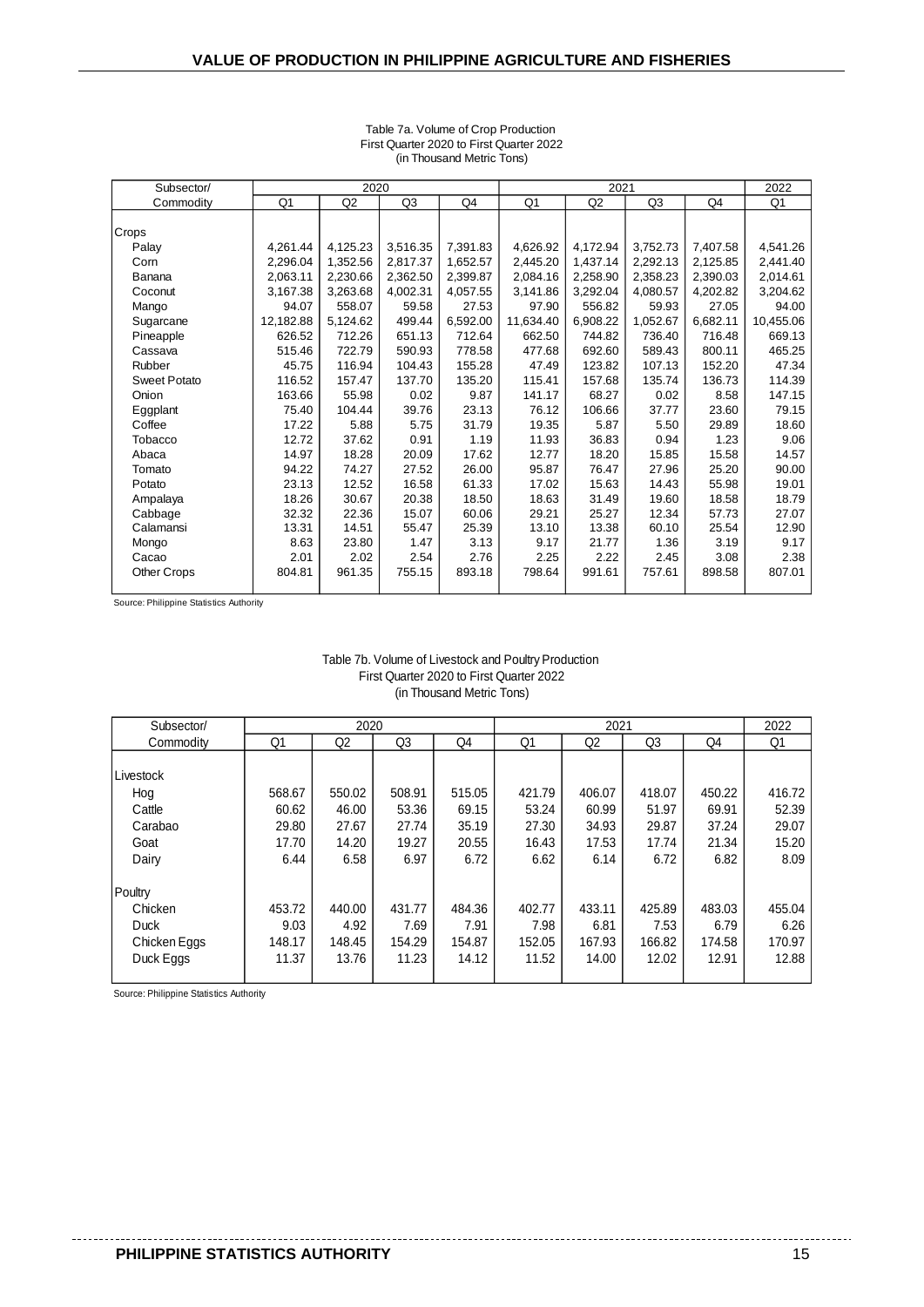| Subsector/                        |                | 2020   |        |        |                |                | 2022           |        |                |
|-----------------------------------|----------------|--------|--------|--------|----------------|----------------|----------------|--------|----------------|
| Commodity                         | Q <sub>1</sub> | Q2     | Q3     | Q4     | Q <sub>1</sub> | Q <sub>2</sub> | Q <sub>3</sub> | Q4     | Q <sub>1</sub> |
|                                   |                |        |        |        |                |                |                |        |                |
| Fisheries                         |                |        |        |        |                |                |                |        |                |
| Milkfish (Bangus)                 | 66.40          | 106.92 | 105.46 | 142.19 | 67.22          | 120.33         | 115.86         | 142.97 | 58.70          |
| Tilapia                           | 89.47          | 82.23  | 56.00  | 76.63  | 96.61          | 93.98          | 59.17          | 90.31  | 90.42          |
| Tiger Prawn (Sugpo)               | 8.25           | 12.65  | 7.89   | 13.67  | 8.28           | 12.49          | 8.01           | 13.47  | 7.35           |
| Skipjack (Gulyasan)               | 54.80          | 74.14  | 64.04  | 67.62  | 67.66          | 65.28          | 56.58          | 53.62  | 54.00          |
| Roundscad (Galunggong)            | 49.31          | 74.90  | 47.97  | 29.83  | 41.63          | 61.26          | 44.07          | 34.56  | 39.58          |
| Seaweed                           | 349.77         | 312.48 | 303.32 | 503.08 | 339.51         | 310.96         | 292.14         | 401.10 | 370.48         |
| Yellowfin Tuna (Tambakol/Bariles) | 20.73          | 29.93  | 21.72  | 22.51  | 17.08          | 19.47          | 17.42          | 20.17  | 18.37          |
| Mudcrab (Alimango)                | 6.85           | 4.29   | 4.83   | 6.22   | 8.23           | 4.87           | 6.24           | 7.16   | 6.19           |
| Frigate Tuna (Tulingan)           | 25.53          | 33.34  | 28.00  | 23.60  | 22.89          | 27.70          | 22.30          | 20.90  | 21.59          |
| Big-eyed Scad (Matangbaka)        | 25.63          | 25.98  | 25.50  | 28.11  | 26.80          | 26.71          | 28.18          | 26.66  | 24.88          |
| Bali Sardinella (Tamban)          | 50.47          | 126.15 | 102.53 | 60.73  | 55.95          | 113.58         | 96.88          | 55.04  | 55.79          |
| Squid (Pusit)                     | 10.73          | 12.70  | 10.28  | 10.70  | 10.37          | 13.26          | 11.02          | 11.79  | 11.69          |
| Blue Crab (Alimasag)              | 6.68           | 7.68   | 11.06  | 5.63   | 6.60           | 9.54           | 8.61           | 7.47   | 6.06           |
| Bigeye Tuna (Tambakol/ Bariles)   | 3.52           | 4.44   | 7.52   | 4.45   | 3.53           | 4.52           | 4.67           | 4.59   | 3.91           |
| Grouper (Lapu-lapu)               | 4.32           | 4.98   | 5.83   | 4.46   | 3.76           | 5.43           | 6.04           | 5.12   | 3.98           |
| Indian Mackerel (Alumahan)        | 12.65          | 13.96  | 13.07  | 13.96  | 12.45          | 13.66          | 12.18          | 12.38  | 11.75          |
| Threadfin Bream (Bisugo)          | 9.97           | 9.82   | 10.47  | 9.10   | 8.15           | 8.19           | 8.68           | 10.27  | 10.93          |
| Slipmouth (Sapsap)                | 7.93           | 9.33   | 11.09  | 11.23  | 9.16           | 9.77           | 9.72           | 11.05  | 8.25           |
| Cavalla (Talakitok)               | 5.78           | 7.08   | 6.79   | 6.29   | 6.32           | 7.27           | 7.36           | 7.22   | 5.94           |
| Fimbriated Sardines (Tunsoy)      | 17.45          | 13.10  | 12.34  | 8.90   | 10.76          | 11.30          | 13.20          | 8.89   | 9.31           |
| <b>Other Fisheries</b>            | 160.16         | 211.11 | 160.77 | 171.37 | 150.66         | 209.88         | 170.60         | 181.55 | 152.33         |
|                                   |                |        |        |        |                |                |                |        |                |

Table 7c. Volume of Fisheries Production First Quarter 2020 to First Quarter 2022 (in Thousand Metric Tons)

Source: Philippine Statistics Authority

| Subsector/          |         | 2020-2021 |         |         | 2021-2022 |
|---------------------|---------|-----------|---------|---------|-----------|
| Commodity           | Q1      | Q2        | Q3      | Q4      | Q1        |
|                     |         |           |         |         |           |
| Crops               |         |           |         |         |           |
| Palay               | 8.6     | 1.2       | 6.7     | 0.2     | $-1.9$    |
| Corn                | 6.5     | 6.3       | $-18.6$ | 28.6    | $-0.2$    |
| Banana              | 1.0     | 1.3       | $-0.2$  | $-0.4$  | $-3.3$    |
| Coconut             | $-0.8$  | 0.9       | 2.0     | 3.6     | 2.0       |
| Mango               | 4.1     | $-0.2$    | 0.6     | $-1.7$  | $-4.0$    |
| Sugarcane           | $-4.5$  | 34.8      | 110.8   | 1.4     | $-10.1$   |
| Pineapple           | 5.7     | 4.6       | 13.1    | 0.5     | 1.0       |
| Cassava             | $-7.3$  | $-4.2$    | $-0.3$  | 2.8     | $-2.6$    |
| Rubber              | 3.8     | 5.9       | 2.6     | $-2.0$  | $-0.3$    |
| <b>Sweet Potato</b> | $-1.0$  | 0.1       | $-1.4$  | 1.1     | $-0.9$    |
| Onion               | $-13.7$ | 22.0      | $-8.1$  | $-13.1$ | 4.2       |
| Eggplant            | 1.0     | 2.1       | $-5.0$  | 2.0     | 4.0       |
| Coffee              | 12.4    | $-0.3$    | $-4.3$  | $-6.0$  | $-3.9$    |
| Tobacco             | $-6.2$  | $-2.1$    | 3.2     | 3.4     | $-24.1$   |
| Abaca               | $-14.7$ | $-0.4$    | $-21.1$ | $-11.6$ | 14.1      |
| Tomato              | 1.8     | 3.0       | 1.6     | $-3.1$  | $-6.1$    |
| Potato              | $-26.4$ | 24.8      | $-13.0$ | $-8.7$  | 11.7      |
| Ampalaya            | 2.0     | 2.7       | $-3.8$  | 0.4     | 0.8       |
| Cabbage             | $-9.6$  | 13.1      | $-18.1$ | $-3.9$  | $-7.3$    |
| Calamansi           | -1.6    | $-7.8$    | 8.3     | 0.6     | $-1.53$   |
| Mongo               | 6.2     | $-8.5$    | $-7.6$  | 1.9     | 0.04      |
| Cacao               | 11.8    | 9.9       | $-3.6$  | 11.3    | 6.0       |
| <b>Other Crops</b>  | $-0.8$  | 3.1       | 0.3     | 0.6     | 1.0       |
|                     |         |           |         |         |           |

Source: Philippine Statistics Authority

 $- - - - - -$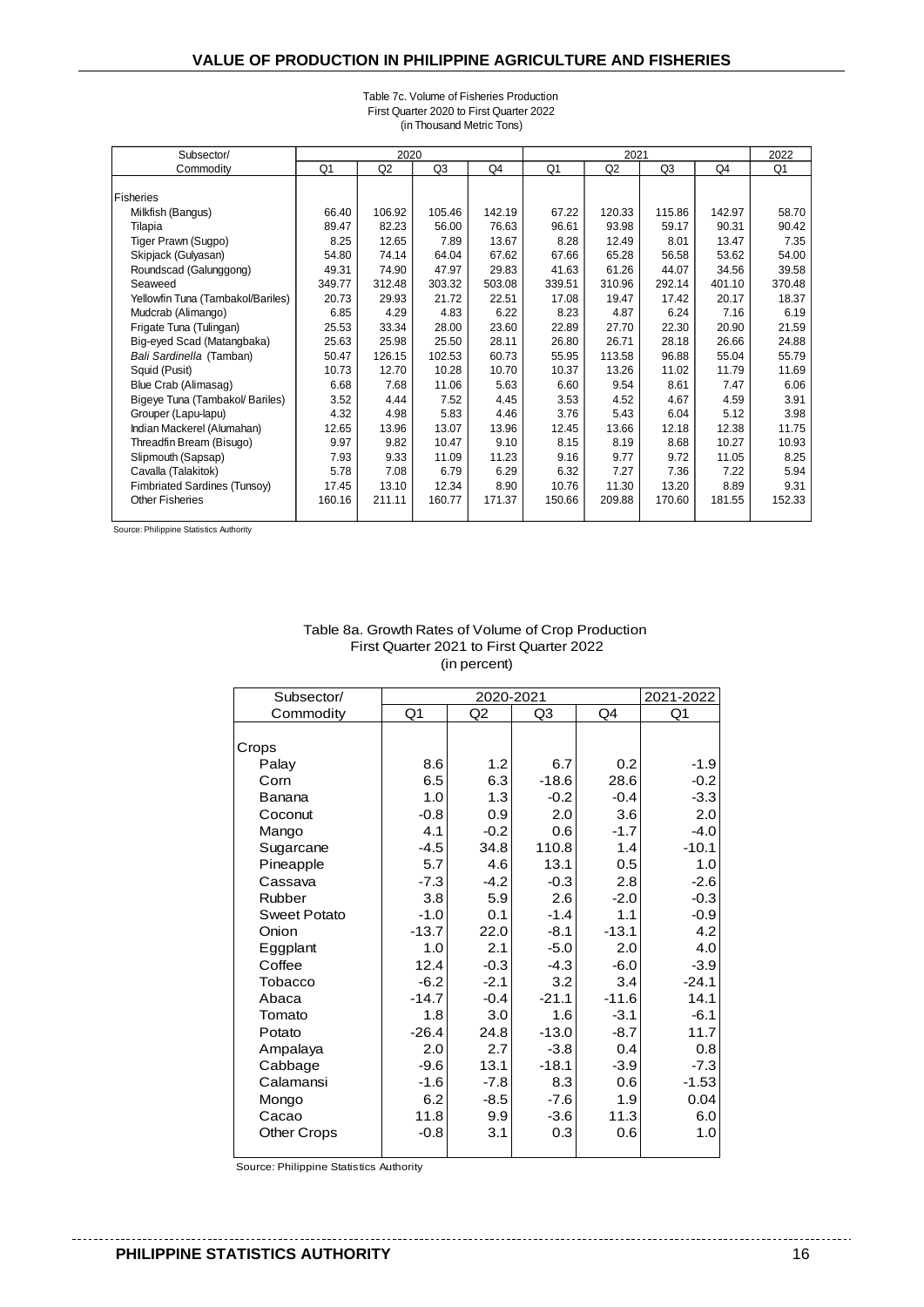|         |         |         | 2021-2022 |         |  |
|---------|---------|---------|-----------|---------|--|
| Q1      | Q2      | Q3      | Q4        | Q1      |  |
|         |         |         |           |         |  |
|         |         |         |           |         |  |
| $-25.8$ | $-26.2$ | $-17.8$ | $-12.6$   | $-1.2$  |  |
| $-12.2$ | 32.6    | $-2.6$  | 1.1       | -1.6    |  |
| $-8.4$  | 26.2    | 7.7     | 5.8       | 6.5     |  |
| $-7.2$  | 23.4    | $-7.9$  | 3.8       | $-7.5$  |  |
| 2.8     | -6.6    | $-3.6$  | 1.4       | 22.2    |  |
|         |         |         |           |         |  |
| $-11.2$ | $-1.6$  | $-1.4$  | $-0.3$    | 13.0    |  |
| $-11.6$ | 38.4    | $-2.1$  | $-14.2$   | $-21.5$ |  |
| 2.6     | 13.1    | 8.1     | 12.7      | 12.4    |  |
| 1.3     | 1.8     | 7.1     | $-8.6$    | 11.8    |  |
|         |         |         | 2020-2021 |         |  |

#### Table 8b. Growth Rates of Volume of Livestock and Poultry Production First Quarter 2021 to First Quarter 2022 (in percent)

Source: Philippine Statistics Authority

#### Table 8c. Growth Rates of Volume of Fisheries Production First Quarter 2021 to First Quarter 2022 (in percent)

| Subsector/                          |                | 2020-2021      |         |         | 2021-2022 |
|-------------------------------------|----------------|----------------|---------|---------|-----------|
| Commodity                           | Q <sub>1</sub> | Q <sub>2</sub> | Q3      | Q4      | Q1        |
|                                     |                |                |         |         |           |
| <b>Fisheries</b>                    | 1.2            | 12.5           | 9.9     | 0.6     | $-12.7$   |
| Milkfish (Bangus)                   | 8.0            | 14.3           | 5.7     | 17.8    | $-6.4$    |
| Tilapia                             | 0.4            | $-1.3$         | 1.6     | $-1.4$  | $-11.3$   |
| Tiger Prawn (Sugpo)                 | 23.5           | $-12.0$        | $-11.6$ | $-20.7$ | $-20.2$   |
| Skipjack (Gulyasan)                 | $-15.6$        | $-18.2$        | $-8.1$  | 15.8    | $-4.9$    |
| Roundscad (Galunggong)              | $-2.9$         | $-0.5$         | $-3.7$  | $-20.3$ | 9.1       |
| Seaweed                             | $-17.6$        | $-35.0$        | $-19.8$ | $-10.4$ | 7.6       |
| Yellowfin Tuna (Tambakol/Bariles)   | 20.2           | 13.5           | 29.2    | 15.1    | $-24.8$   |
| Mudcrab (Alimango)                  | $-10.3$        | $-16.9$        | $-20.3$ | $-11.5$ | $-5.7$    |
| Frigate Tuna (Tulingan)             | 4.6            | 2.8            | 10.5    | $-5.2$  | $-7.1$    |
| Big-eyed Scad (Matangbaka)          | 10.9           | $-10.0$        | $-5.5$  | $-9.4$  | $-0.3$    |
| Bali Sardinella (Tamban)            | $-3.4$         | 4.4            | 7.2     | 10.2    | 12.7      |
| Squid (Pusit)                       | $-1.2$         | 24.2           | $-22.1$ | 32.6    | $-8.2$    |
| Blue Crab (Alimasag)                | 0.3            | 1.9            | $-38.0$ | 3.2     | 10.9      |
| Bigeye Tuna (Tambakol/ Bariles)     | $-12.9$        | 9.0            | 3.7     | 14.6    | 6.0       |
| Grouper (Lapu-lapu)                 | $-1.6$         | $-2.2$         | $-6.8$  | $-11.3$ | $-5.6$    |
| Indian Mackerel (Alumahan)          | $-18.3$        | $-16.6$        | $-17.1$ | 12.9    | 34.1      |
| Threadfin Bream (Bisugo)            | 15.5           | 4.7            | $-12.3$ | $-1.6$  | $-10.0$   |
| Slipmouth (Sapsap)                  | 9.2            | 2.6            | 8.5     | 14.786  | $-6.0$    |
| Cavalla (Talakitok)                 | $-38.3$        | $-13.7$        | 6.9     | $-0.01$ | $-13.5$   |
| <b>Fimbriated Sardines (Tunsoy)</b> | $-5.9$         | $-0.6$         | 6.1     | 5.94    | 1.1       |
| <b>Other Fisheries</b>              |                |                |         |         |           |
|                                     |                |                |         |         |           |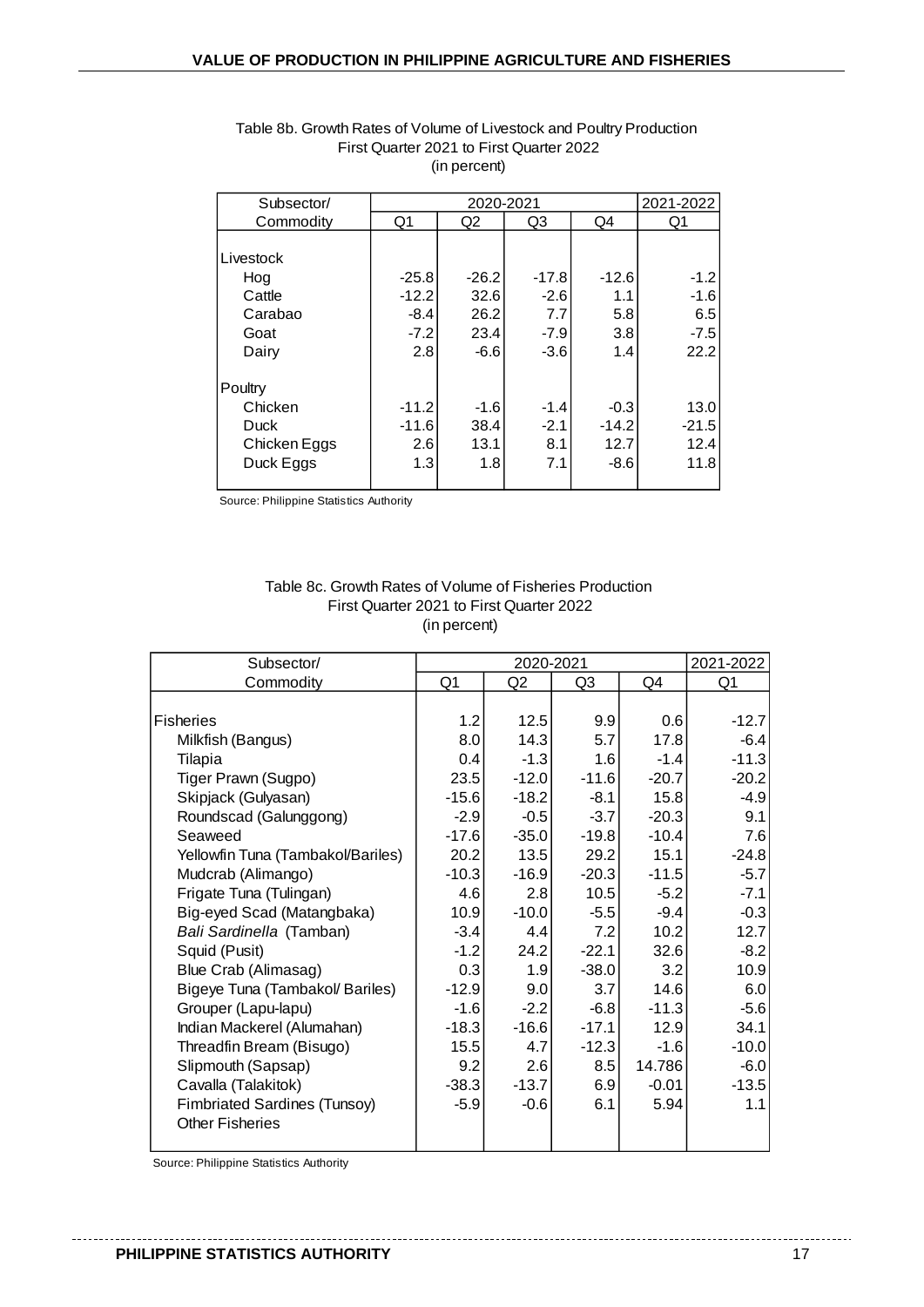| Subsector/          | 2020  |        |                |        | 2021  |        |        |        | 2022  |
|---------------------|-------|--------|----------------|--------|-------|--------|--------|--------|-------|
| Commodity           | Q1    | Q2     | Q <sub>3</sub> | Q4     | Q1    | Q2     | Q3     | Q4     | Q1    |
|                     |       |        |                |        |       |        |        |        |       |
| Crops               |       |        |                |        |       |        |        |        |       |
| Palay               | 16.22 | 18.56  | 17.04          | 15.31  | 16.77 | 17.07  | 16.92  | 16.26  | 17.43 |
| Corn                | 12.46 | 12.64  | 12.57          | 11.81  | 12.74 | 13.49  | 15.26  | 15.34  | 16.22 |
| Banana              | 23.84 | 26.48  | 26.52          | 26.71  | 25.88 | 24.56  | 23.23  | 22.44  | 20.48 |
| Coconut             | 7.27  | 7.38   | 7.17           | 8.38   | 8.60  | 8.47   | 8.10   | 8.49   | 9.18  |
| Mango               | 46.03 | 37.13  | 44.86          | 55.18  | 54.59 | 40.98  | 42.33  | 48.86  | 44.75 |
| Sugarcane           | 1.77  | 1.81   | 1.28           | 1.73   | 1.66  | 1.74   | 1.61   | 1.91   | 1.87  |
| Pineapple           | 15.06 | 13.29  | 12.57          | 44.07  | 15.34 | 14.20  | 13.06  | 13.61  | 15.34 |
| Cassava             | 7.93  | 8.45   | 8.90           | 11.88  | 8.27  | 7.86   | 8.50   | 9.33   | 7.72  |
| Rubber              | 22.86 | 18.43  | 21.02          | 25.89  | 25.65 | 27.15  | 26.74  | 27.77  | 29.33 |
| <b>Sweet Potato</b> | 20.06 | 22.30  | 22.46          | 21.48  | 20.67 | 19.03  | 21.76  | 22.94  | 22.99 |
| Onion               | 62.04 | 49.12  | 54.04          | 71.69  | 54.07 | 49.81  | 51.27  | 54.37  | 53.54 |
| Eggplant            | 33.73 | 26.32  | 22.01          | 41.79  | 43.05 | 28.31  | 30.78  | 37.53  | 34.83 |
| Coffee              | 52.15 | 50.62  | 46.48          | 45.89  | 47.89 | 50.53  | 50.75  | 48.71  | 54.59 |
| Tobacco             | 83.49 | 106.12 | 421.83         | 633.95 | 83.23 | 105.58 | 389.48 | 374.67 | 80.85 |
| Abaca               | 62.82 | 62.96  | 63.15          | 63.12  | 63.83 | 62.26  | 63.99  | 63.76  | 67.00 |
| Tomato              | 22.57 | 22.23  | 26.41          | 46.57  | 30.70 | 20.51  | 33.53  | 28.03  | 32.41 |
| Potato              | 41.63 | 44.38  | 35.25          | 40.32  | 45.47 | 26.92  | 31.00  | 44.31  | 37.56 |
| Ampalaya            | 42.44 | 40.55  | 34.41          | 50.75  | 49.08 | 38.57  | 43.54  | 44.89  | 49.66 |
| Cabbage             | 19.41 | 29.91  | 17.55          | 34.63  | 35.01 | 18.12  | 37.90  | 31.11  | 22.84 |
| Calamansi           | 27.93 | 30.18  | 23.45          | 25.27  | 34.56 | 33.91  | 28.94  | 28.49  | 39.11 |
| Mongo               | 61.21 | 60.13  | 62.08          | 62.95  | 65.59 | 62.64  | 66.45  | 68.35  | 68.57 |
| Cacao               | 99.40 | 99.96  | 94.03          | 98.42  | 93.79 | 91.83  | 93.25  | 90.96  | 95.68 |
| <b>Other Crops</b>  | 18.71 | 17.70  | 15.62          | 22.84  | 22.33 | 17.69  | 16.84  | 18.53  | 21.26 |
|                     |       |        |                |        |       |        |        |        |       |

#### Table 9a. Average Farmgate Prices of Crops First Quarter 2020 to First Quarter 2022 (PhP Per Kilogram)

Source: Philippine Statistics Authority

#### First Quarter 2020 to First Quarter 2022 (PhP Per Kilogram) Table 9b. Average Farmgate Prices of Livestock and Poultry

| Subsector/   |        |        | 2020           |        |        | 2022           |        |        |        |
|--------------|--------|--------|----------------|--------|--------|----------------|--------|--------|--------|
| Commodity    | Q1     | Q2     | Q <sub>3</sub> | Q4     | Q1     | Q <sub>2</sub> | Q3     | Q4     | Q1     |
|              |        |        |                |        |        |                |        |        |        |
| Livestock    |        |        |                |        |        |                |        |        |        |
| Hog          | 105.95 | 111.04 | 112.53         | 129.07 | 161.08 | 168.79         | 154.58 | 155.70 | 180.53 |
| Cattle       | 126.62 | 127.57 | 127.99         | 132.49 | 143.71 | 148.32         | 151.44 | 148.85 | 138.39 |
| Carabao      | 108.87 | 108.20 | 109.18         | 112.62 | 120.08 | 125.57         | 125.69 | 127.18 | 141.82 |
| Goat         | 148.49 | 149.66 | 149.60         | 154.85 | 163.87 | 169.97         | 169.35 | 174.20 | 183.57 |
| Dairy        | 44.26  | 44.25  | 45.41          | 46.77  | 53.36  | 52.80          | 53.17  | 54.70  | 61.33  |
|              |        |        |                |        |        |                |        |        |        |
| Poultry      |        |        |                |        |        |                |        |        |        |
| Chicken      | 93.92  | 94.37  | 97.95          | 109.83 | 118.77 | 110.19         | 102.90 | 110.94 | 117.52 |
| Duck         | 117.55 | 129.94 | 135.54         | 151.21 | 157.23 | 167.42         | 152.65 | 174.09 | 185.54 |
| Chicken Eggs | 118.38 | 121.07 | 123.33         | 122.55 | 123.03 | 117.75         | 113.05 | 114.52 | 111.73 |
| Duck Eggs    | 105.97 | 104.18 | 107.19         | 105.38 | 109.89 | 105.40         | 107.45 | 108.91 | 110.84 |
|              |        |        |                |        |        |                |        |        |        |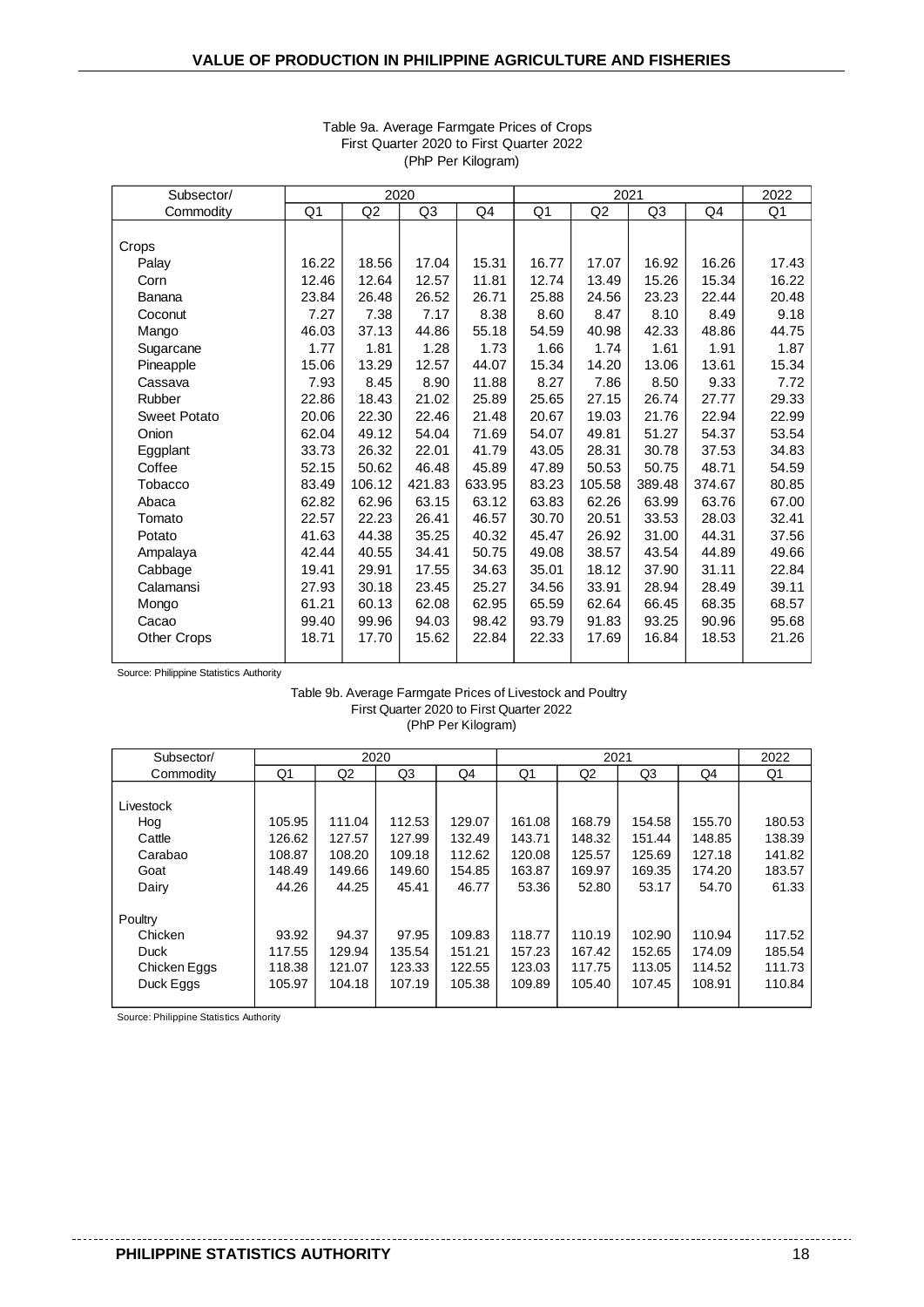| Subsector/                        |        | 2020   |                |        | 2021   |        |        |        | 2022   |
|-----------------------------------|--------|--------|----------------|--------|--------|--------|--------|--------|--------|
| Commodity                         | Q1     | Q2     | Q <sub>3</sub> | Q4     | Q1     | Q2     | Q3     | Q4     | Q1     |
|                                   |        |        |                |        |        |        |        |        |        |
| <b>Fisheries</b>                  |        |        |                |        |        |        |        |        |        |
| Milkfish (Bangus)                 | 110.45 | 108.35 | 94.12          | 106.62 | 114.25 | 111.25 | 110.81 | 123.22 | 116.58 |
| Tilapia                           | 82.74  | 79.84  | 86.74          | 87.17  | 83.23  | 80.47  | 85.38  | 90.83  | 78.72  |
| Tiger Prawn (Sugpo)               | 496.42 | 533.27 | 373.73         | 498.16 | 525.05 | 542.68 | 416.33 | 514.61 | 494.77 |
| Skipjack (Gulyasan)               | 77.16  | 63.70  | 69.23          | 68.49  | 81.97  | 79.29  | 78.35  | 79.66  | 81.79  |
| Roundscad (Galunggong)            | 66.73  | 62.80  | 71.36          | 80.99  | 80.52  | 73.80  | 86.73  | 91.34  | 91.40  |
| Seaweed                           | 7.03   | 7.88   | 7.52           | 6.78   | 7.49   | 7.47   | 8.11   | 7.24   | 7.91   |
| Yellowfin Tuna (Tambakol/Bariles) | 128.79 | 103.06 | 111.11         | 120.11 | 133.68 | 137.54 | 140.30 | 141.98 | 136.48 |
| Mudcrab (Alimango)                | 473.12 | 444.71 | 342.91         | 413.74 | 601.56 | 433.69 | 395.94 | 418.16 | 383.18 |
| Frigate Tuna (Tulingan)           | 83.32  | 75.01  | 79.51          | 88.13  | 86.70  | 87.21  | 87.78  | 94.07  | 96.16  |
| Big-eyed Scad (Matangbaka)        | 82.93  | 79.59  | 82.83          | 88.97  | 87.46  | 90.46  | 95.74  | 96.85  | 95.84  |
| Bali Sardinella (Tamban)          | 27.23  | 21.90  | 26.54          | 27.52  | 27.85  | 28.56  | 28.40  | 30.49  | 31.03  |
| Squid (Pusit)                     | 130.47 | 120.78 | 123.81         | 130.84 | 131.70 | 127.92 | 135.80 | 135.89 | 139.00 |
| Blue Crab (Alimasag)              | 156.25 | 137.98 | 143.66         | 134.22 | 154.68 | 176.00 | 168.95 | 206.08 | 200.52 |
| Bigeye Tuna (Tambakol/ Bariles)   | 143.66 | 128.50 | 116.69         | 131.85 | 154.08 | 146.50 | 139.59 | 148.72 | 163.05 |
| Grouper (Lapu-lapu)               | 182.11 | 171.24 | 347.27         | 170.70 | 187.17 | 192.01 | 183.73 | 189.40 | 190.25 |
| Indian Mackerel (Alumahan)        | 91.04  | 85.16  | 94.14          | 100.34 | 100.21 | 94.61  | 95.36  | 107.92 | 110.55 |
| Threadfin Bream (Bisugo)          | 140.63 | 125.67 | 135.42         | 136.07 | 134.77 | 132.24 | 149.78 | 144.20 | 168.07 |
| Slipmouth (Sapsap)                | 68.37  | 68.66  | 65.38          | 64.20  | 74.43  | 73.17  | 61.51  | 70.49  | 85.35  |
| Cavalla (Talakitok)               | 142.03 | 128.17 | 128.74         | 135.66 | 148.66 | 145.50 | 153.30 | 158.86 | 153.48 |
| Fimbriated Sardines (Tunsoy)      | 29.98  | 35.85  | 39.11          | 42.48  | 36.97  | 42.59  | 39.66  | 47.81  | 46.75  |
| <b>Other Fisheries</b>            | 87.93  | 74.08  | 86.34          | 90.86  | 94.59  | 85.21  | 100.18 | 107.63 | 107.41 |
|                                   |        |        |                |        |        |        |        |        |        |

#### Table 9c. Average Farmgate Prices of Fisheries First Quarter 2020 to First Quarter 2022 (PhP Per Kilogram)

Source: Philippine Statistics Authority

#### Table 10a. Growth Rates of Average Farmgate Prices of Crops First Quarter 2021 to First Quarter 2022 (in percent)

| Subsector/          |         | 2020-2021      |         |         | 2022           |
|---------------------|---------|----------------|---------|---------|----------------|
| Commodity           | Q1      | Q <sub>2</sub> | Q3      | Q4      | Q <sub>1</sub> |
|                     |         |                |         |         |                |
| Crops               | 5.2     | $-1.5$         | 2.0     | $-7.2$  | 0.8            |
| Palay               | 3.4     | $-8.0$         | $-0.7$  | 6.2     | 3.9            |
| Corn                | 2.3     | 6.7            | 21.4    | 29.9    | 27.3           |
| <b>Banana</b>       | 8.6     | $-7.3$         | $-12.4$ | $-16.0$ | $-20.9$        |
| Coconut             | 18.3    | 14.8           | 13.0    | 1.2     | 6.7            |
| Mango               | 18.6    | 10.4           | $-5.7$  | $-11.5$ | $-18.0$        |
| Sugarcane           | $-6.4$  | $-4.0$         | 26.0    | 10.4    | 12.8           |
| Pineapple           | 1.8     | 6.8            | 3.9     | $-69.1$ | 0.01           |
| Cassava             | 4.3     | $-6.9$         | $-4.5$  | $-21.4$ | $-6.6$         |
| Rubber              | 12.2    | 47.3           | 27.2    | 7.3     | 14.3           |
| <b>Sweet Potato</b> | 3.0     | $-14.7$        | $-3.1$  | 6.8     | 11.2           |
| Onion               | $-12.9$ | 1.4            | $-5.1$  | $-24.2$ | $-1.0$         |
| Eggplant            | 27.6    | 7.6            | 39.8    | $-10.2$ | $-19.1$        |
| Coffee              | $-8.2$  | $-0.2$         | 9.2     | 6.2     | 14.0           |
| Tobacco             | $-0.3$  | $-0.5$         | $-7.7$  | $-40.9$ | $-2.9$         |
| Abaca               | 1.6     | $-1.1$         | 1.3     | 1.0     | 5.0            |
| Tomato              | 36.0    | $-7.7$         | 27.0    | $-39.8$ | 5.6            |
| Potato              | 9.2     | $-39.3$        | $-12.0$ | 9.9     | $-17.4$        |
| Ampalaya            | 15.7    | $-4.9$         | 26.5    | $-11.5$ | 1.2            |
| Cabbage             | 80.3    | $-39.4$        | 116.0   | $-10.2$ | $-34.8$        |
| Calamansi           | 23.7    | 12.3           | 23.4    | 12.8    | 13.2           |
| Mongo               | 7.2     | 4.2            | 7.0     | 8.6     | 4.5            |
| Cacao               | $-5.6$  | $-8.1$         | $-0.8$  | $-7.6$  | 2.0            |
| <b>Other Crops</b>  | 19.3    | $-0.1$         | 7.9     | $-18.9$ | $-4.8$         |
|                     |         |                |         |         |                |

Source: Philippine Statistics Authority

. \_ \_ \_ \_ \_ \_ \_ \_ \_ \_ \_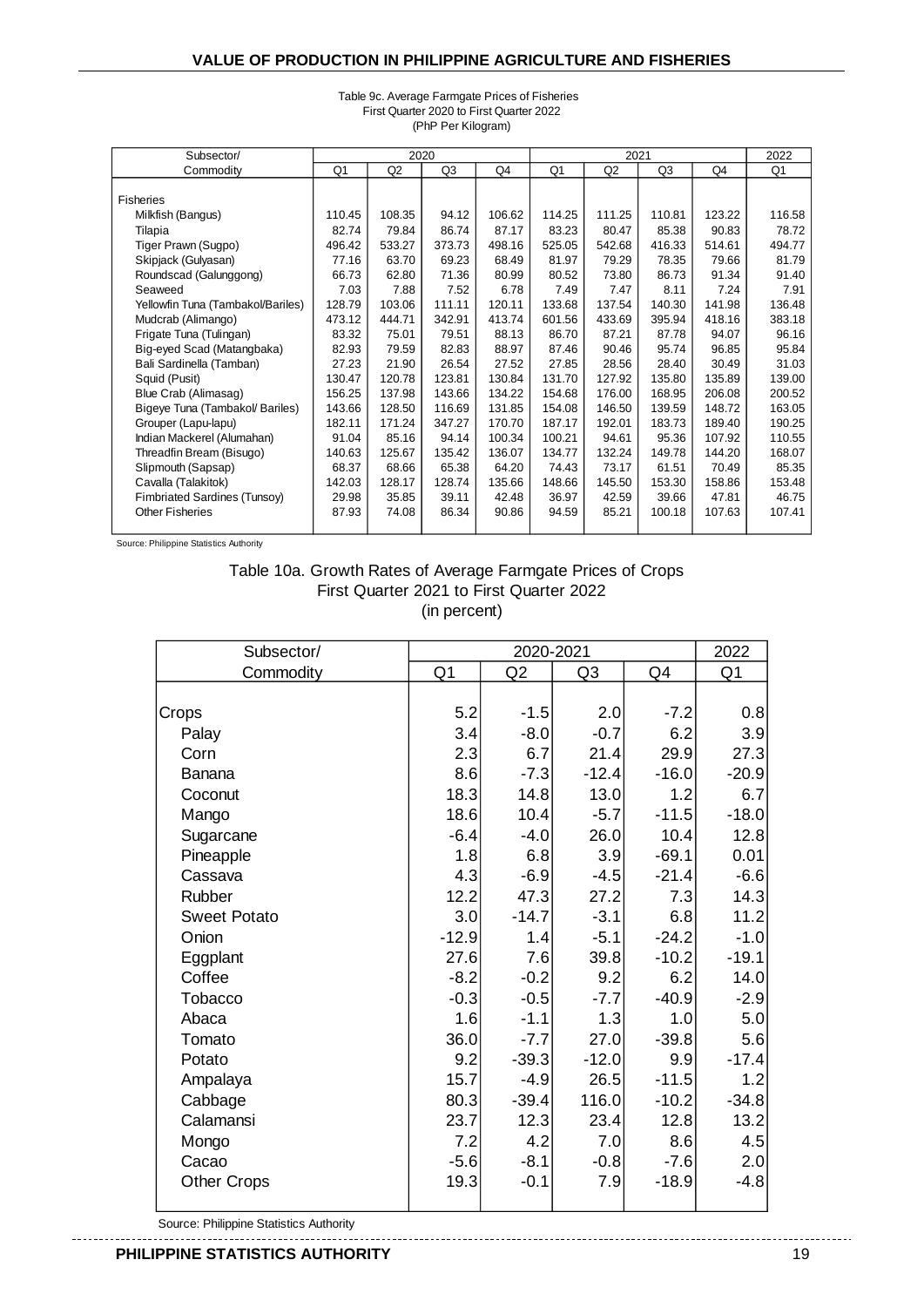# Table 10b. Growth Rates of Average Farmgate Prices of Livestock and Poultry First Quarter 2021 to First Quarter 2022 (in percent)

| Subsector/   |                | 2022   |                |        |                |
|--------------|----------------|--------|----------------|--------|----------------|
| Commodity    | Q <sub>1</sub> | Q2     | Q <sub>3</sub> | Q4     | Q <sub>1</sub> |
|              |                |        |                |        |                |
| Livestock    | 44.4           | 46.0   | 33.6           | 19.0   | 10.9           |
| Hog          | 52.0           | 52.0   | 37.4           | 20.6   | 12.1           |
| Cattle       | 13.5           | 16.3   | 18.3           | 12.3   | $-3.7$         |
| Carabao      | 10.3           | 16.1   | 15.1           | 12.9   | 18.1           |
| Goat         | 10.4           | 13.6   | 13.2           | 12.5   | 12.0           |
| Dairy        | 20.6           | 19.3   | 17.1           | 17.0   | 14.9           |
|              |                |        |                |        |                |
| Poultry      | 19.6           | 11.1   | 1.2            | $-0.9$ | $-3.1$         |
| Chicken      | 26.5           | 16.8   | 5.1            | 1.0    | $-1.1$         |
| <b>Duck</b>  | 33.8           | 28.8   | 12.6           | 15.1   | 18.0           |
| Chicken Eggs | 3.9            | $-2.7$ | $-8.3$         | $-6.5$ | $-9.2$         |
| Duck Eggs    | 3.7            | 1.2    | 0.2            | 3.3    | 0.9            |
|              |                |        |                |        |                |

Source: Philippine Statistics Authority

#### Table 10c. Growth Rates of Average Farmgate Prices of Fisheries First Quarter 2021 to First Quarter 2022 (in percent)

| Subsector/                          |                | 2020-2021      |                |      | 2022           |
|-------------------------------------|----------------|----------------|----------------|------|----------------|
| Commodity                           | Q <sub>1</sub> | Q <sub>2</sub> | Q <sub>3</sub> | Q4   | Q <sub>1</sub> |
|                                     |                |                |                |      |                |
| <b>Fisheries</b>                    | 6.6            | 10.7           | $11.5$         | 12.7 | 3.8            |
| Milkfish                            | 3.4            | 2.7            | 17.7           | 15.6 | 2.0            |
| Tilapia                             | 0.6            | 0.8            | $-1.6$         | 4.2  | $-5.4$         |
| <b>Tiger Prawn</b>                  | 5.8            | 1.8            | 11.4           | 3.3  | $-5.8$         |
| Skipjack (Gulyasan)                 | 6.2            | 24.5           | 13.2           | 16.3 | $-0.2$         |
| Roundscad (Galunggong)              | 20.7           | 17.5           | 21.5           | 12.8 | 13.5           |
| Seaweed                             | 6.6            | $-5.2$         | 7.9            | 6.8  | 5.6            |
| Yellowfin Tuna (Tambakol/Bariles)   | 3.8            | 33.5           | 26.3           | 18.2 | 2.1            |
| Mudcrab                             | 27.1           | $-2.5$         | 15.5           | 1.1  | $-36.3$        |
| Frigate Tuna (Tulingan)             | 4.1            | 16.3           | 10.4           | 6.7  | 10.9           |
| Big-eyed Scad (Matangbaka)          | 5.5            | 13.7           | 15.6           | 8.9  | 9.6            |
| Bali Sardinella (Tamban)            | 2.2            | 30.4           | 7.0            | 10.8 | 11.4           |
| Squid (Pusit)                       | 0.9            | 5.9            | 9.7            | 3.9  | 5.5            |
| Blue Crab (Alimasag)                | $-1.0$         | 27.6           | 17.6           | 53.5 | 29.6           |
| Bigeye Tuna (Tambakol/ Bariles)     | 7.2            | 14.0           | 19.6           | 12.8 | 5.8            |
| Grouper (Lapu-lapu)                 | 2.8            | 12.1           | $-47.1$        | 11.0 | 1.6            |
| Indian Mackerel (Alumahan)          | 10.1           | 11.1           | 1.3            | 7.6  | 10.3           |
| Threadfin Bream (Bisugo)            | $-4.2$         | 5.2            | 10.6           | 6.0  | 24.7           |
| Slipmouth (Sapsap)                  | 8.9            | 6.6            | $-5.9$         | 9.8  | 14.7           |
| Cavalla (Talakitok)                 | 4.7            | 13.5           | 19.1           | 17.1 | 3.2            |
| <b>Fimbriated Sardines (Tunsoy)</b> | 23.3           | 18.8           | 1.4            | 12.6 | 26.5           |
| <b>Other Fisheries</b>              | 7.6            | 15.0           | 16.0           | 18.5 | 13.6           |
|                                     |                |                |                |      |                |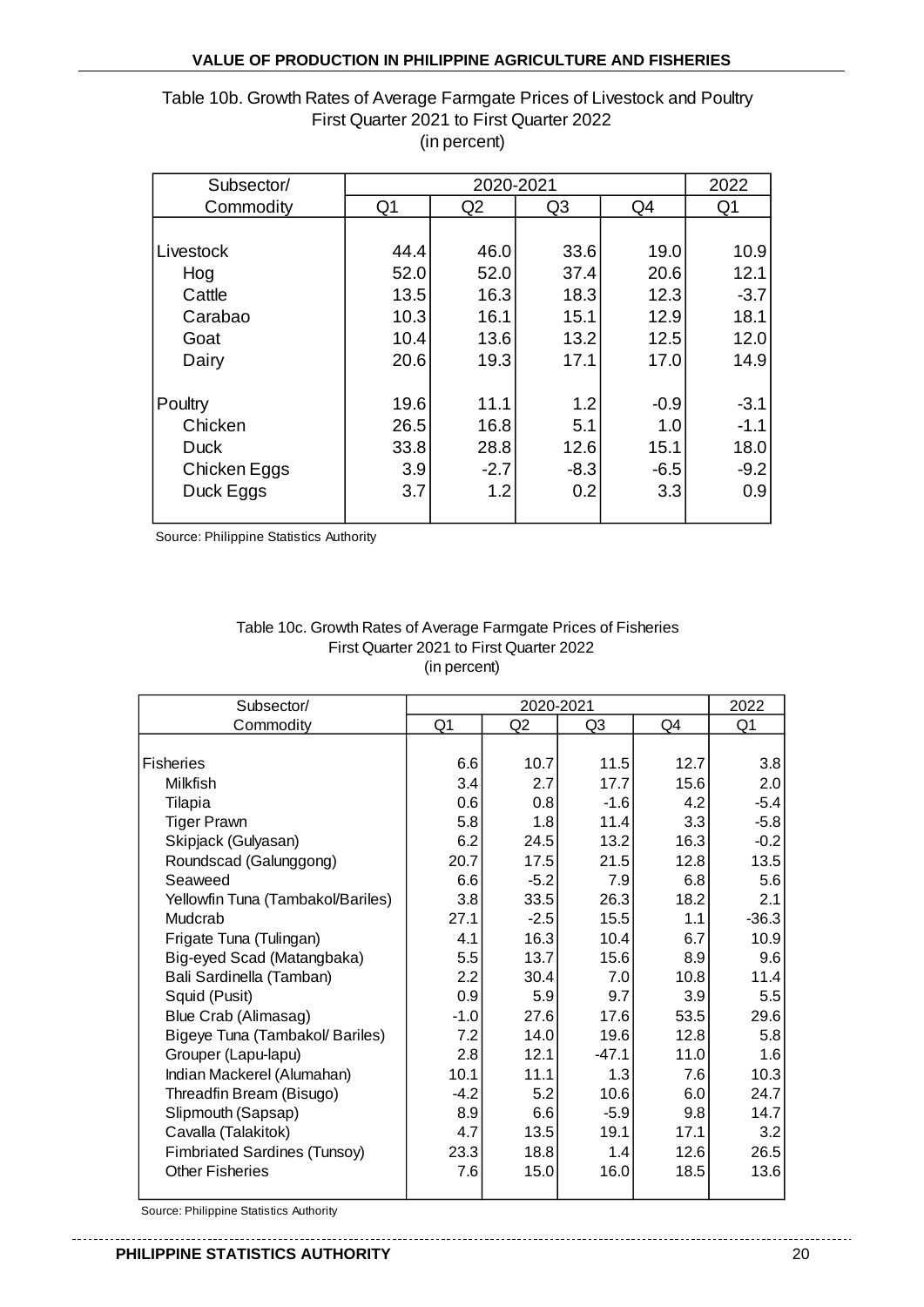# **VALUE OF PRODUCTION IN PHILIPPINE AGRICULTURE AND FISHERIES PHILIPPINE STATISTICS AUTHORITY**

**DENNIS S. MAPA, Ph.D. Undersecretary** National Statistician and Civil Registrar General

*SECTORAL STATISTICS OFFICE*

### **MACROECONOMIC ACCOUNTS SERVICE**

**VIVIAN R. ILARINA** Assistant National Statistician

### **AGRICULTURAL ACCOUNTS DIVISION**

**Manuela S. Nalugon** (Supervising Statistical Specialist) Officer-in-Charge

**Reynante A. Santos** Senior Statistical Specialist

**Joynabel S. Paraguison** Statistical Specialist II

#### **Donita Rose S. Baluso** Statistical Specialist II

**Joly M. Navales** Statistical Specialist I

**Danica L. Quebral** Statistical Analyst

**Manelyn D. Galyano** Statistical Analyst